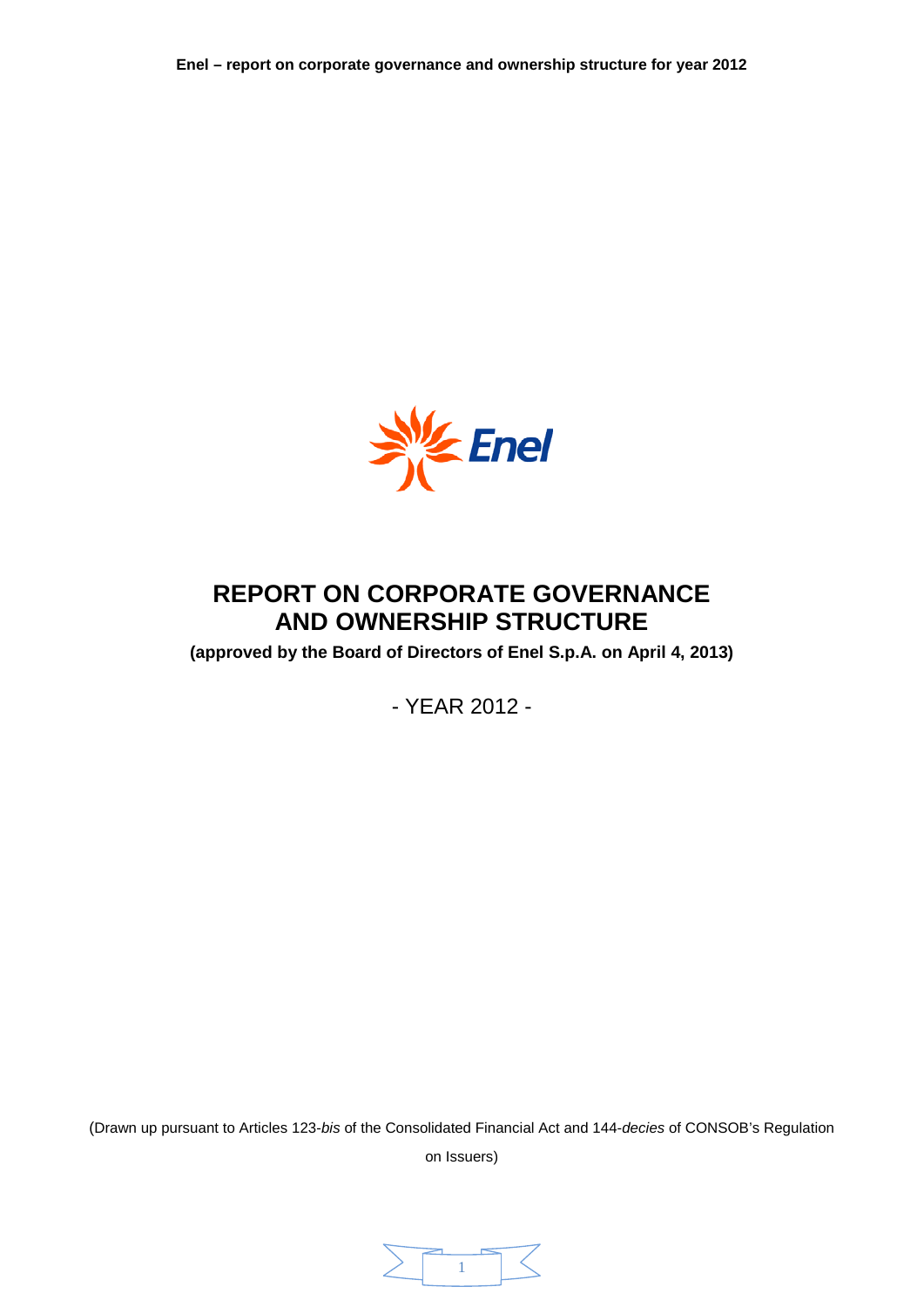| Compensation owed to directors in the event of early termination of the relationship, including as the result of |  |
|------------------------------------------------------------------------------------------------------------------|--|
|                                                                                                                  |  |
|                                                                                                                  |  |
| Section II: Implementation of the recommendations of the Corporate Governance Code and                           |  |
|                                                                                                                  |  |
|                                                                                                                  |  |
|                                                                                                                  |  |
|                                                                                                                  |  |
|                                                                                                                  |  |
|                                                                                                                  |  |
|                                                                                                                  |  |
|                                                                                                                  |  |
|                                                                                                                  |  |
|                                                                                                                  |  |
|                                                                                                                  |  |
|                                                                                                                  |  |
|                                                                                                                  |  |
|                                                                                                                  |  |
|                                                                                                                  |  |
|                                                                                                                  |  |
|                                                                                                                  |  |
|                                                                                                                  |  |
|                                                                                                                  |  |
|                                                                                                                  |  |
|                                                                                                                  |  |
|                                                                                                                  |  |
|                                                                                                                  |  |
|                                                                                                                  |  |
|                                                                                                                  |  |
|                                                                                                                  |  |
|                                                                                                                  |  |
|                                                                                                                  |  |
|                                                                                                                  |  |
|                                                                                                                  |  |
|                                                                                                                  |  |
|                                                                                                                  |  |
|                                                                                                                  |  |

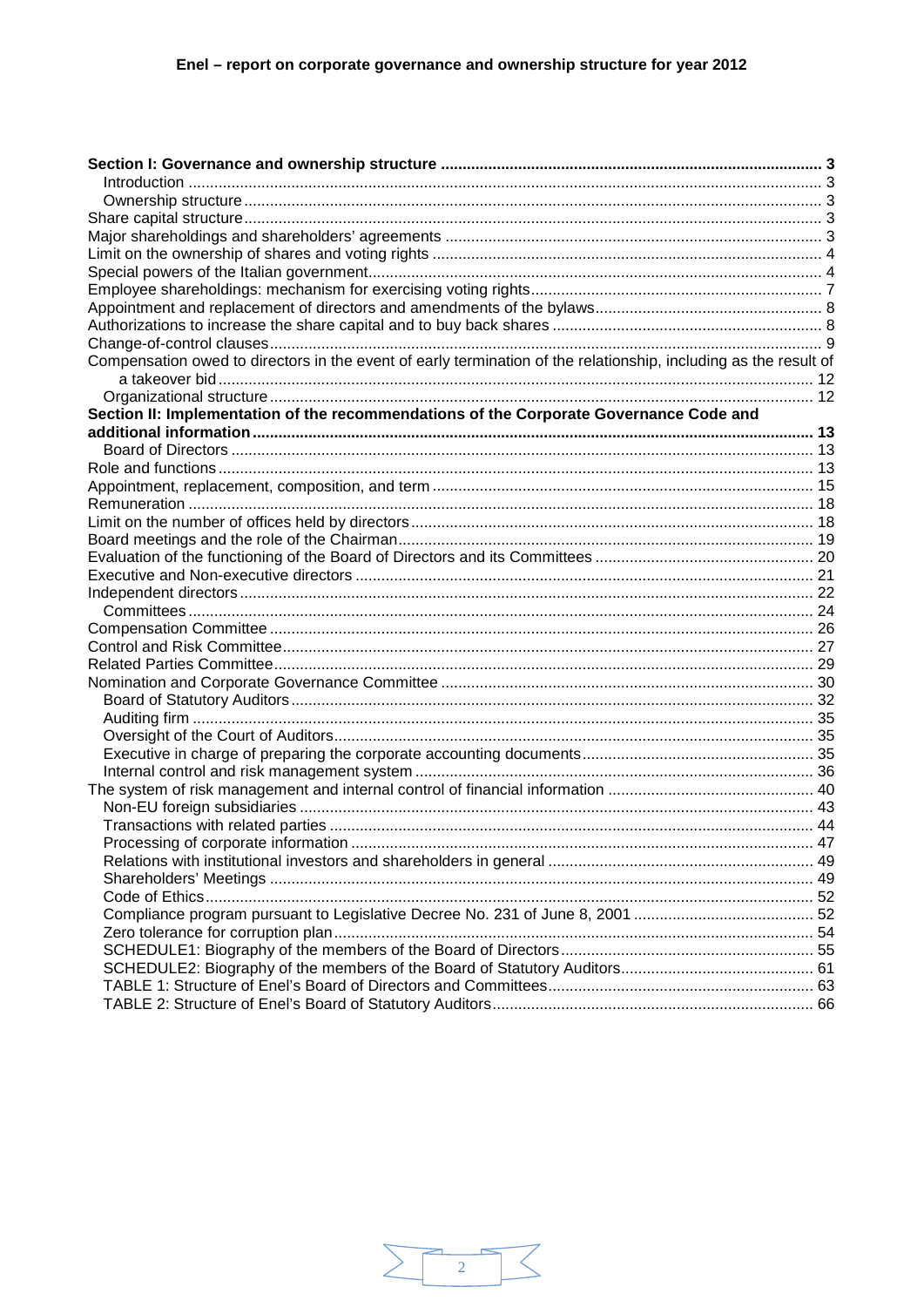# **Report on corporate governance and ownership structure**

<span id="page-2-0"></span>SECTION I: GOVERNANCE AND OWNERSHIP STRUCTURE

# <span id="page-2-1"></span>**Introduction**

The corporate governance structure of Enel S.p.A. (hereinafter, also "Enel" or the "Company") and of its corporate group (hereinafter, in short, the "Enel Group" or the "Group") complies with the principles set forth in the edition of the Corporate Governance Code for listed companies ( [1](#page-2-5) )(hereinafter, in short, the "Corporate Governance Code") adopted by the Company.

Furthermore, the aforementioned corporate governance structure is inspired by CONSOB's recommendations on this matter and, more generally, international best practice.

In December 2012, Enel's Board of Directors resolved to implement the recommendations set forth in the edition of the Corporate Governance Code published in December 2011 (drafted by the Corporate Governance Committee promoted by ABI, Ania, Assogestioni, Assonime, Borsa Italiana and Confindustria), in compliance with the timetable provided for under the applicable transitional legal framework. Until such date, in 2012, the Company's and the Group's corporate governance system was in line with the recommendations set forth in the edition of the Corporate Governance Code published in the month of March 2006 (and drafted by the Corporate Governance Committee promoted by Borsa Italiana), as well as with the amendments on directors' compensation made to art. 7 of the same Code in the month of March 2010.

The corporate governance system adopted by Enel and its Group is essentially aimed at creating value for the shareholders over the medium-long term, taking into account the social importance of the Group's business operations and the consequent need, in conducting such operations, to adequately consider all the interests involved.

# <span id="page-2-2"></span>**Ownership structure**

# <span id="page-2-3"></span>*Share capital structure*

The Company's share capital consists exclusively of ordinary shares with full voting rights at both ordinary and extraordinary shareholders' meetings. At the end of 2012 (and as of the date of this report), Enel's share capital amounted to Euro 9,403,357,795, comprised of the same number of ordinary shares having a par value of Euro 1 each, which are listed on the Electronic Stock Exchange organized and managed by Borsa Italiana.

# <span id="page-2-4"></span>*Major shareholdings and shareholders' agreements*

Based upon the entries in Enel's shareholders' ledger, reports made to CONSOB and received by the Company, and other available information, as of the date of this report, none of the Company's shareholders holds a stake exceeding 2% of the Company's share capital, with the exception of

<span id="page-2-5"></span> $1$  The code is available in it various editions on Borsa Italiana's website (at [http://www.borsaitaliana.it\)](http://www.borsaitaliana.it/)

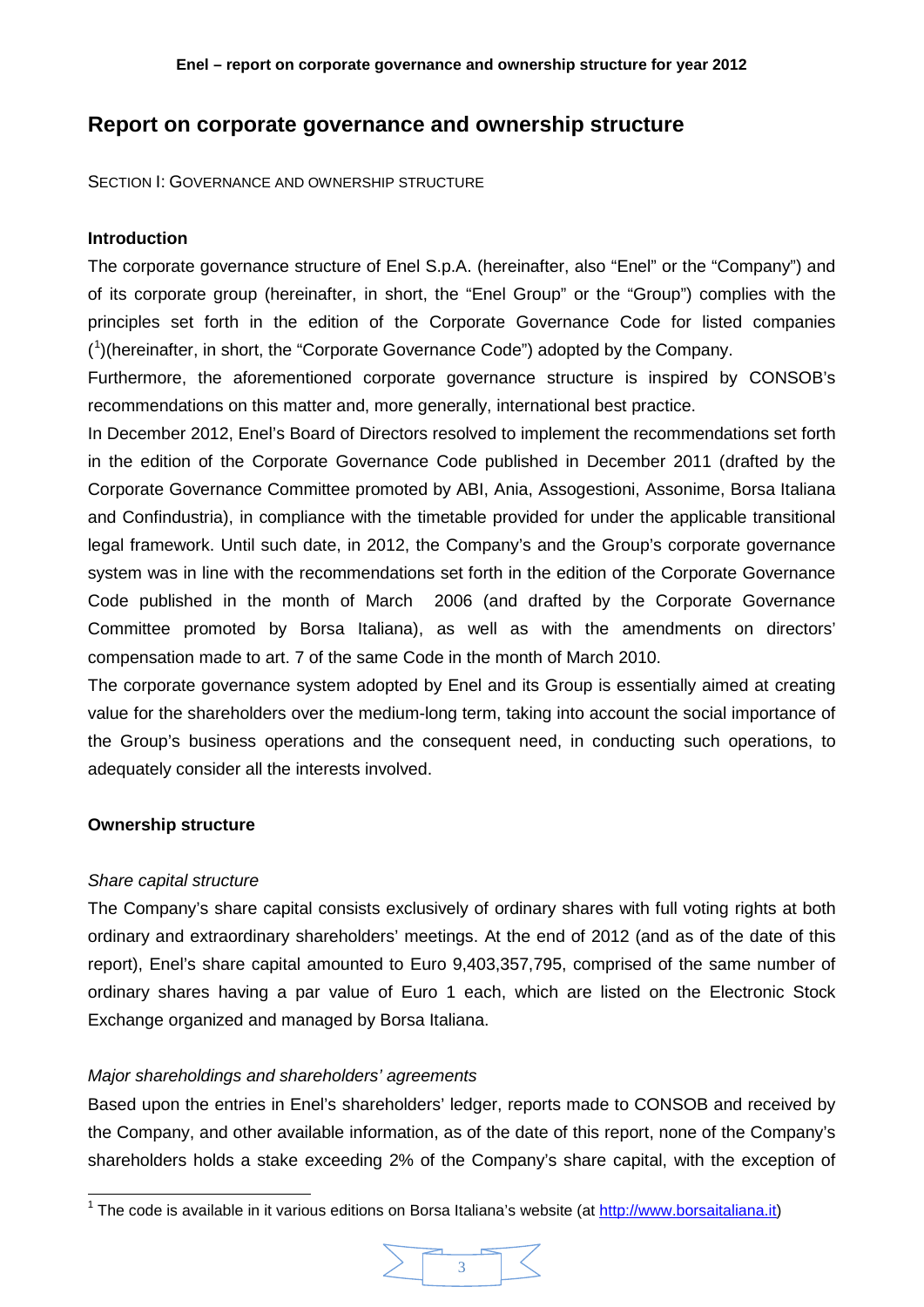the Ministry of the Economy and Finance of the Italian Republic (which owns 31.24% of the share capital), and the group controlled by Blackrock Inc. (which owns 3.33%, held as of November 8, 2012 under an asset management arrangement) nor, to the Company's knowledge, do any of the shareholders' agreements referred to in the Consolidated Financial Act exist with regard to Enel's shares. It shall be noted that in the month of January 2012 Natixis S.A. temporarily resulted holding a stake slightly higher than the 2% of Enel's share capital.

The Company is therefore subject to the *de facto* control of the Ministry of the Economy and Finance, which has sufficient votes to exercise a dominant influence at Enel's ordinary shareholders' meetings. However, the above-mentioned Ministry is not in any way involved in managing and coordinating the Company, since the Company makes its management decisions on a fully independent basis in accordance with the structure of duties and responsibilities assigned to its corporate bodies. The foregoing is confirmed by Article 19, paragraph 6, of Decree Law No. 78/2009 (subsequently converted into Law No. 102/2009), which clarified that the regulations contained in the Italian civil code regarding the management and coordination of companies do not apply to the Italian government.

# <span id="page-3-0"></span>*Limit on the ownership of shares and voting rights*

In implementing the provisions of the legal framework on privatizations, the Company's bylaws provide that with the exception of the government, public bodies, and parties subject to their respective control, no shareholder may own, directly or indirectly, Enel shares representing more than 3% of its share capital.

The voting rights attaching to the shares owned in excess of the aforesaid limit of 3% may not be exercised, and the voting rights to which each of the parties affected by the limit on share ownership would have been entitled will be proportionately reduced, unless there are prior joint instructions from the shareholders involved. In the event of non-compliance, resolutions passed by shareholders' meetings may be challenged in court if it is found that the majority required would not have been attained without the votes expressed in excess of the above-mentioned limit.

Under the legal framework on privatizations, as subsequently amended, the provisions of the bylaws concerning the limit on share ownership and voting rights will lapse if the 3% limit is exceeded following a takeover bid following which the bidder holds shares representing at least 75% of the capital with the right to vote on resolutions regarding the appointment and removal of directors.

# <span id="page-3-1"></span>*Special powers of the Italian government*

In implementing the provisions of the legal framework on privatizations, the Company's bylaws assign to the Italian government (represented for this purpose by the Ministry of the Economy and Finance) certain special powers, which are exercisable regardless of the number of shares owned by the aforesaid Ministry.

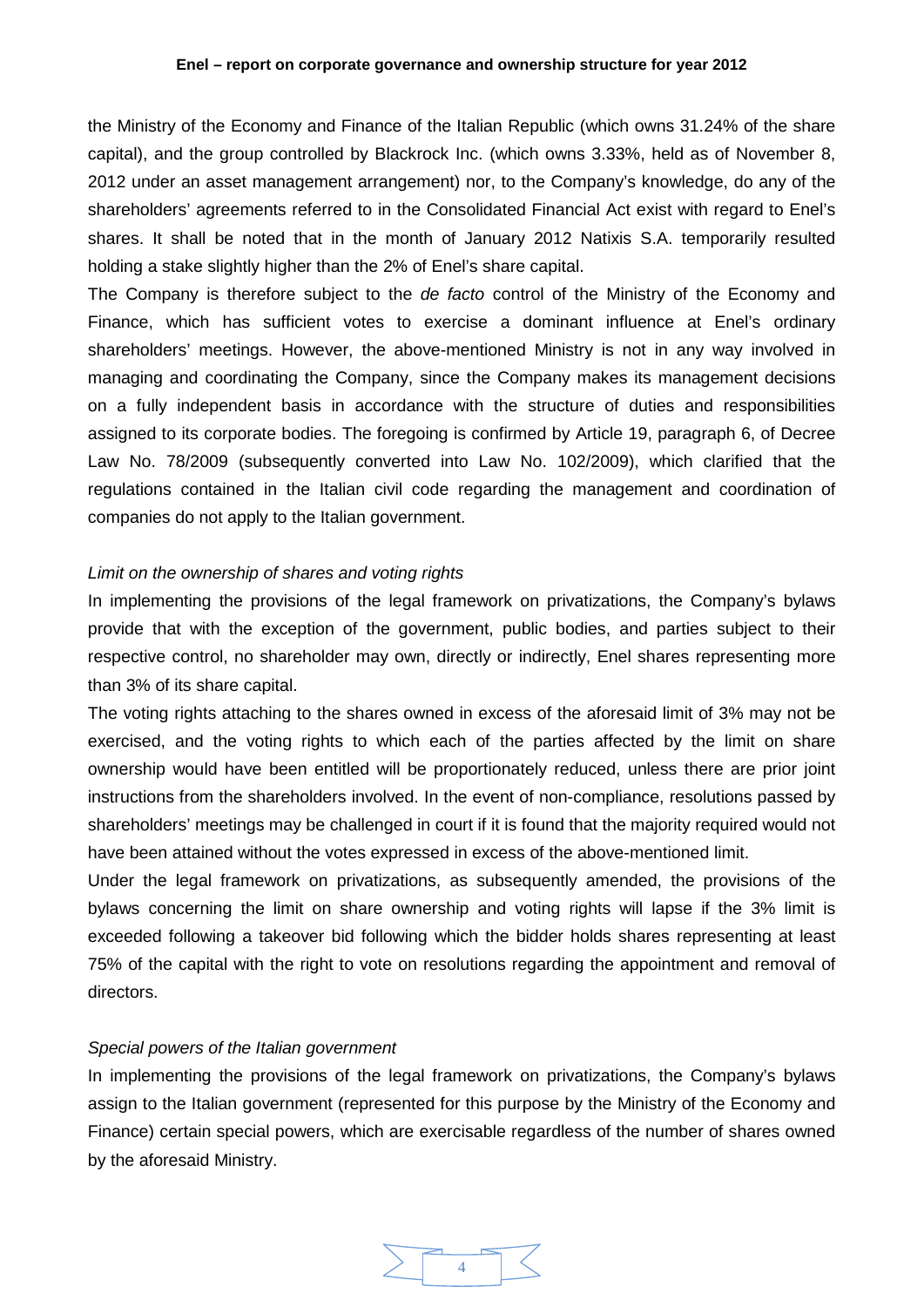Specifically, the Minister of the Economy and Finance, in agreement with the Minister of Productive Activities (currently the Minister of Economic Development), has the following special powers, to be exercised in accordance with the criteria established by the Decree of the President of the Council of Ministers issued on June 10, 2004:

- a) The power to challenge the acquisition of significant shareholdings (or, in other words, shareholdings representing 3% or more of Enel's share capital) by parties to whom the aforesaid limit on share ownership applies. Grounds for the opposition must be given and the opposition may be expressed only in cases in which the Ministry considers the transaction to be effectively detrimental to vital national interests;
- b) The power to challenge the shareholders' agreements referred to in the Consolidated Financial Act if they concern 5% or more of Enel's share capital. In this case as well, grounds must be given for the opposition, which may be expressed only in cases in which the shareholders' agreements are liable to cause concrete detriment to vital national interests;
- c) veto on the adoption of resolutions liable to have a major impact on the Company ( meaning resolutions to wind up, transfer, merge, or split up the Company or to move its headquarters abroad or to change its corporate purpose, as well as those aimed at abolishing or changing the content of the special powers). Grounds for the veto must in any case be given, and the veto may be exercised only in cases in which such resolutions are liable to cause concrete detriment to vital national interests;
- d) appointment of a Director without voting rights (and of the related substitute in case he or she should cease to hold office).

It should be noted that on March 26, 2009, the European Court of Justice declared that, by adopting the provisions of Article 1, paragraph 2, of the aforesaid Decree of the President of the Council of Ministers issued on June 10, 2004 containing the criteria for exercising the special powers, Italy failed to meet its obligations under Articles 43 (*freedom of establishment*) and 56 (*free circulation of capital*) of the Treaty on the establishment of the European Community.

Thereafter, Decree of the President of the Council of Ministers issued on May 20, 2010 abrogated the provision of the aforesaid Decree of the President of the Council of Ministers of June 10, 2004 censured by the European Court of Justice, which set forth the circumstances in which the special powers provided under letters a), b) and c) could be effectively exercised. Article 1, paragraph 1, of the Decree of the President of the Council of Ministers of June 10, 2004, which provides that the special powers may be exercised "*only in the event of relevant and unavoidable reasons of general interest, with particular reference to public order, security, health and defense, in the form and through means which are suitable and proportional to safeguard such interests, including through the possible provision of appropriate time constraints, without prejudice to national and EU rules, and among those, first and foremost, the non-discrimination principle*", remains applicable.

In order to ensure that Italian laws regarding the Italian Government's special powers in privatized companies fully comply with EU principles, a new legal framework on this matter has been recently prepared and is meant to replace the provisions described above. In fact, Decree Law No. 21/2012

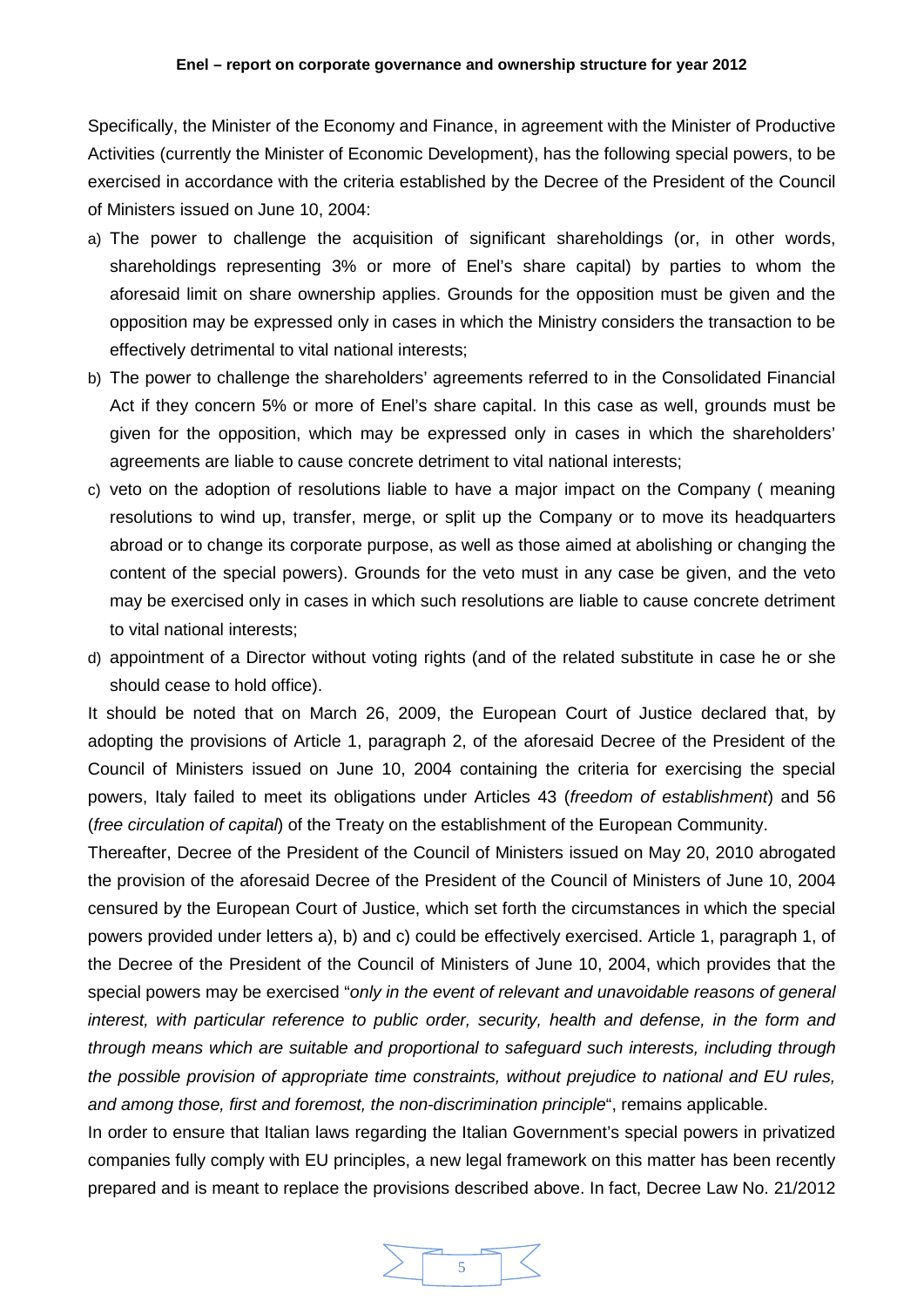(converted with amendment by Law No. 56/2012) sets forth new rules on special powers on the governance structures of companies operating in defense and national security sectors, as well as companies which operate in the energy, transportation and communications sectors.

In particular, to the extent it concerns to Enel, Article 2 of such Decree provides, first and foremost, that the networks, plants, assets and interests of national strategic importance in the energy, transportation and communications sectors shall be identified by means of one or more regulations to be enactedthrough decree of the President of the Republic. Such regulations shall be updated at least every three years.

It is therefore envisaged that any resolutions, acts or transactions, adopted by a company which has one or more of the above-mentioned assets and that may result in changes in the ownership, control or availability of the same assets or that may modify their use, shall be notified by the company to the Presidency of the Council of Ministers within 10 days and, in any case, before their execution. Resolutions concerning the transfer of subsidiaries which own such assets shall be notified within the same term. Within 15 days from the notification, the President of the Council of Ministers, through a Decree passed with a conforming resolution by the Council of Ministers: (i) may exercise its veto whenever the resolutions, acts or transactions may give rise to an extraordinary situation that is not governed by national and European laws applicable to the sector, involving a threat of serious prejudice for public interests regarding the safety and the functioning of networks and plants as well as the continuity of supply; or (ii) may provide for specific conditions whenever it deems such conditions sufficient to protect such public interests.

If the President of the Council of Ministers has not passed any measures within 15 days of the notification date, the aforementioned resolutions, acts or transactions shall become effective.

Furthermore, it is provided that any acquisition by a non-EU person, of any nature and for any reason, of controlling shareholdings in companies having assets identified as strategic shall be notified to the Presidency of the Council of Ministers within 10 days. In the event that such purchase represents a real threat of serious prejudice for the above-mentioned public interests, within 15 days from the notification, the President of the Council of Ministers, through a Decree adopted in accordance with a related resolution passed by the Council of Ministers: (i) may impose a condition precedent upon the purchase, whereby the purchaser shall undertake certain commitments aimed at protecting the above-mentioned public interests; or (ii) may oppose the purchase in cases of extraordinary risk for the protection of such interests, which cannot be eliminated through the foregoing commitments. Upon the expiry of 15 days from the notification date, the purchase may be executed, if no measures have been passed by the President of the Council of Ministers by such date.

Article 2 of Decree Law No. 21/2012 also provides that the special powers set forth under the same Article may be exercised only on the basis of objective and non-discriminatory criteria, with particular regard to: (i) the existence, also taking into consideration the official position of the European Union, of objective reasons which suggest the possible existence of links between the purchaser and non-EU countries that do not recognize the principles of democracy or of the rule of

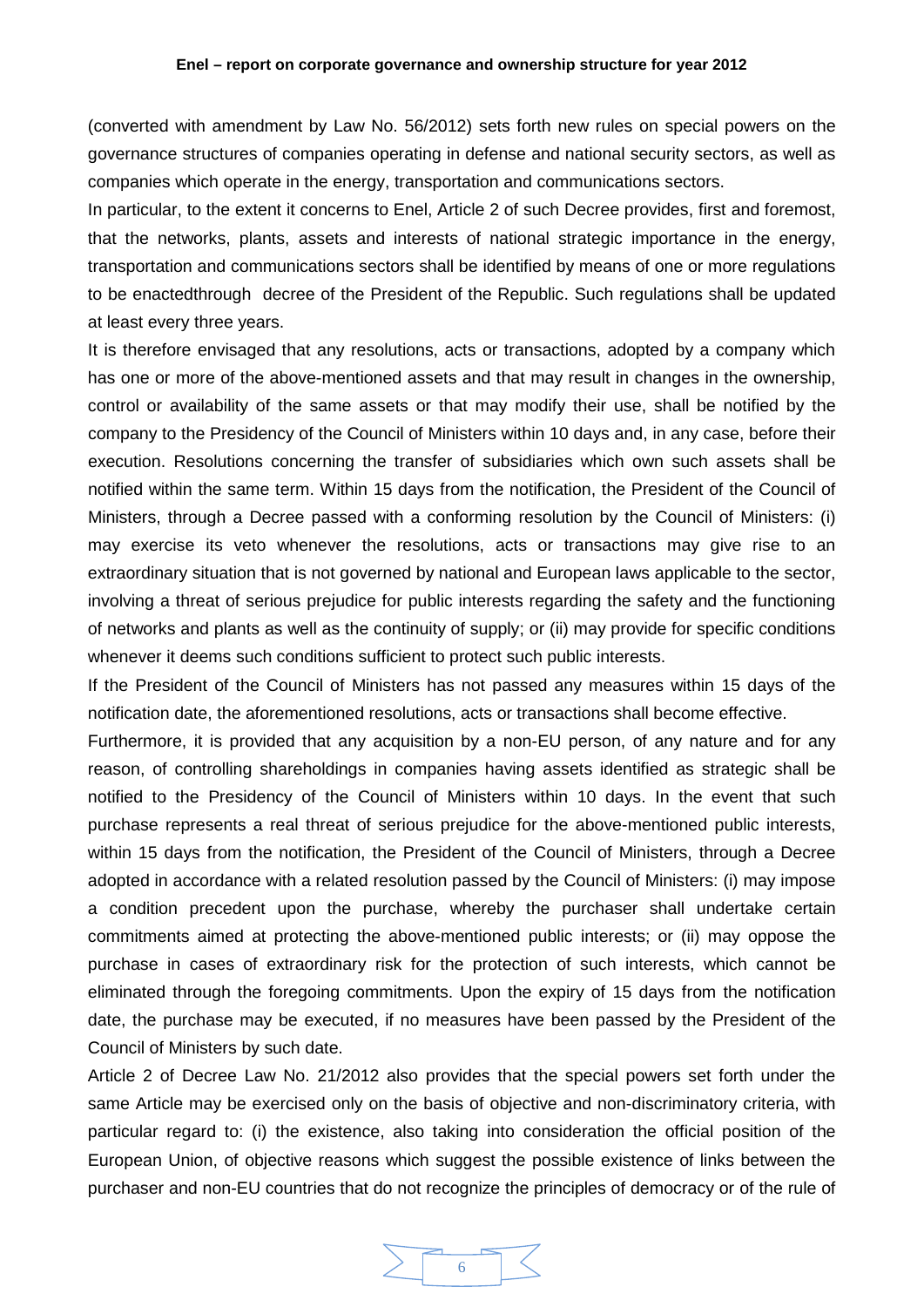#### **Enel – report on corporate governance and ownership structure for year 2012**

law (*Stato di diritto*), that do not respect the rules of international law or that have engaged in risky behaviors vis-à-vis the international community inferred from the nature of their alliances, or that have relationships with terrorist or criminal organizations or with persons otherwise related to them; (ii) the capacity of the structure resulting from the act or the transaction – taking into account the financing modalities of the acquisition, and the purchaser's economic, financial, technical and organizational capacity – to guarantee the safety and continuity of the supplies and/or the maintenance, safety and the functioning of networks/grids and plants.

Art. 3 of Decree Law No. 21/2012 provides, lastly, that starting from the date of entry into force of the Decrees of the President of the Republic that identify the strategic assets, Italian privatization laws (currently in force) would be automatically cancelled and the underlying provisions of Enel's bylaws shall automatically cease to be effective.

However, pursuant to the same Decree Law No. 21/2012, the provisions of the Company's bylaws concerning limits on the ownership of shares and voting rights (as well as the legal framework on privatizations ), as described in the previous paragraph, shall remain effective.

# <span id="page-6-0"></span>*Employee shareholdings: mechanism for exercising voting rights*

The Consolidated Financial Act sets forth specific rules regarding voting proxies for listed companies, which partially deviate – for such companies – from the provisions set forth in the Civil Code and which were significantly amended following the implementation in Italy of Directive 2007/36/EC (on the exercise of certain rights of the shareholders of listed companies) by Legislative Decree No. 27 of January 27, 2010.

The foregoing specific rules govern the solicitation of proxies, which is defined as the request for proxies addressed to more than two hundred shareholders on specific voting proposals, or accompanied by recommendations, declarations and other indications capable of influencing the vote. However, the Consolidated Financial Act clarifies that the request for proxies accompanied by recommendations, declarations and other indications capable of influencing the vote, which is submitted by associations of shareholders to their affiliates – including those associations comprised of employee shareholders – shall not be considered a solicitation of proxies and, therefore, is not subject to the relevant specific legal framework provided that such associations comply with the specific requirements set forth in the Consolidated Financial Act.

At the same time, the Consolidated Financial Act recommends that the by-laws of listed companies contain provisions aimed at simplifying the exercise of voting rights through proxy by employee shareholders, thus fostering their participation in the decision-making process at shareholders' meetings.

In such respect, since 1999, Enel's bylaws expressly provide that for purposes of simplifying the collection of proxies by the employee-shareholders of the Company and its subsidiaries, who are affiliated with shareholders' associations which comply with the requirements imposed under applicable laws, areas for communication and for the collection of proxies shall be made available

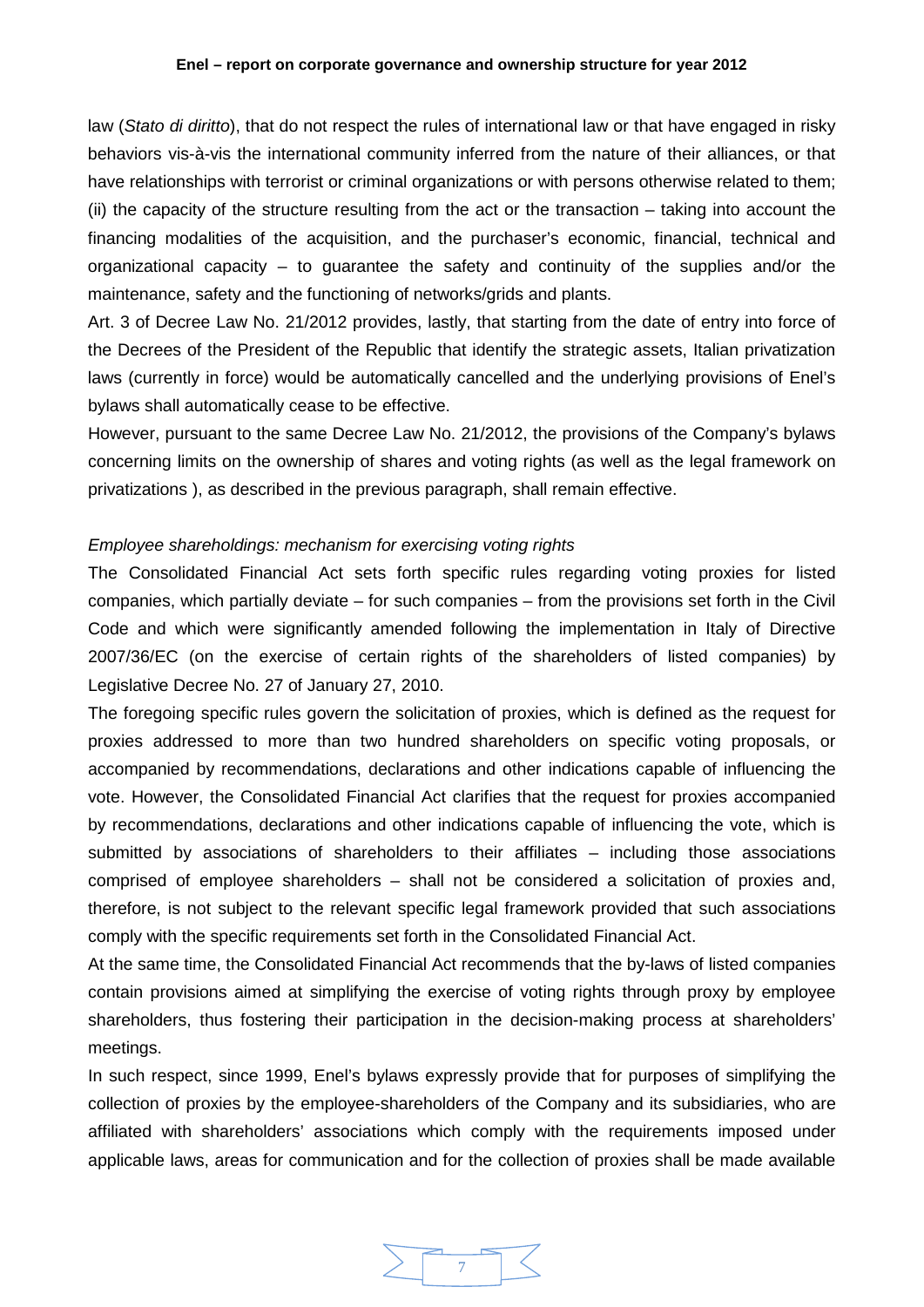to such associations, pursuant to the terms and modalities to be agreed upon from time to time with their legal representatives.

In March 2008, the Company was informed of the establishment of an employee-shareholders' association called *A.DI.G.E. – Associazione Azionisti Dipendenti Gruppo Enel* (Association of Employee-Shareholders of Enel Group) which meets the requirements set forth in the Consolidated Financial Act and is subject to the above-mentioned bylaws provisions.

# <span id="page-7-0"></span>*Appointment and replacement of directors and amendments of the bylaws*

The rules that regulate the appointment and replacement of directors are examined in the second section of this document (under "Board of Directors – Appointment, replacement, composition, and term).

With regard to the rules applicable to amendments to the bylaws, extraordinary shareholders' meetings resolve on the same, in accordance with the relevant majorities provided for by law.

As permitted by law, however, the Company's bylaws assign to the Board of Directors' authority on all resolutions concerning:

- mergers by incorporation of wholly-owned or at least 90% owned companies, as well as demergers of such companies;
- the establishment or closing of secondary offices/branches;
- the selection of directors with powers to represent the Company;
- the reduction of the share capital in the event that one or more shareholders should withdraw;
- the harmonization of the bylaws with applicable provisions of law;
- moving the registered office to a different location within Italy.

Furthermore, in implementing the provisions of the legal framework on privatizations, the Company's bylaws assign to the Italian government (represented for this purpose by the Ministry of the Economy and Finance) the special power of veto on the adoption of several resolutions – which are specified in detail in the foregoing paragraph entitled "Special powers of the Italian government" – liable to have a major impact on the Company and, at the same time, to entail the amendment of its bylaws.

### <span id="page-7-1"></span>*Authorizations to increase the share capital and to buy back shares*

As of the date of this report, there is outstanding an authorization for the Board of Directors to increase the share capital in order to service a stock option plan aimed at the Company's and Group's executives, with the consequent exclusion of the shareholders' preemptive rights.

In particular, on the basis of such authorization, in June 2008, the extraordinary session of the shareholders' meeting authorized the Board of Directors, for a period of five years, to increase the share capital one or more times, divisibly, by a maximum amount of Euro 9,623,735 for the 2008 stock option plan, which had been approved by the ordinary session of the same shareholders' meeting, and in relation to which the Board of Directors later verified the achievement of the objectives upon which the exercise of the option rights was conditioned. It should be noted that the

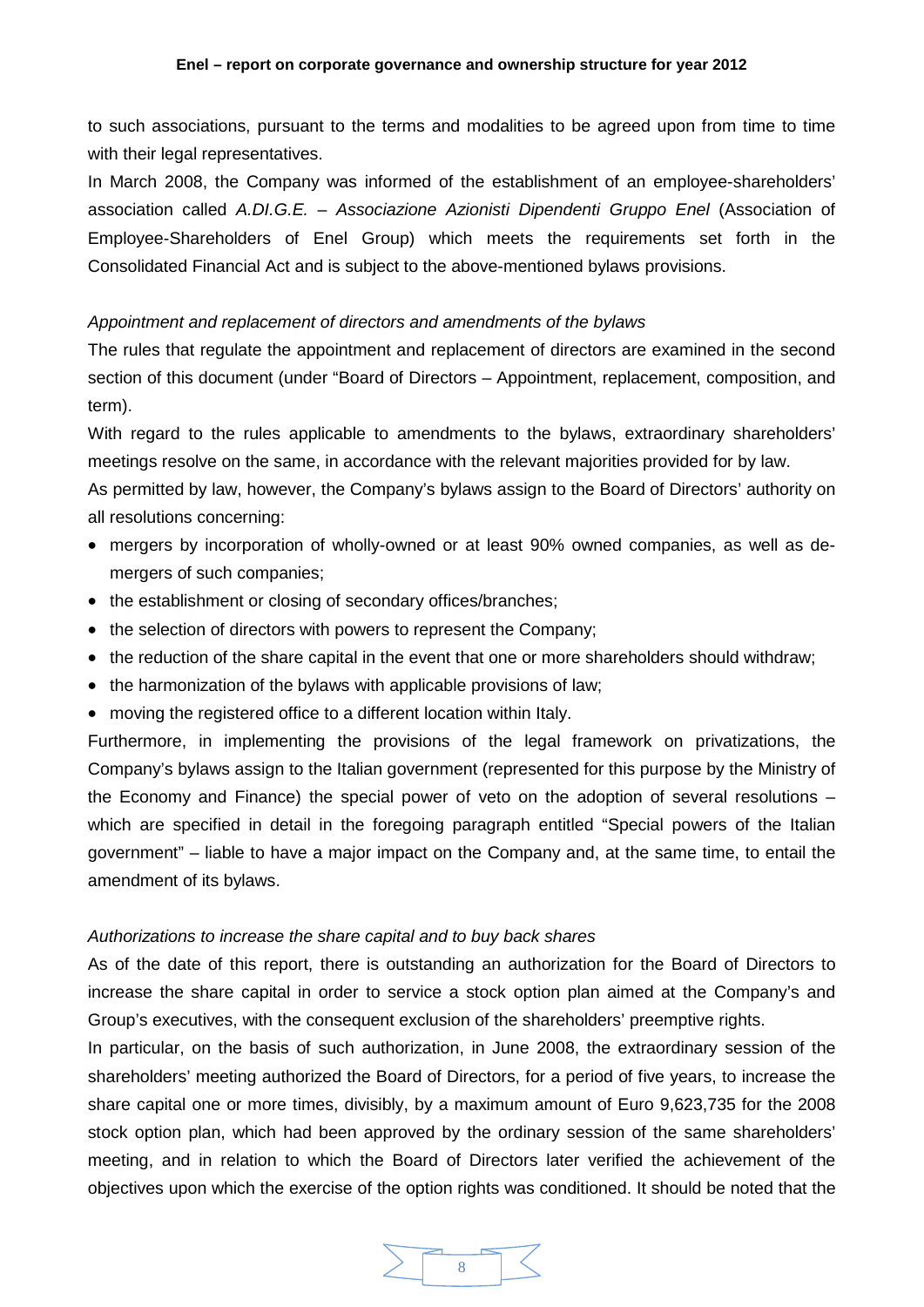unit exercise price of the stock options assigned under the 2008 stock option plan is equal to Euro 7.118, the term for exercise shall expire at the end of year 2014, and the amount authorized above could entail a potential maximum total dilution amounting to 0.10% of the share capital as recorded as of the date of this report. For a detailed description of the 2008 stock option plan, see the comments set forth in the Company's financial statements and Enel Group's consolidated financial statements for year 2012.

For the sake of thoroughness, it should be pointed out that the total actual dilution of the share capital as of the end of 2012 as a consequence of the exercise of the stock options awarded through the plans preceding the above-mentioned plan amounts to 1.31%.

As of the date of this report, the Board of Directors has not been authorized either to issue financial instruments granting shareholdings or to buy back shares.

#### <span id="page-8-0"></span>*Change-of-control clauses*

A) The Credit Agreement to finance the acquisition of Endesa shares

In order to finance the purchase of the shares of the Spanish company Endesa S.A., as part of the takeover bid on the entire share capital of such company by Enel, its subsidiary Enel Energy Europe S.r.l. and the Spanish companies Acciona S.A. and Finanzas Dos S.A. (the latter of which is controlled by Acciona S.A.), in April 2007, Enel and its subsidiary Enel Finance International S.A. (which subsequently merged into Enel Finance International N.V.) entered into a syndicated term and guarantee facility agreement (hereinafter, in short, the "Credit Agreement") with a pool of banks for a total amount of Euro 35 billion. In April 2009, Enel and Enel Finance International negotiated with a pool of 12 banks an increase in the Credit Agreement for an additional Euro 8 billion and an extension (with respect to the deadlines set forth in such Credit Agreement) of the term for the the repayment of this additional sum, with the intention of financing the acquisition by the subsidiary Enel Energy Europe S.r.l. of 25.01% of Endesa S.A.'s share capital held by Acciona S.A. and Finanzas Dos S.A.. Specifically, it was agreed that of the additional Euro 8 billion obtained through the increase in the Credit Agreement, Euro 5.5 billion may be paid back in 2014 and the remaining Euro 2.5 billion in 2016. Following the acquisition by the subsidiary Enel Energy Europe S.r.l. of 25.01% of Endesa S.A.'s capital held by Acciona S.A. and Finanzas Dos S.A., in June 2009, the aforesaid increase in the Credit Agreement, amounting to Euro 8 billion, was used in its entirety. As of December 2012, following the repayments made, the remaining amount outstanding of the Credit Agreement (including the above-mentioned additional Euro 8 billion) is equal to Euro 617.5 million.

The Credit Agreement makes specific provisions for circumstances (hereinafter, for the sake of brevity, the " change of control events") in which (i) control of Enel is acquired by one or more parties other than the Italian government or (ii) Enel or any of its subsidiaries contributes (including through mergers) a substantial portion of the assets of the Group to parties that are not part of the latter, such that the Group's creditworthiness is significantly compromised in the opinion of the pool of banks.

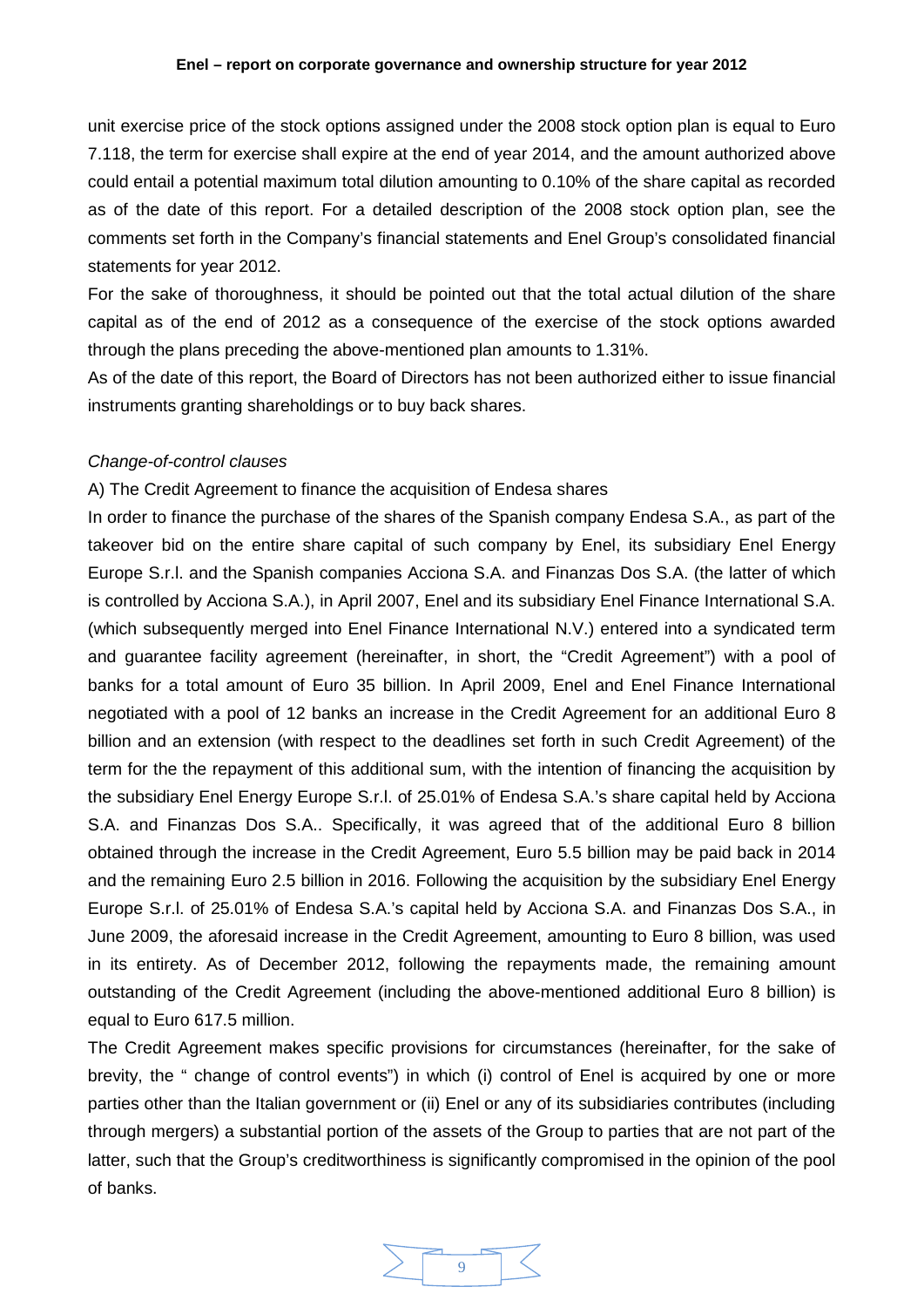Specifically, if one of the aforesaid hypothetical change of control events should occur:

- each bank belonging to the pool may propose to renegotiate the terms and conditions of the Credit Agreement or communicate its intention to withdraw from the agreement;
- Enel and its subsidiary Enel Finance International may decide to repay the sums received early and to cancel, without incurring any penalties, the entire financial commitment assumed by each bank belonging to the pool (i) with which the renegotiation of the terms and conditions of the Credit Agreement has not been successful or (ii) that has notified its intention to withdraw from the agreement;
- each of the latter banks belonging to the pool may demand the early repayment of the sums disbursed and the cancellation of the entire financial commitment undertaken;
- in the event that none of the banks belonging to the pool either proposes to renegotiate the terms and conditions of the Credit Agreement or communicates its intention to withdraw from the contract, the Credit Agreement shall remain in full force and effect in accordance with the terms and conditions originally agreed.

# B) The revolving credit facility agreement

In order to meet general treasury requirements, in April 2010, Enel and its subsidiary Enel Finance International S.A. (which subsequently merged into Enel Finance International N.V.) entered into a revolving credit facility agreement with a pool of banks for a total amount of Euro 10 billion and, at the same time, terminated a previous agreement having the same subject matter, entered into in 2005, in the amount of Euro 5 billion.

Such agreement sets forth rules regarding possible changes of control and their consequences that are essentially similar to those provided under the Credit Agreement described in paragraph A) above.

# C) The Term Loan Facility

In February 2012, the subsidiary Enel Finance International N.V. entered into a term loan with a pool of banks in the amount of Euro 3.2 billion, backed by a guarantee granted by Enel, for a term of five years from the date of the initial drawdown.

The term loan contains provisions governing possible changes in control and their consequences that are essentially similar to those provided under the Credit Agreement described in paragraph A) above.

# D)The revolving credit facility agreement entered into with Unicredit

In order to satisfy specific treasury requirements, in July 2012, Enel entered into a revolving credit facility agreement with Unicredit S.p.A. for a total amount of euro 500 million, with a term of approximately 18 months from the execution date.

This contract also provides that in the event that control over Enel is acquired by one or more parties other than the Italian Government, such change of control shall be timely notified to

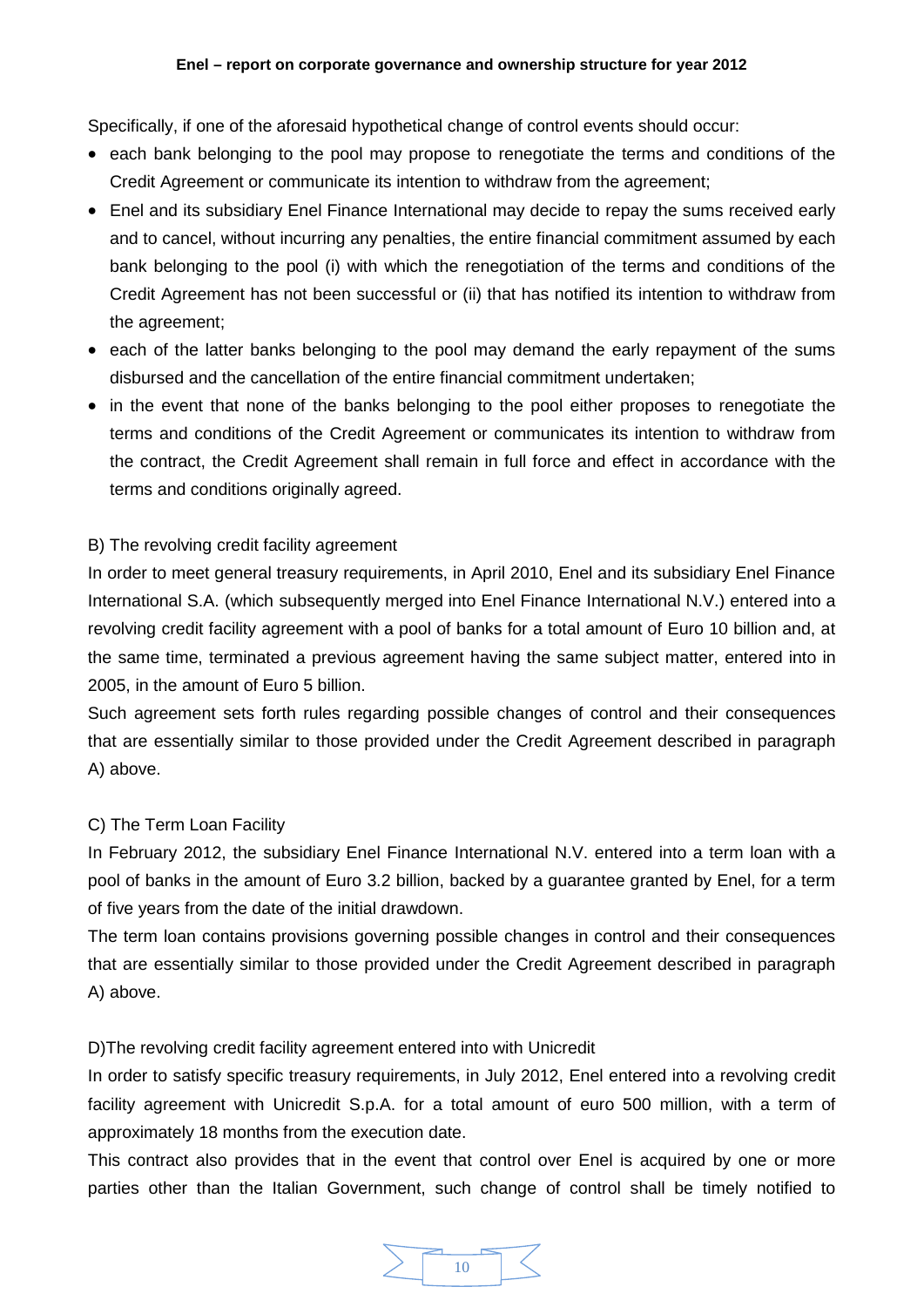Unicredit S.p.A.. In the event that Unicredit S.p.A. deems that the change of control may adversely affect Enel's capacity to fulfill its obligations under the revolving credit facility agreement, it may request the suspension of Enel's use of the funds provided under the facility agreement and the reimbursement of the amounts already drawn.

# E) The EIB loan to Enel Produzione

In order to increase its investment in the field of renewable energy and environmental protection, in June 2007, the subsidiary Enel Produzione S.p.A. entered into a loan agreement with the European Investment Bank (hereinafter, in short, "EIB") for up to Euro 450 million (amount that the parties subsequently agreed to reduce to Euro 400 million), which expires in July 2027.

This agreement provides that both Enel Produzione S.p.A. and Enel are obliged to inform the EIB of any changes in their control. If it deems that such changes could have negative consequences on the creditworthiness of Enel Produzione S.p.A. or Enel, EIB may demand additional guarantees, changes in the agreement, or alternative measures that it considers satisfactory. If Enel Produzione S.p.A. does not accept the solutions proposed, EIB shall be entitled to unilaterally terminate the loan agreement in question.

# F) The EIB loans to Enel Distribuzione

In order to develop the process of making its electricity grid more efficient, in November 2006 the controlled company Enel Distribuzione S.p.A. entered into a loan agreement with the EIB in the amount of Euro 600 million, which expires in December 2026. In December 2012, following repayments, the outstanding loan amounted to Euro 560 million.

Such agreement is backed by a guarantee agreement entered into by the EIB and Enel, which provides that the Company, in its capacity as guarantor of the loan, is obliged to inform the EIB of any changes in its control structure. After receiving such notification, the EIB will examine the new circumstances in order to decide upon a possible change in the conditions governing such loan to Enel Distribuzione S.p.A.

# G) The Cassa Depositi e Prestiti loan to Enel Distribuzione

In April 2009, Enel Distribuzione S.p.A. entered into a framework loan agreement with Cassa Depositi e Prestiti S.p.A. (hereinafter, in short, "CDP") for an amount of Euro 800 million, which will expire in December 2028. It is also aimed at developing the process of making the power grid of such subsidiary more efficient. In 2011, the parties entered into two extensions to the framework loan agreement for a total amount of Euro 540 million.

This agreement is also accompanied by a guarantee agreement entered into by CDP and Enel, according to which the Company, as guarantor of the aforesaid loan, is obliged to inform CDP (i) of any change in the composition of the capital of Enel Distribuzione S.p.A. that could entail the loss of control of said company, as well as (ii) of any significant deterioration in Enel Distribuzione S.p.A.'s and/or Enel's financial condition, balance sheet, income statement, cash flow, or

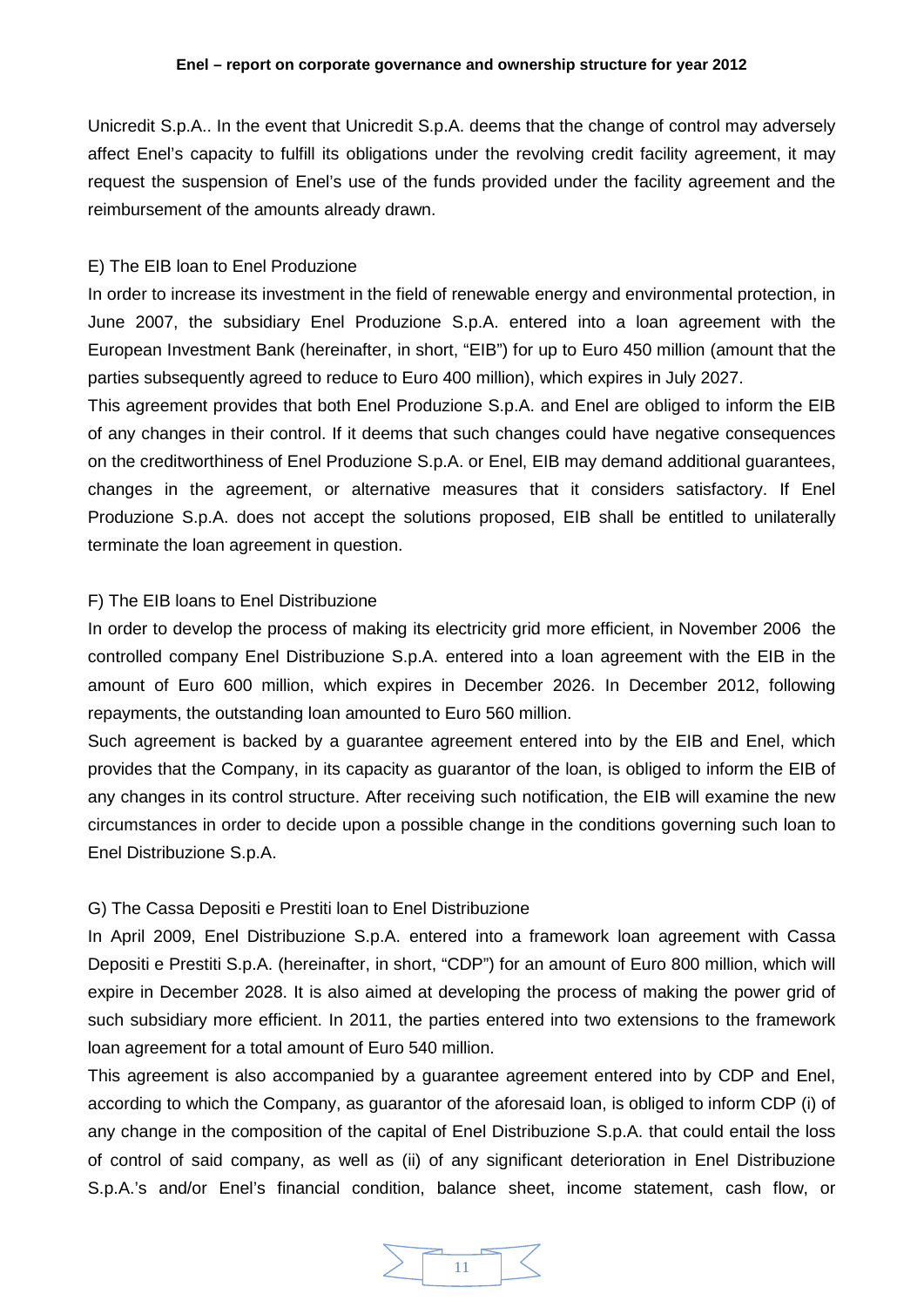operations or prospects. The occurrence of such circumstances may give rise to an obligation for Enel Distribuzione S.p.A. to repay immediately to CDP the loan received.

# <span id="page-11-0"></span>*Compensation owed to directors in the event of early termination of the relationship, including as the result of a takeover bid*

The payment package due to the chief executive officer (as well as the general manager) of Enel includes an end of mandate severance indemnity, which is also granted in the event of early termination of the directorship relationship following resignation for cause or revocation without cause.

For a detailed description of such compensations please make reference to paragraph 1.2.3 of the first section of the remuneration report approved by the Board of Directors on April 4, 2013, upon proposal of the compensation committee, which is available at the Company's registered office, on the Company's website.

No specific indemnities are due in the event that the relationship with any member of the Board of Directors should terminate following a takeover bid.

# <span id="page-11-1"></span>**Organizational structure**

In compliance with the current legal framework applicable in Italy to listed companies, the organizational structure of the Company includes:

- a Board of Directors in charge of managing the Company;
- a board of statutory auditors responsible for monitoring (i) the Company's compliance with the law and bylaws, as well as compliance with proper management principles in the carrying out of the Company's activities, (ii) the process of financial disclosure and the adequacy of the Company's organizational structure, internal auditing system, and administration and accounting system, (iii) the audit of the annual financial statements and the consolidated financial statements and the independence of the external auditing firm and, lastly (iv) how the corporate governance rules provided by the Corporate Governance Code are actually implemented;
- shareholders' meetings, called to resolve upon in either an ordinary or extraordinary session among other things, (i) the appointment or removal of members of the Board of Directors and the Board of Statutory Auditors, as well as their compensation and responsibilities, (ii) the approval of financial statements and the allocation of net earning, (iii) the purchase and sale of treasury shares, (iv) stock-based compensation plans, (v) amendments to the Company's bylaws, and (vi) the issue of convertible bonds.

The external audit of the accounts is entrusted to a specialized firm enrolled in the relevant registry and appointed by the shareholders' meeting, upon a reasoned proposed by the board of statutory auditors.

\*\*\*\*\*

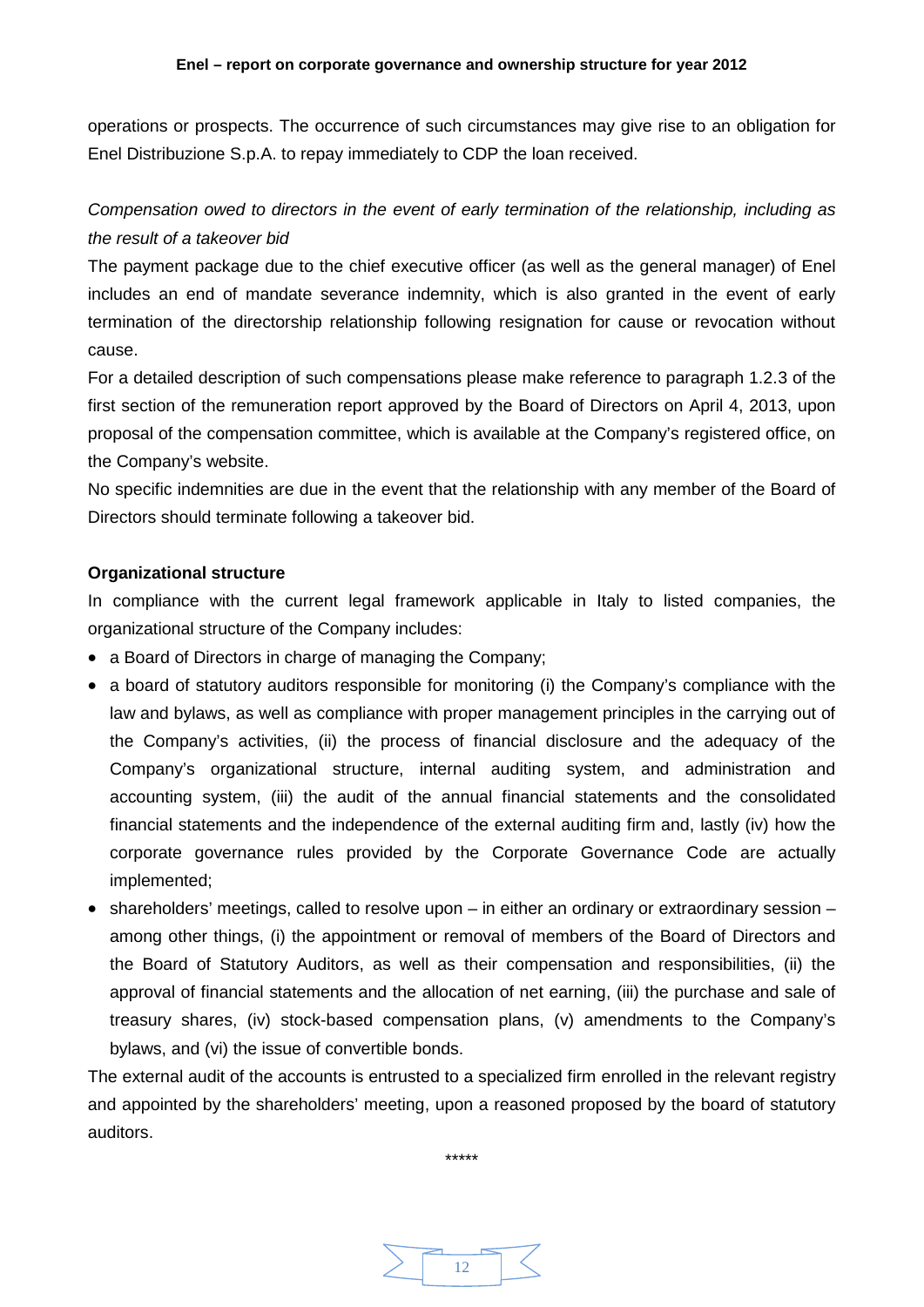<span id="page-12-0"></span>SECTION II: IMPLEMENTATION OF THE RECOMMENDATIONS OF THE CORPORATE GOVERNANCE CODE AND ADDITIONAL INFORMATION

# <span id="page-12-1"></span>**Board of Directors**

### <span id="page-12-2"></span>*Role and functions*

The Board of Directors has a central role in the Company's governance structure, since it has powers over the strategic, organizational and control guidelines for the Company and the Group. In consideration of its role, the Board of Directors meets regularly and endeavors to ensure the effective performance of its duties.

In particular, and in accordance with the legal framework and specific resolutions of the Board itself (and, in particular, the one recently passed in December 2012), the Board of Directors:

- establishes the corporate governance system for the Company and the Group;
- constitutes the Board's internal committees, with consultative and proposing powers, appoints their members and, by approving their internal rules, defines their duties;
- delegates and revokes the powers of the chief executive officer, defining their content, limits, and the procedures, if any, for exercising them. In accordance with the powers in force, the chief executive officer is vested with the broadest powers for the management of the Company, with the exception of those powers that are assigned otherwise by legal or regulatory provisions or by the Company's bylaws or which are reserved to the Board of Directors according to resolutions of the latter, which are described below;
- receives, as well as the board of statutory auditors does, information from the chief executive officer regarding the activities carried out in the exercise of his powers, which are summarized in a special quarterly report. In particular, with regard to all the most significant transactions carried out using the powers of his office (including atypical or unusual transactions or ones with related parties whose approval is not reserved to the Board of Directors), the chief executive officer reports to the board on (i) the features of the transactions, (ii) the parties concerned and any relation they might have with the Group companies, (iii) the procedures for determining the considerations concerned, and (iv) the related effects on the income statement and the balance sheet;

- determines, based on the analyses and proposals of the relevant committee, the compensation of the directors and key executives; in implementing such policy, it determines, based on proposals of the committee and after consulting with the board of statutory auditors, the compensation of the chief executive officer and the other directors who hold specific offices and resolves upon the adoption of incentive plans aimed at the general management;

• on the basis of the information received, evaluates the adequacy of the Company's and the Group's organizational, administrative, and accounting structure and resolves on the changes in the general organizational structure proposed by the chief executive officer;

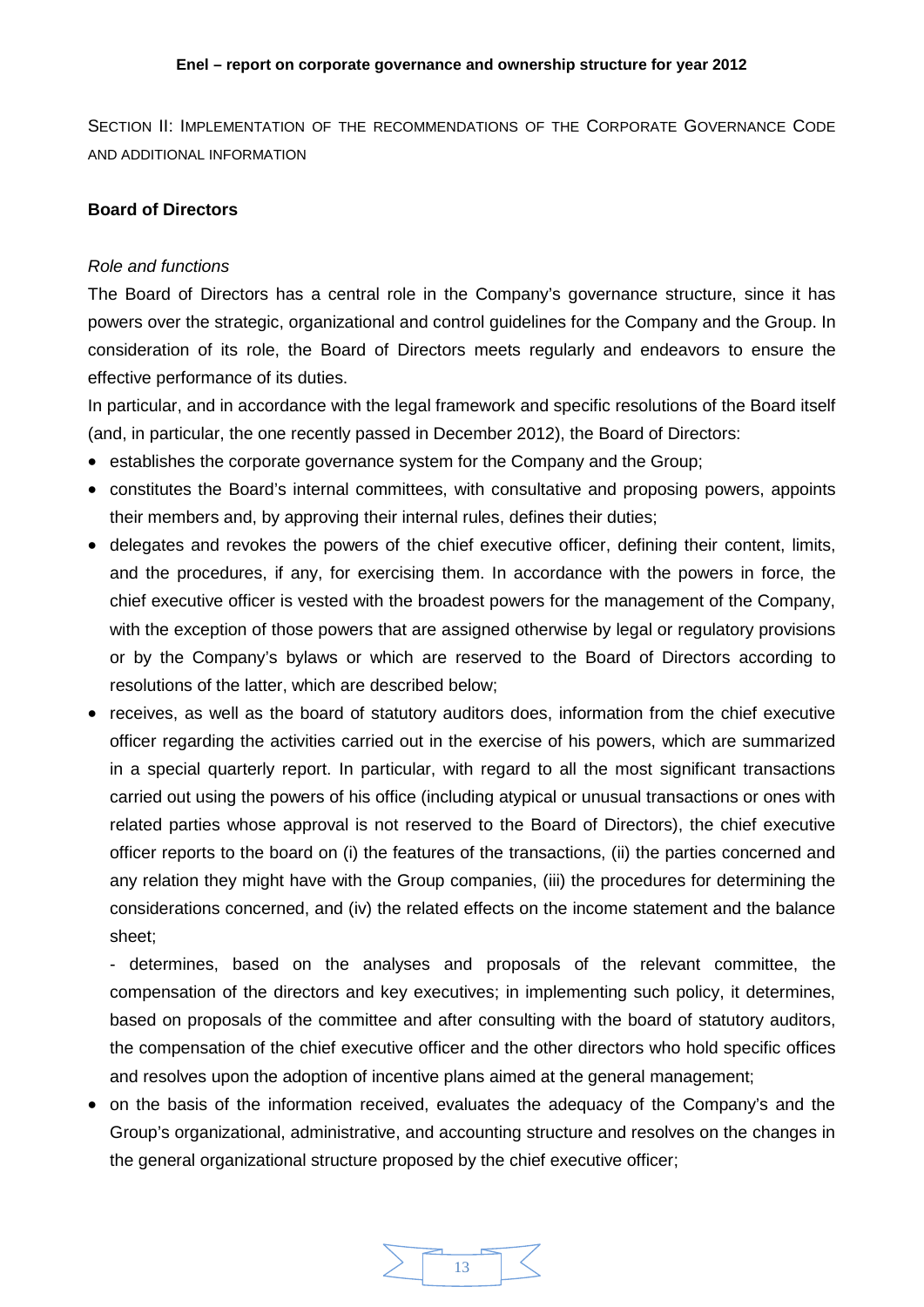- examines and approves the strategic, business and financial plans of the Company and the Group, whose implementation monitors periodically. In this regard, the current division of powers within the Company specifically provides that the Board of Directors resolves upon the approval of:
	- the annual budget and the business plan of the Group (which incorporate the annual budgets and long-term plans drafted by the Group companies);
	- strategic agreements, also defining upon proposal by the chief executive officer and after consulting the Chairman – the Company's and the Group's strategic objectives;
- examines and approves in advance the transactions of the Company and the Group that have a significant impact on their strategy, balance sheets, income statements, or cash flows, particularly in cases where they are concluded with related parties or otherwise characterized by a potential conflict of interests.

In particular, all financial transactions of a significant size (meaning: (i) the Company's issuance of bonds or contracting of loans for an amount exceeding Euro 50 million; (ii) the issuance of bonds or the entering into loans by subsidiaries where, in both cases, the grant of a guarantee by Enel is required or the transaction's amount exceeds Euro 300 million; and (iii) the grant of guarantees by Enel, in the interest of subsidiaries or third parties, in both cases, where such guarantees cover amounts exceeding Euro 25 million) must be approved in advance (if they concern the Company) or evaluated (if they regard other Group companies) by the Board of Directors.

In addition, acquisitions and disposals of equity investments amounting to more than Euro 25 million must be approved in advance (if they are carried out directly by the Company) or evaluated (if they concern other Group companies) by the Board of Directors. Finally, the latter approves agreements (with ministries, local governments, etc.) that entail expenditure commitments exceeding Euro 25 million;

- provides guidance and assessments on the adequacy of the internal control and risk management system, defining the nature and level of risk that is compatible with the Company's and the Group's strategic targets, in line with the prerogatives set forth in such regard in the Corporate Governance Code (as better described in the paragraph entitled "Internal control and risk management system");
- provides for the exercise of voting rights at the shareholders' meetings of the main companies of the Group and designates the directors and statutory auditors of such companies;
- appoints the general manager and grants the related powers;
- evaluates the general performance of the Company and the Group, with particular reference to conflicts of interests, using the information received from the Chief Executive Officer and verifies periodically the achievement of the objectives set;
- formulates proposals to submit to shareholders' meetings and reports at such meetings on the activities carried out and planned, ensuring that the shareholders have adequate information on

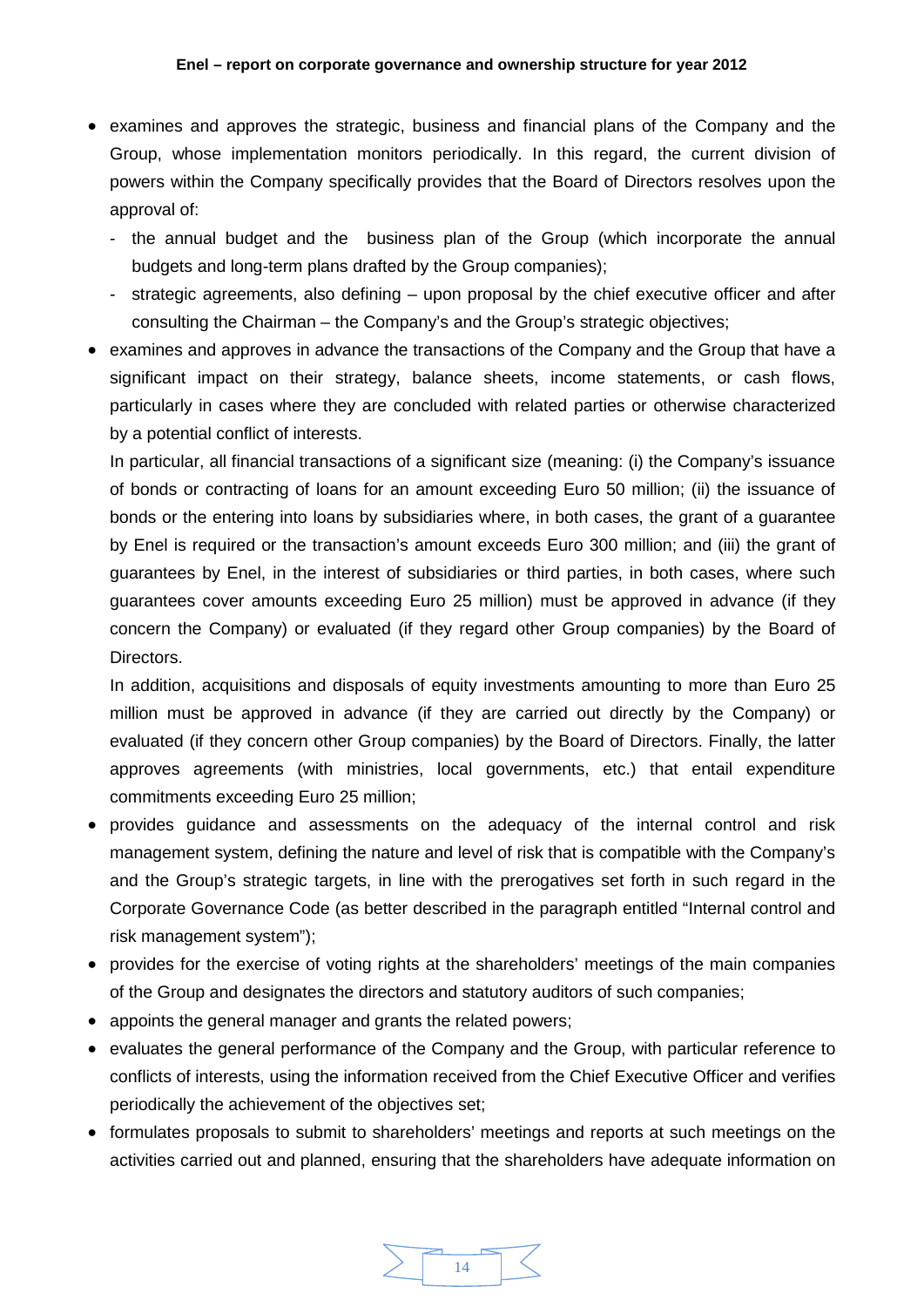the elements necessary to enable them to participate in a well-informed manner in the decisions falling under the authority of such meetings.

#### <span id="page-14-0"></span>*Appointment, replacement, composition, and term*

Pursuant to the provisions of the Company's bylaws, the Board of Directors consists of three to nine members who are appointed by an ordinary shareholders' meeting (which determines their number subject to such limits) for a term not exceeding three financial years and may be reappointed at the expiration of their term of office. A non-voting director may be appointed in addition to the foregoing members, whose appointment is reserved to the Italian government by virtue of the legal framework on privatizations and a specific provision of the bylaws (as explained in the first section of this report in the paragraph entitled "Ownership Structure – Special powers of the Italian Government"). To date, the Italian government has not yet exercised such power of appointment.

Under the current legal framework, all of the directors must meet the integrity requisites imposed upon statutory auditors of listed companies, and the company representatives of entities holding equity stakes in financial intermediaries.

In compliance with the legal framework governing privatizations and in accordance with the amendments made at the end of 2005 to the Consolidated Financial Act, the bylaws also provide that the appointment of the entire Board of Directors must take place in accordance with the slate voting system aimed at ensuring the presence on the Board of Directors of members appointed by minority shareholders totaling three-tenths of the directors to be elected. In the event this number is a fraction, it is to be rounded up to the nearest integer.

Each slate must include at least two candidates meeting the independence requisites established by law (*i.e.*, those applicable to the statutory auditors of listed companies), distinctly mentioning such candidates and listing one of them as the first name on the slate.

Furthermore, pursuant to the amendments to the Consolidated Financial Act introduced in July 2011, aimed at ensuring a balance between genders in managing and supervisory boards of listed companies, and in light of the implementing regulations issued by CONSOB and included in the Issuers Regulation, and in compliance with the bylaws amendments resolved by the extraordinary shareholders' meeting held on 30 April 2012, on the next three renewals of the Board of Directors following August 12, 2012, those slates which contain a number of candidates equal to or over three shall also include candidates belonging to different genders, as indicated in the notice of call. With regard to the modalities for the appointment of the Board of Directors, such bylaws amendments shall include, under the Company's bylaws, a specific correction mechanism ("sliding clause") to be used in the event that, following the vote, a balance between genders, as required under the applicable legal framework, is not achieved.

The slates must list the candidates in progressive order and may be presented by the outgoing Board of Directors or by shareholders who, individually or together with other shareholders, own the minimum percentage of the share capital of the Company indicated by CONSOB with

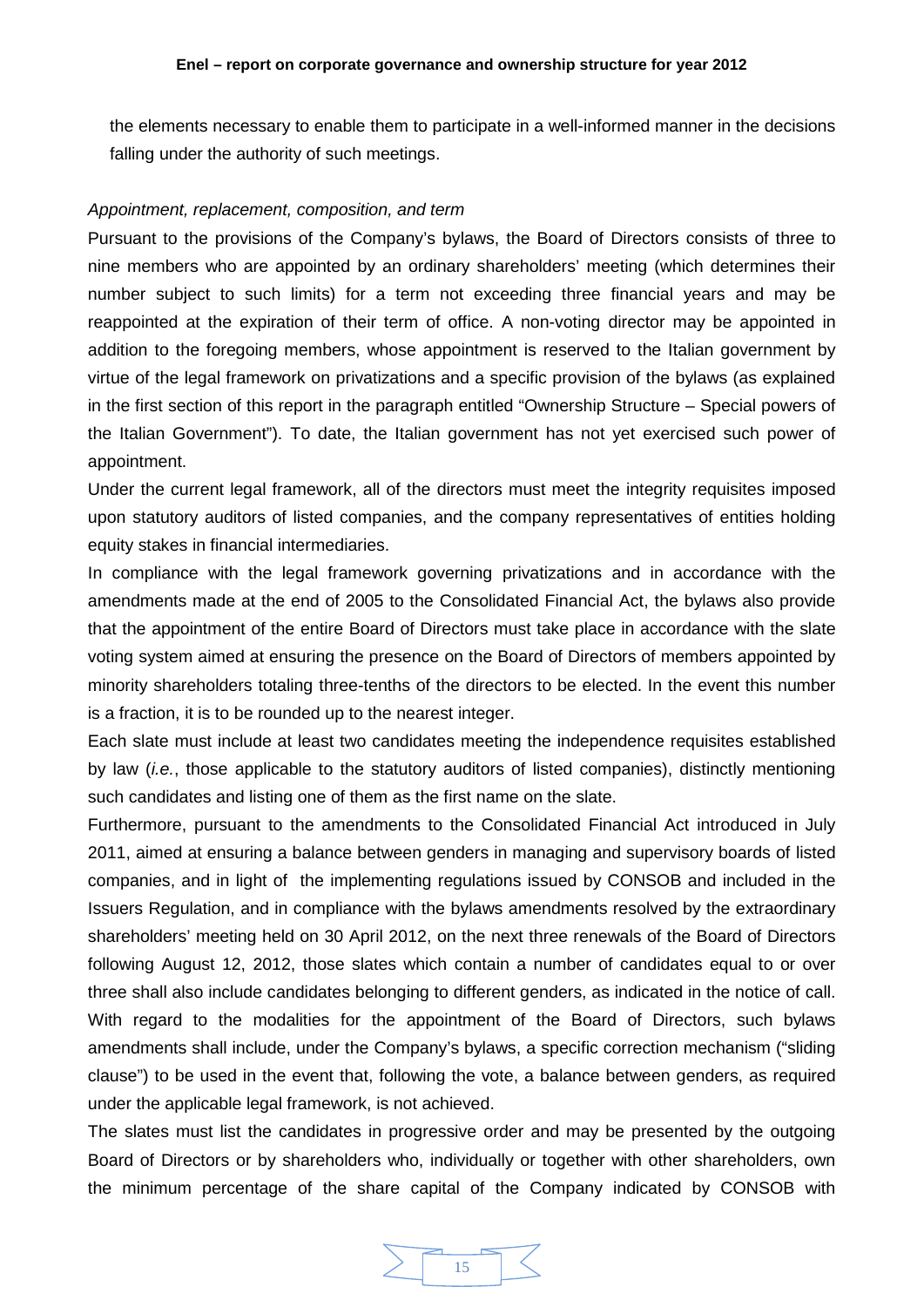#### **Enel – report on corporate governance and ownership structure for year 2012**

regulation (i.e., considering Enel's market capitalization, as of the date of this report, the minimum percentage required is at least 0.5% of the share capital). The slates must be filed at the Company's registered office, by those who present them, at least 25 days before the date on which the shareholders' meeting called to resolve upon the appointment of the members of the Board of Directors is scheduled. Such slates shall be published by the Company on its internet website and shall also be made available to the public at Enel's registered office at least 21 days before the date of the meeting, so as to ensure a transparent process for the appointment of the Board of Directors.

A report containing exhaustive information on the personal and professional qualifications of the candidates, accompanied by a statement as to whether or not they qualify as independent under the applicable provisions of law and the Corporate Governance Code, must be filed at the Company's registered office together with the slates, and must also be published promptly on the Company's website.

For purposes of identifying the directors to be elected, candidates listed on slates that receive a number of votes amounting to less than half the percentage required for presenting the aforesaid slates are not taken into account (i.e., as of the date of this report, 0.25% of the share capital).

For the appointment of directors who, for whatever reason, are not elected in accordance with the slate voting system, a shareholders' meeting resolves in accordance with the majorities required by the law, ensuring in any case:

- the presence of the necessary number of directors meeting the independence requisites established by law (in other words, at least one director if the Board consists of no more than seven members or two directors if the Board consists of more than seven members);
- compliance with the applicable laws on balance between genders; and
- the principle of a proportional representation of minorities on the Board of Directors.

The replacement of directors is regulated by applicable provisions of law. In addition to such provisions, the bylaws provide that:

- if one or more of the directors leaving their office vacant were drawn from a slate also containing candidates who were not elected, the replacement must be made by appointing, in progressive order, persons drawn from the slate to which the directors in question belonged, provided that said persons are still eligible and willing to accept the office;
- in any case, in replacing directors who leave their office vacant, the Board of Directors must ensure the presence of the necessary number of directors meeting the independence requisites established by the law, and ensuring the compliance with the applicable laws on balance between genders;
- if the majority of the directors appointed by a shareholders' meeting leaves the office vacant, the entire board is to be deemed to have resigned and the directors still in office must promptly call a shareholders' meeting to elect a new board.

It should be noted that the Company has not adopted specific plans for the succession of the executive directors since, as of the date hereof, in consideration of Enel's shareholding structure,

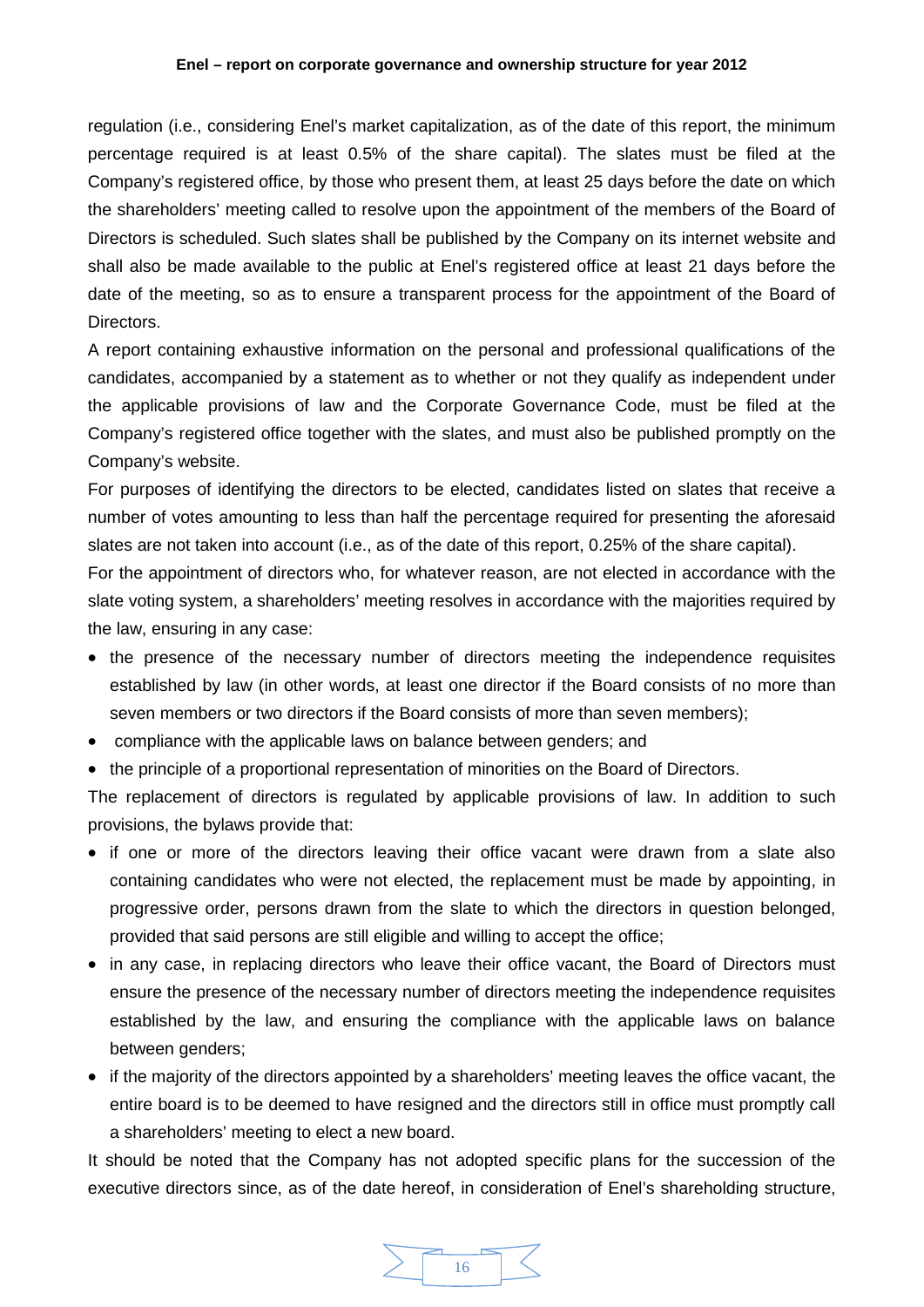(i) the person to be appointed as Chief Executive Officer, considering the specific professional and managerial experiences required by such office, is *de facto* easily identifiable among the candidates of the slate presented by the main shareholder, the Ministry of Economy and Finance, whilst (ii) the Chairman of the Board of Directors is appointed directly by the shareholders' meeting, upon proposal and with the decisive vote of the main shareholder.

As resolved by the ordinary shareholders' meeting of April 29, 2011, the Board of Directors in office is comprised of nine members, whose term shall expire when the 2013 financial statements are approved. As a result of the appointments made by the aforesaid shareholders' meeting, as of the date of this report the Board of Directors is comprised of the members indicated here below, together with the specification of the slates from which they were nominated. The slates were presented by the Ministry of the Economy and Finance (which at the time owned 31.24% of the Company's share capital) and by a group of 20 institutional investors (which at the time owned a total of 0.98% of the Company's share capital).

- Paolo Andrea Colombo, 52, Chairman (designated in the slate presented by the Ministry of the Economy and Finance);
- Fulvio Conti, 65, chief executive officer and general manager (designated in the slate presented by the Ministry of the Economy and Finance);
- Alessandro Banchi, 66, director (designated in the slate presented by institutional investors);
- Lorenzo Codogno, 53, director (designated in the slate presented by the Ministry of the Economy and Finance);
- Mauro Miccio, 57, director (designated in the slate presented by the Ministry of the Economy and Finance);
- Fernando Napolitano, 48, director (designated in the slate presented by the Ministry of the Economy and Finance);
- Pedro Solbes Mira, 70, director (designated in the slate presented by institutional investors);
- Angelo Taraborelli, 64, director (designated in the slate presented by institutional investors);
- Gianfranco Tosi, 65, director (designated in the slate presented by the Ministry of the Economy and Finance).

A brief description of the professional profiles of the above-mentioned members of the Board of Directors is set forth in Schedule 1 to this report.

The directors are aware of the duties and responsibilities resting with the office they hold and they are, like the statutory auditors, informed on an on-going basis by the relevant corporate departments on the most important legislative and regulatory changes concerning the Company and the performance of their duties. In order to be in a position to perform their role even more effectively, they also participate to initiatives aimed at increasing their knowledge of the Company's structure and dynamics. In particular, in 2012, the non-executive director and the statutory auditors were offered the possibility of taking part, at the Company's expense, in a training course organized by Assogestioni and Assonime about duties and responsibilities of members of

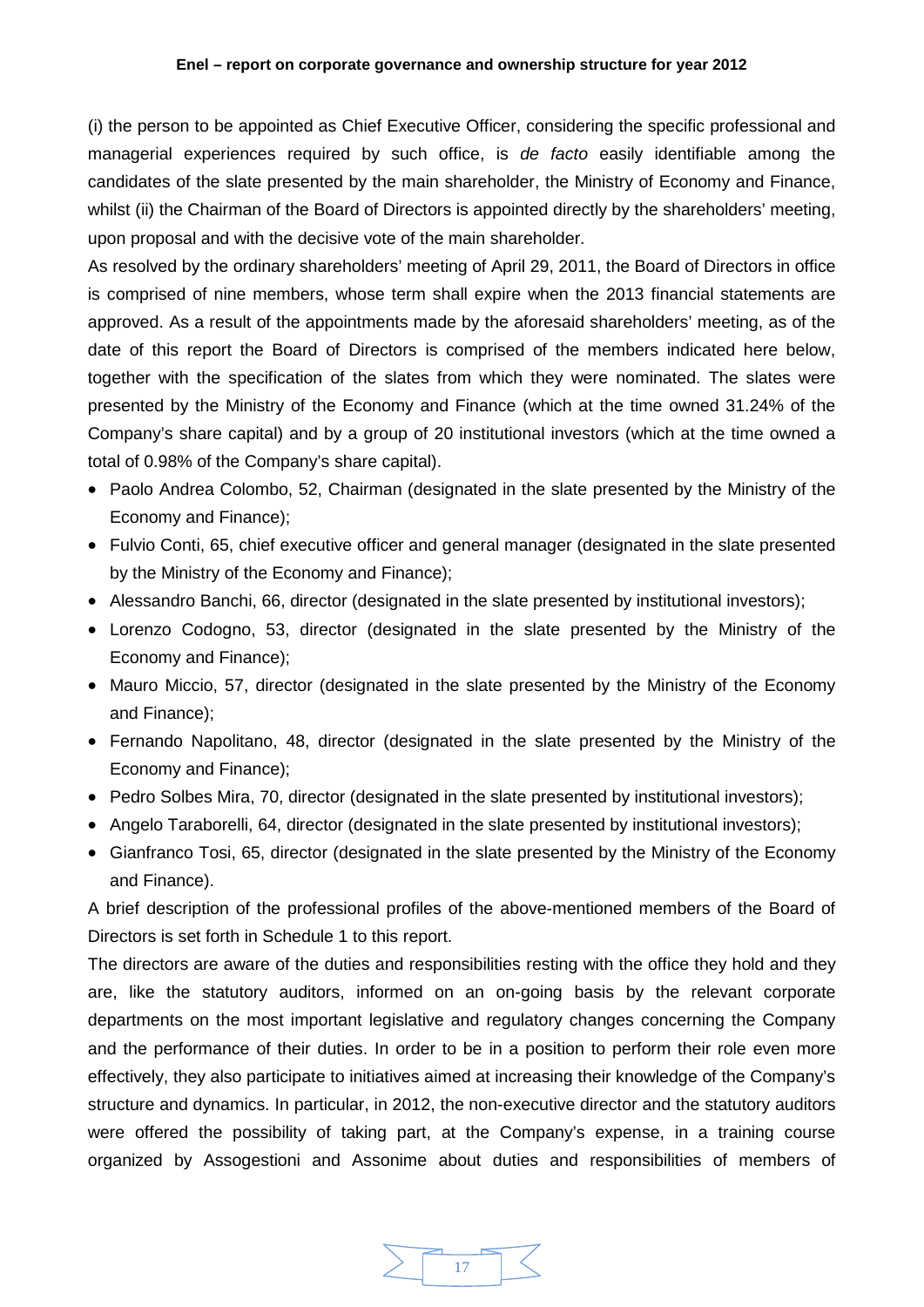management and control bodies of listed companies, in connection withthe new edition of the Corporate Governance Code published in December 2011.

The directors perform their duties with full knowledge of the facts and in complete autonomy, pursuing the primary objective of creating value for the shareholders over the medium-long term.

### <span id="page-17-0"></span>*Remuneration*

Shareholders' meetings determine the remuneration of the members of the Board of Directors. The Board of Directors sets the additional remuneration for the members of the committees with consultative and proposing functions instituted within the Board of Directors, upon a proposal by the Compensation Committee, after consulting the board of statutory auditors. The total remuneration of the Chairman and the Chief Executive Officer/General Manager is also established by the Board of Directors, upon a proposal by the Compensation Committee and after consulting the Board of Statutory Auditors.

For a detailed description of the structure and of the amount of the above-mentioned remuneration for financial year 2012, please see the second section of the remuneration report, approved by the Board of Directors on April 4, 2013, upon a proposal by the Compensation Committee, which is available at the Company's registered office, on the Company's website.

# <span id="page-17-1"></span>*Limit on the number of offices held by directors*

The directors accept and maintain their office provided they expect to be in a position to devote the necessary time to the diligent performance of their duties, taking into account both the number and the nature of the offices they hold on the boards of directors and the boards of statutory auditors of other companies of significant size and the commitment required by the other work or professional activities they carry out and the offices they hold in associations.

In this regard, it should be noted that in December 2006 the Board of Directors approved (and embodied in a specific document, most recently amended in December 2012) a policy regarding the maximum number of offices that its members may hold on the boards of directors and the boards of statutory auditors of other companies of significant size in order to ensure that the persons concerned have enough time to effectively perform their duties on the Board of Directors of Enel, also taking into account their participation in committees established within the Board.

In accordance with the recommendations of the Corporate Governance Code, such policy considers significant, in this regard, only those offices held on the boards of directors and the boards of statutory auditors of the following categories of companies:

- a) companies with shares listed on regulated markets, including foreign ones;
- b) Italian and foreign companies with shares not listed on regulated markets and operating in the fields of insurance, banking, securities intermediation, mutual funds, or finance;
- c) other Italian and foreign companies with shares not listed on regulated markets that, even though they operate in fields other than those specified under letter b) above, have assets

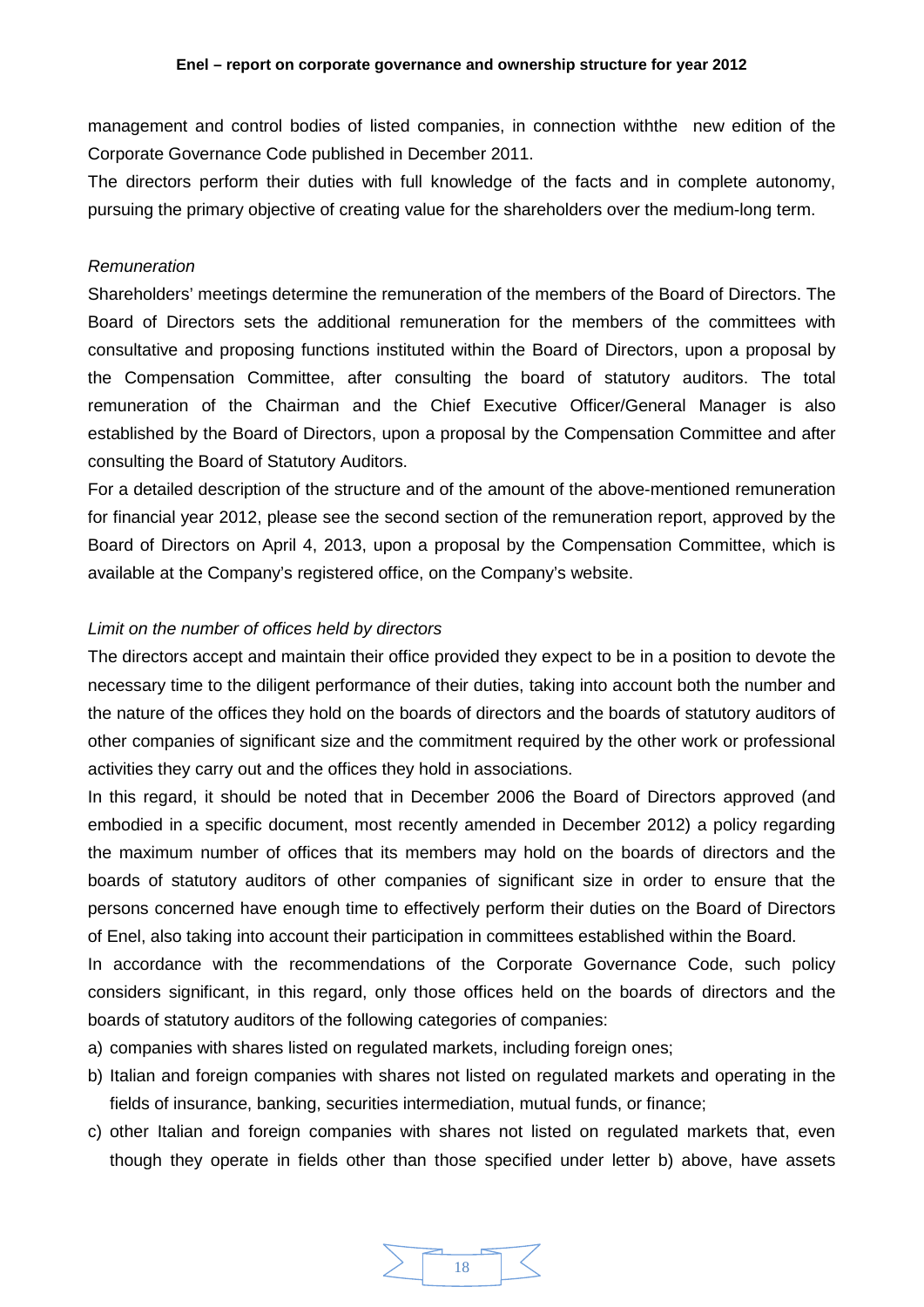exceeding Euro 1 billion and/or revenues exceeding Euro 1.7 billion, based upon their most recent approved financial statements.

In accordance with the recommendations of the Corporate Governance Code, the policy formulated by the Board of Directors thus establishes differentiated limits upon the number of offices (made measurable by a system of specific weights for each kind of office), depending on (i) the commitment connected with the role performed by each director, both on Enel's Board of Directors and on the boards of directors and the boards of statutory auditors of other companies of significant size, as well as (ii) the nature of the companies where the other roles are performed, excluding from the related calculation those performed within Enel's subsidiaries and affiliates.

In the context of the amendment of such policy in December 2012, it was provided that – in line with the recommendations introduced in the edition of the Corporate Governance Code published in December 201 – unless otherwise decided in accordance with a reasoned opinion expressed by the Board of Directors, Enel's Chief Executive Officer may not hold the role of director of another large company outside Enel Group and where an Enel'sdirector acts as Chief Executive Officer.

On the basis of the information provided by the directors of the Company upon implementation of the aforesaid policy – and taking into account the inquiry carried out by the Board of Directors most recently in December 2012 – each of Enel's directors currently holds a number of offices in the boards of directors or boards of statutory auditors of other companies of significant size that is compatible with the limit established under such policy.

#### <span id="page-18-0"></span>*Board meetings and the role of the Chairman*

In 2012, the Board of Directors held 14 meetings, which lasted an average of about 3 hours and 15 minutes each. The directors' participation was regular and the meetings were also attended by the board of statutory auditors and by a magistrate representing the Court of Auditors. For the financial year 2013, 13 Board's meetings have been scheduled, 4 of which have already been held.

During 2012 the heads of the corporate functions in charge of the various matters related to the items on te agenda have been constantly invited to attend the meetings of the Board of Directors and, upon invitation by the Chief Executive Officer, they have brought to the discussion their valuable contribution.

The activities of the Board of Directors are coordinated by the Chairman, which has a proactive role in connection with the functioning of the board. In particular, the Chairman calls the meetings of the board, establishes their agenda, presides over them, and endeavors to ensure that the documentation related to the items on agenda is circulated to the directors and statutory auditors with timely advance notice prior to the date of each meeting. In this regard, it should be noted that the Board of Directors, in December 2012, deemed generally timely an advance notice of three days for mailing out the board meeting documentation (while at the same time acknowledging that such term could be increased or decreased, respectively, in cases where the documentation is particularly important and/or complex or in the event of urgent transactions or transaction in progress), and affirmed that in 2012, such term had generally been complied with. The Chairman

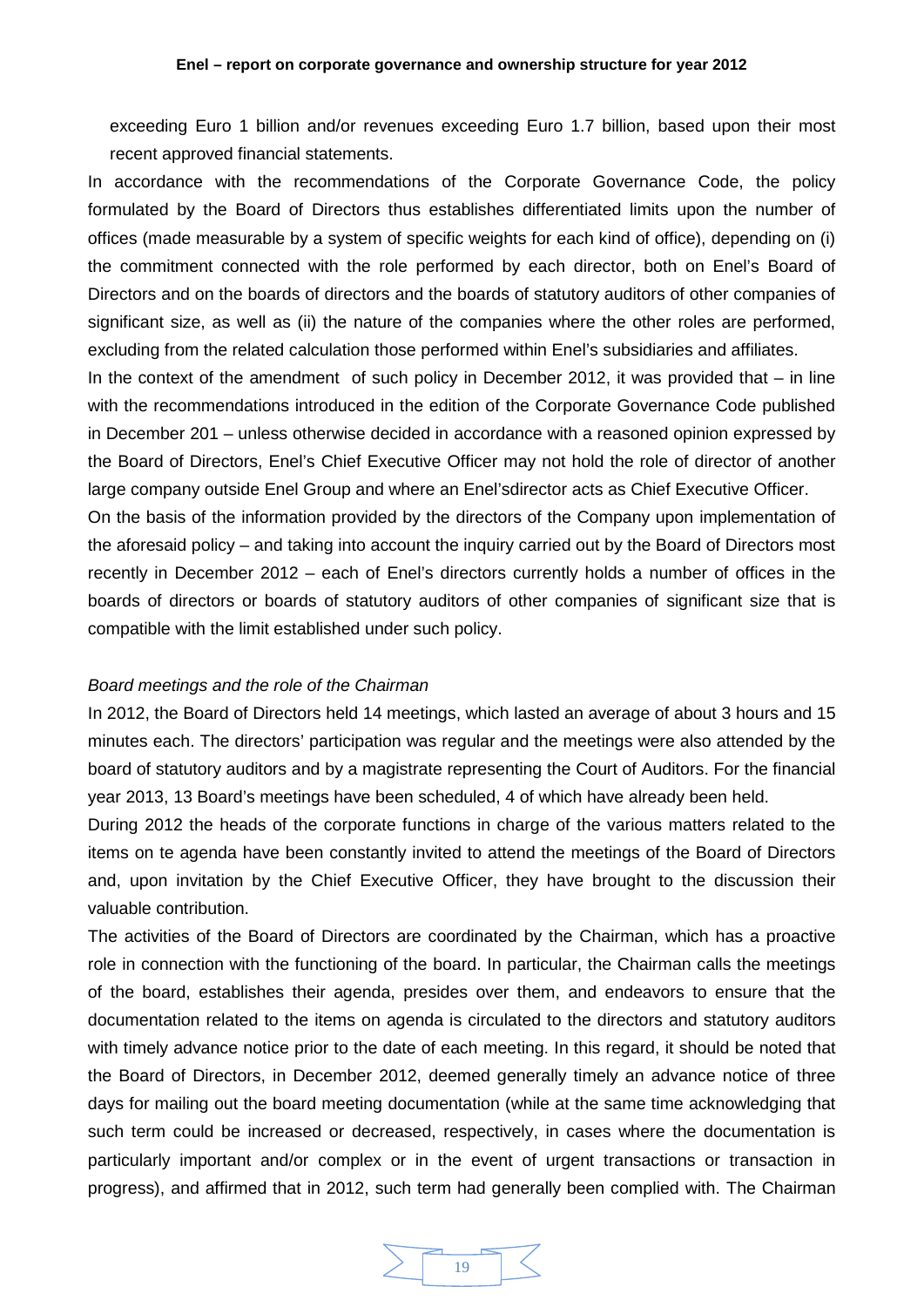also ascertains whether the Boards' resolutions are implemented, chairs shareholders' meetings, and – like the Chief Executive Officer – is authorized to represent the Company legally.

In addition to the powers provided by law and under the bylaws regarding the functioning of the corporate bodies (the shareholders' meeting and the Board of Directors), the Chairman is also entrusted, pursuant to a board resolution passed in December 2012, with the duties of (i) participating in the formulation of corporate strategies in concert with the Chief Executive Officer, without prejudice to the powers granted to the latter by the Board of Directors in this regard, as well as (ii) taking part in, jointly with the Chief Executive Officer, the drafting in favor of the Board of Directors of proposals on the appointment, revocation and compensation of the head of the Company's "Audit" function.

Finally, in agreement and coordination with the chief executive officer, the Chairman maintains relations with institutional bodies and authorities.

### <span id="page-19-0"></span>*Evaluation of the functioning of the Board of Directors and its Committees*

Towards the end of 2012, the Board of Directors, with the assistance of a specialized consultancy firm which does is not party to any other professional or business relationships with Enel or the other companies belonging to the Enel Group, began (and completed in February 2013) an evaluation of the size, composition, and functioning of the Board itself and its committees (referred to as the "board review"), in compliance with the most advanced corporate governance practices disseminated abroad that have been adopted under the Corporate Governance Code. This board review follows similar initiatives that have been conducted on an annual basis by the Board of Directors starting in 2004.

The analysis, which is conducted by means of a questionnaire filled out by each director followed by individual interviews performed by the consultancy firm, in accordance with standard practice, focused on the most significant issues regarding the Board of Directors, such as: (i) the composition, role, and responsibilities of such body; (ii) the organization and conduct of board meetings, the related information flows and the decision-making processes followed; (iii) the utility and frequency of induction meetings in order to expand the visibility and understanding of the most important strategic and operating matters; (iv) relationships between the Board of Directors and the Company's and the Group's top management; (v) the composition and functioning of the committees instituted within the Board; (vi) the adequacy of the organizational structures that support the works of the Board of Directors and of its committees.

Among the strengths that emerged from the 2012 board review, the most noteworthy include the spirit of collaboration within the Board of Directors, facilitating the decision-making process; the information flows on which such decision-making process is based, which the directors consider to be complete, effective and timely; the breadth of the board's discussions, which are supported by an adequate awareness on the part of the directors of the Company's strategies and risks; the minutes of the meetings recording the discussions and the resolutions of the boards, that are considered to be precise and accurate. The size of the Board of Directors, the expertise among its

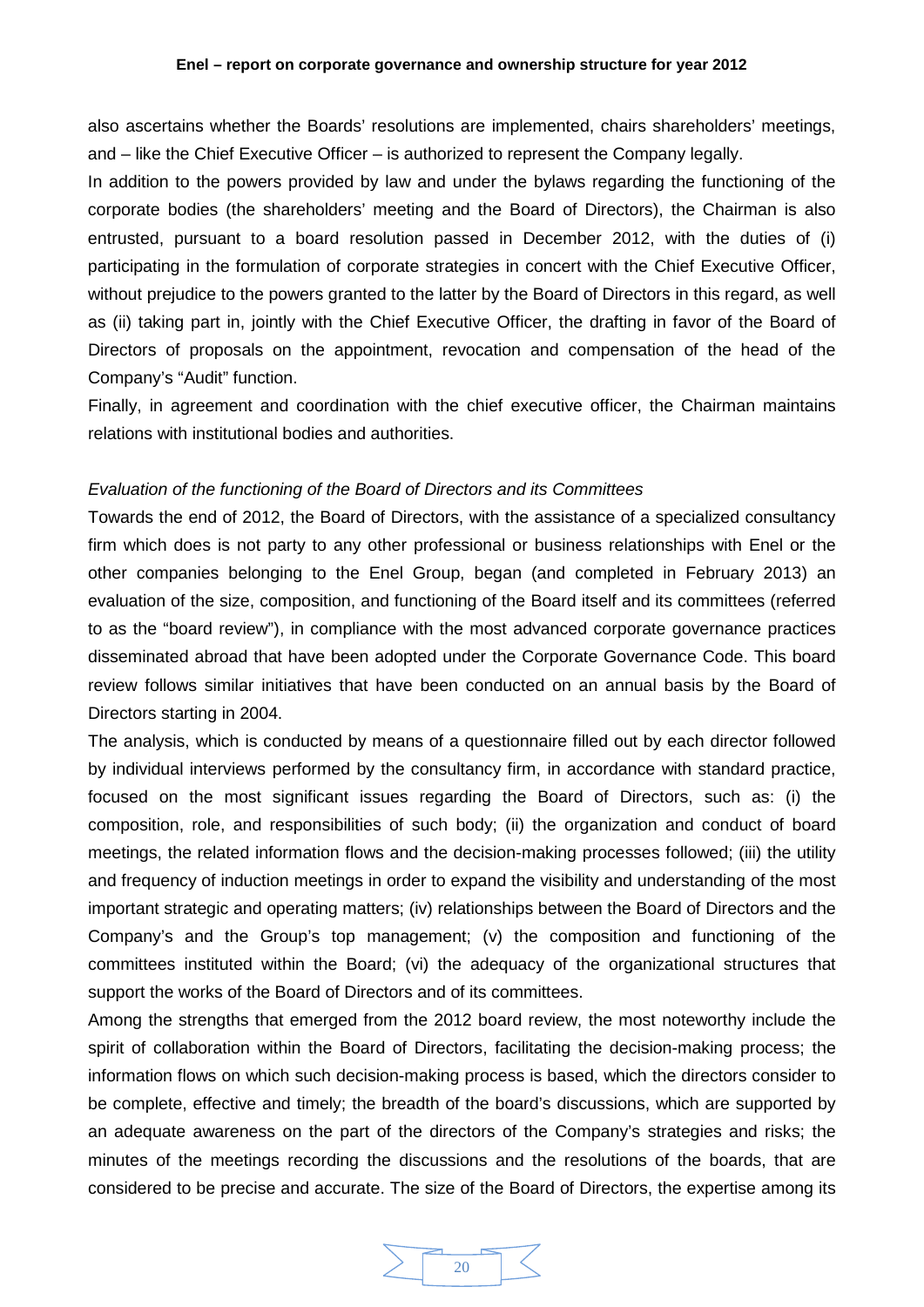#### **Enel – report on corporate governance and ownership structure for year 2012**

members, the number and the duration of the board meetings are considered to be appropriate. The activities carried out by the Chairman and the manner in which he coordinates the works of the Board of Directors continue to be very positively assessed by the other directors, which have also confirmed their positive assessment on the transparency of the information provided by the top management during the board's meetings and on the contributions and analyses on the most significant issues which have been provided by the top managers during the board meetings and which have provided the opportunity to enrich the board's discussions with additional information. With regard to the establishment of committees within the board, a large consensus has been reiterated on the adequacy of their composition, their role and the effectiveness of the activities carried out, facilitated by both the support given by the dedicated corporate functions and the accessibility of the information requested. The overall picture provided above confirms that  $-$  as pointed out by the consultancy firm, also based on a specially performed benchmark analysis – Enel's Board of Directors and its internal committees work in an efficient and transparent manner, in full compliance with best practices for corporate governance.

With reference to the recommendation represented during the previous board review regarding the advisability of including as a schedule to the more lengthy and complex documents to be reviewed by the board of director summary memoranda which summarize the most important contents, it has been observed that such requests have been promptly and fully satisfied, just as the adequate timeliness of the delivery of the documentation prior to upcoming board meetings has been confirmed.

Continuing an initiative introduced after the first board review (conducted in 2004), the annual meeting of the strategic committee was again organized in October 2012 and focused on an analysis and in-depth study by the members of the Board of Directors of the long-term strategies across the Group's various business sectors. Upon the conclusion of the board review, the directors confirmed the considerable usefulness of such meeting as part of their training, and recommended that its duration be extended in order to ensure even more in-depth discussions between the top management and the directors, which could increase the opportunities for the directors to provide their contributions to the process of definition of the corporate strategies.

Among the few areas showing room for improvement, a number of directors have recommended, on the one hand, to better analyze the strategies of the Group's main competitors at the international level, in light of the growing importance of Enel's expansion onto foreign markets and, on the other hand, to conduct more regular and frequent reviews of the Company's and the Group's long-term strategies, including by further enhancing and extending the scope of the annual strategic summit.

# <span id="page-20-0"></span>*Executive and Non-executive directors*

The Board of Directors consists of executive and non-executive directors.

In accordance with the recommendations set forth in the Corporate Governance Code, the following directors are considered executive directors:

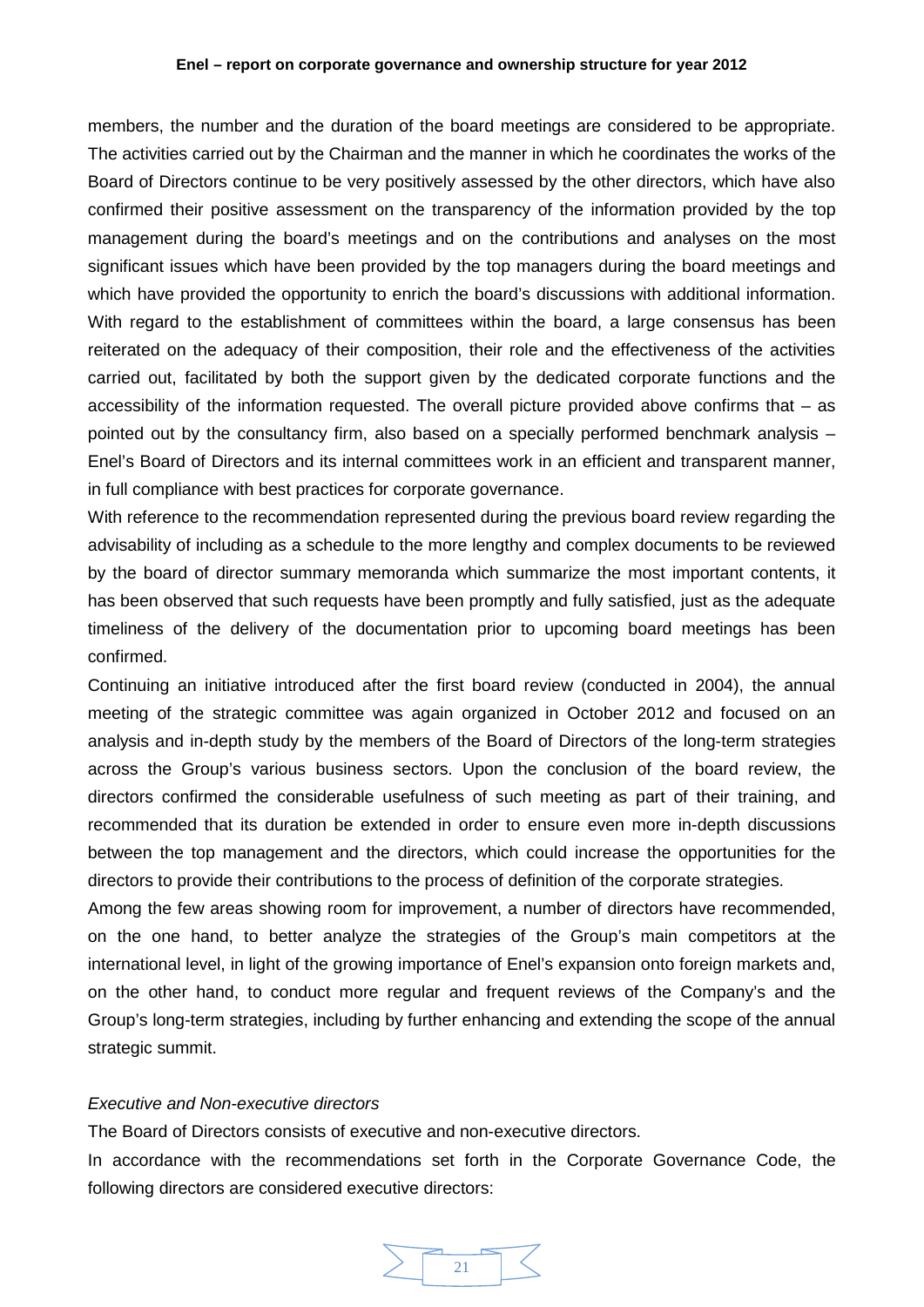- the Chief Executive Officer of the Company (or of strategically significant Group companies), as well as the related Chairman who has been granted individual management powers or who has a specific role in the formulation of the Company's strategies;
- directors who hold executive positions in the Company (or in strategically significant Group companies) or in the controlling entity, if the position also regards the Company.

Directors who do not fall under any of the foregoing categories qualify as non-executive.

According to the analysis carried out in December 2012 by the Board of Directors in office as of the date of this report, with the exception of the Chairman and the Chief Executive Officer/General Manager, the other seven members of the same Board of Directors (Alessandro Banchi, Lorenzo Codogno, Mauro Miccio, Fernando Napolitano, Pedro Solbes Mira, Angelo Taraborrelli and Gianfranco Tosi) are non-executive directors.

As regards the Chairman, it should be noted that his classification as an executive director derives from the specific role that the current division of powers assigns him with regard to the formulation of the Company's strategies, although he does not not have any individual powers of management. As regards the Chief Executive Officer, the latter is granted all powers to manage the Company, with the exception of those otherwise assigned under legal or regulatory provisions, the Company's bylaws or the structure of powers which was updated, most recently, in December 2012 (as regards the matters which under such structure are reserved to the Board of Directors, see the paragraph entitled "Board of Directors – Role and functions" below).

The number, expertise, professionalism, authoritativeness, and availability of the non-executive directors are therefore appropriate to ensure that their judgment can have a significant influence on the decisions made by the Board.

The non-executive directors bring their specific expertise to the Board's discussions, so as to facilitate an examination of the issues under discussion from different perspectives and consequently the adoption of reasoned and well-informed decisions that correspond with corporate interests.

# <span id="page-21-0"></span>*Independent directors*

Basing its decision on the information provided by the persons concerned or information otherwise available to the Company, in December 2012, the Board of Directors attested that directors Alessandro Banchi, Mauro Miccio, Fernando Napolitano, Pedro Solbes Mira, Angelo Taraborrelli, and Gianfranco Tosi are independent pursuant to the Corporate Governance Code.

Specifically, directors were considered independent if they neither are party nor have recently been party to relationships, even indirectly, with the Company or with parties related to the Company that could currently compromise their autonomy of judgment.

As usual, the procedure followed in this regard by the Board of Directors began with an examination of a document indicating the offices held and the relations maintained by the nonexecutive directors that could be deemed relevant for purposes of assessing their respective independence. This phase was followed by the self-assessment carried out by each of the non-

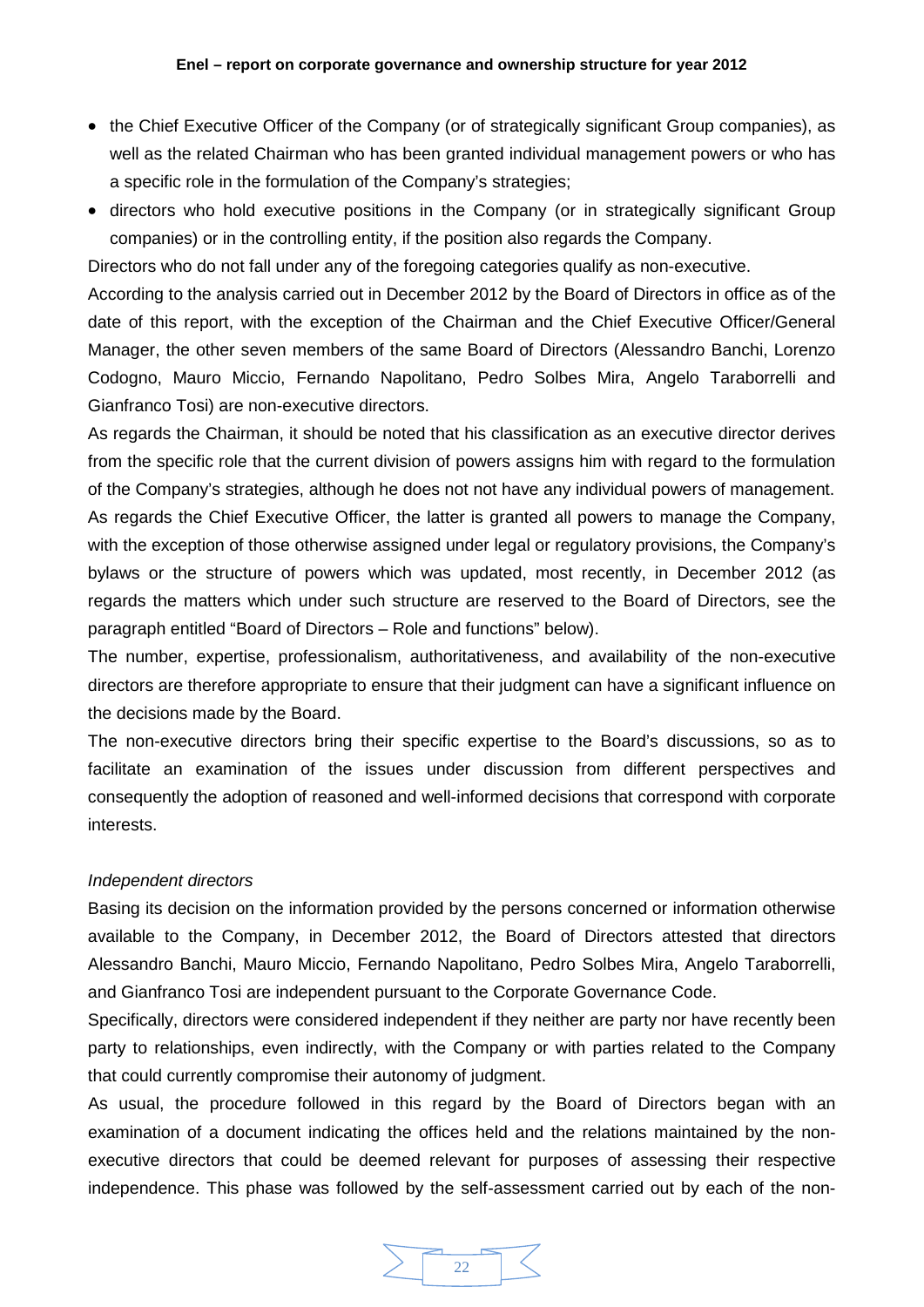executive directors regarding his personal position, after which the final assessment was made collectively by the Board of Directors, with the abstention, in turn, of the individual members whose position was under examination.

In evaluating the independence of the non-executive directors, the Board of Directors took into account the cases in which, according to the Corporate Governance Code, the requisites of independence should be considered lacking and, in this regard, applied the principle of the prevalence of substance over form recommended by such Code.

In this regard, it is pointed out that during such evaluation conducted in December 2012 on the independence of the non-executive directors, the Board of Directors, in compliance with the abovementioned principle of prevalence of substance over form, has also classified as independent, pursuant to the Corporate Governance Code, the directors Fernando Napolitano and Gianfranco Tosi, having concluded that their independence may be more properly assessed taking into account the independence of judgment shown by the same towards the Company, its executive directors and its main shareholder, the Ministry of Economy and Finance, which presented their candidatures, rather than on the basis of the fact that Mr. Tosi has been one of the directors of Enel for over nine years during the last twelve years.

Furthermore, the Board of Directors has confirmed the validity of the specific quantitative parameters – adopted for the first time during the independence evaluation carried out in February 2010 – applicable to the commercial, financial, or professional relations that may take place, directly or indirectly, between directors and the Company. Unless there are specific circumstances, to be evaluated on a case-by-case basis, the exceeding of such parameters (specified in the Table 1 attached to the present report, together with the cases in which, according to the Corporate Governance Code, the requisites of independence must be considered lacking) should, in principle, preclude the relevant non-executive director's satisfaction of the independence requisites provided under such Code. In this regard, it should be noted that during the above-mentioned evaluations conducted in December 2012 on the independence of the non-executive directors, the Board of Directors acknowledged that no business, financial or professional relationships, whether direct or indirect, of such a nature a to compromise their independence of judgment, exist or have existed during years 2011 and 2012, between the above-mentioned directors, qualified as independent, and the Company or persons related to the Company.

During the review carried out in December 2012, the Board of Directors ascertained that the foregoing six non-executive directors – *i.e.* Alessandro Banchi, Mauro Miccio, Fernando Napolitano, Pedro Solbes Mira, Angelo Taraborrelli and Gianfranco Tosi – also met the requisite of independence provided by law (namely by the Consolidated Financial Act) for the statutory auditors of listed companies (such requisites are also clearly specified in Table 1 attached to this report).

In February 2013, the Board of Statutory Auditors established that, in carrying out the aforesaid evaluations on the independence of its non-executive members, the Board of Directors correctly applied the criteria recommended by the Corporate Governance Code, following for such purpose

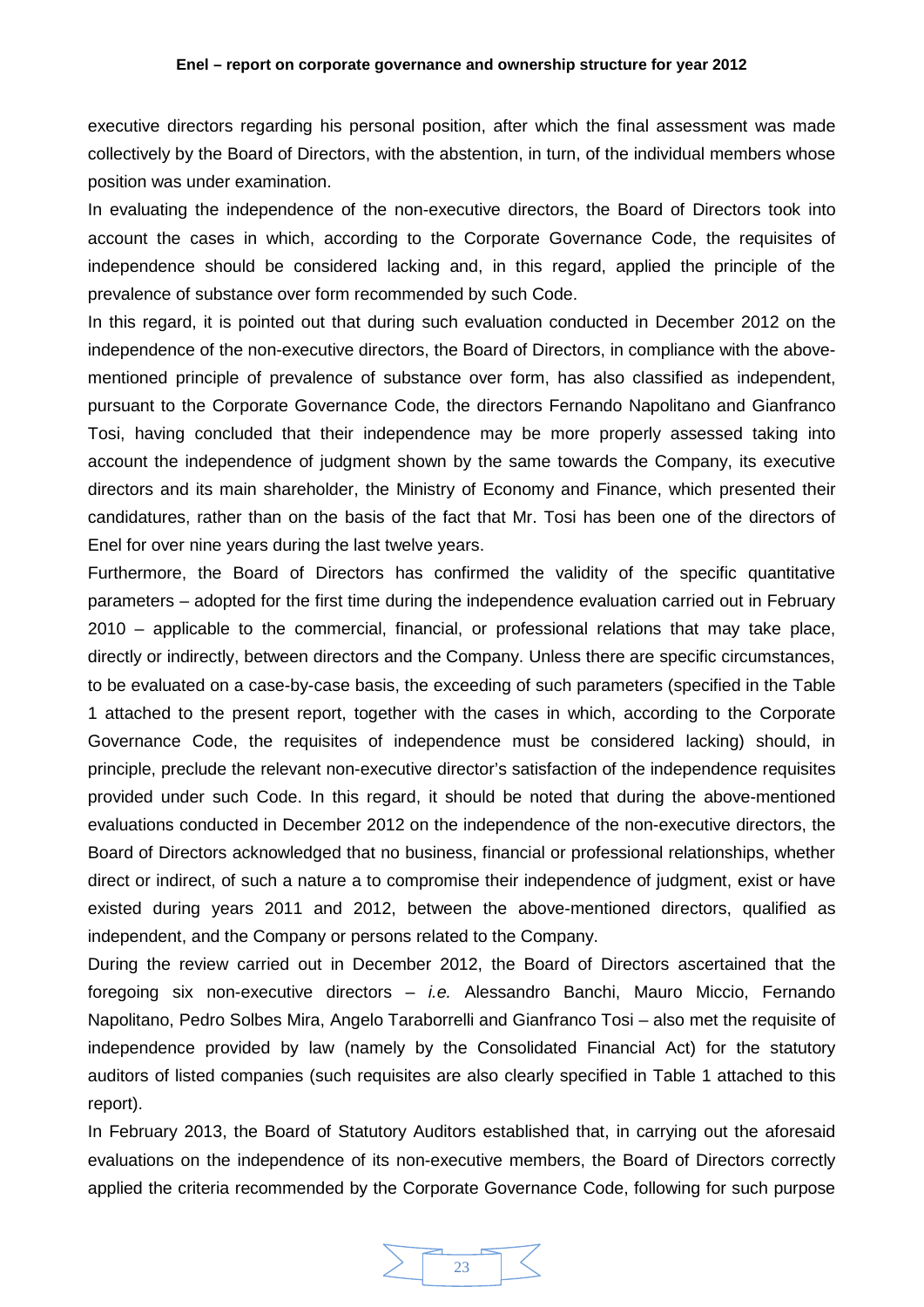a transparent assessment procedure that enabled the Board to learn about relations that were potentially relevant for purposes of the independence evaluation.

Even though independence of judgment characterizes the activities of all directors, both executive and non-executive, an adequate presence of directors (both with respect to their number and responsibilities) who can be qualified as independent according to the foregoing definition – having a significant role in the Board of Directors as well as in the committees – ensures a proper balance of the interests of all shareholders.

The independent directors met, without the presence of the other directors, in December 2012. On that occasion, on the one hand, they verified that the recommendations that emerged from the board review for year 2011 had been fully implemented over the course of 2012 and, on the other, agreed upon the need to hold more frequent meetings for the independent directors, in order to discuss the matters considered to be of interest in connection with the functioning of the Board of Directors and the management of the Company.

In December 2012, the Board of Directors also confirmed the absence of any conditions that, according to the Corporate Governance Code, would require the appointment of a lead independent director, in consideration of the fact that at Enel, the Chairman of the Board of Directors is not the Chief Executive Officer, and does not own a controlling interest in the Company. The independent directors also concluded that the fact that they had identified within the board, as of December 2011, a director (in the person of Mauro Miccio) in charge of coordinating the conduct of meetings reserved for them rendered unnecessary the express designation, on a voluntary basis, of a lead independent director.

### <span id="page-23-0"></span>**Committees**

In order to ensure that it performs its duties effectively, as early as January 2000 the Board of Directors set up within the Board itself a Compensation Committee and an Internal Control Committee, (name which, in line with the recommendations introduced in the edition of the Corporate Governance Code published in December 2011, in December 2012 was changed to Control and Risk Committee), having consultative and proposing functions.

Each of such Ccommittees consists of at least 3 non-executive directors, the majority of whom are independent, and are appointed by the Board of Directors, which appoints one of them as Chairman (who, starting from December 2012, in line with the recommendations introduced in the edition of the Corporate Governance Code published in the month of December 2011, must meet the independence requisites) and also establishes the duties of the Committee by a special resolution.

Special organizational regulations approved by the Board of Directors (amended and integrated most recently in December 2012) govern the composition, tasks, and working procedures of the Compensation Committee and the Control and Risk Committee.

In carrying out their duties, the Committees in question are empowered to access the information and corporate departments necessary to perform their respective tasks and may avail themselves

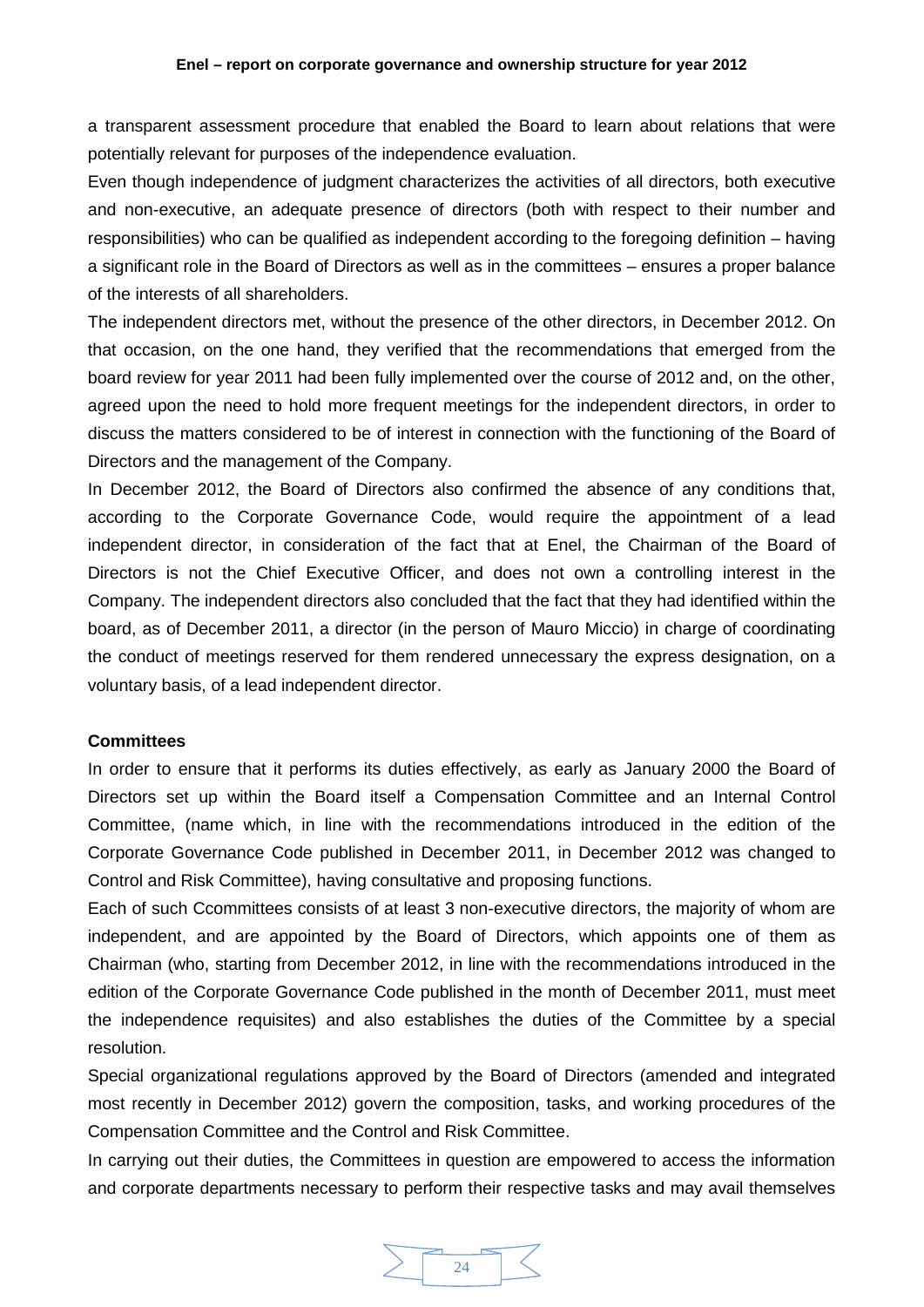of external consultants at the Company's expense subject to the limits of the budget approved by the Board of Directors. In this regard, it should be noted that in the event that the Compensation Committee decides to avail itself of external consultants in order to obtain information on market practices concerning remuneration policies, it previously verifies that the consultant is not in any situation which may effectively compromise his independence of judgment.

Each committee appoints a secretary, who need not be one of its members, who is assigned the task of drafting the meeting minutes.

The Chairman of the Board of Statutory Auditors, or another designated auditor, attends the meetings of each committee (it should be noted that starting in December 2012 and in line with the recommendation introduced in the edition of the Corporate Governance Code published in December 2011, also the other regular statutory auditors are entitled to attend). Upon invitation by the Chairman of the relevant Committee, meetings may also be attended by other members of the Board of Directors or representatives of the company's functions/departments or third parties whose presence may support the performance of the committee's duties. The meetings of the Compensation Committee are also normally attended by the head of the "Human Resources and Organization" function, and the meetings of the Control and Risk Committee are also normally attended by the head of the "Audit" function.

In November 2010, the Board of Directors, during its approval of a new procedure for related party transactions, in compliance with the requirements prescribed by CONSOB through a regulation passed in March 2010, established an internal committee (the Related Parties Committee). This Committee is in charge of issuing specific opinions on transactions with related parties carried out by Enel, directly or through its subsidiaries, in the circumstances and in compliance with the procedure described above.

Subsequently, in May 2011, the Board of Directors established another internal committee with consultative and proposing functions regarding corporate governance matters (the Corporate Governance Committee), placed in charge of supervising the procedures and the regulations adopted in this respect within the company and formulating amendment proposals in order to adapt their contents to the national and international best practices, also taking into account changes in the applicable legal framework. In December 2012, on the occasion of the implementation of the recommendations introduced in the edition of the Corporate Governance Code published in December 2011, the Board of Directors also delegated nomination committee functions to this committee.

The organizational rules governing the Related Parties Committee and the Nomination and Corporate Governance Committee regulate the functioning of such committees essentially in accordance with the principles contained in the organizational rules governing the Compensation Committee and the Control and Risk Committee.

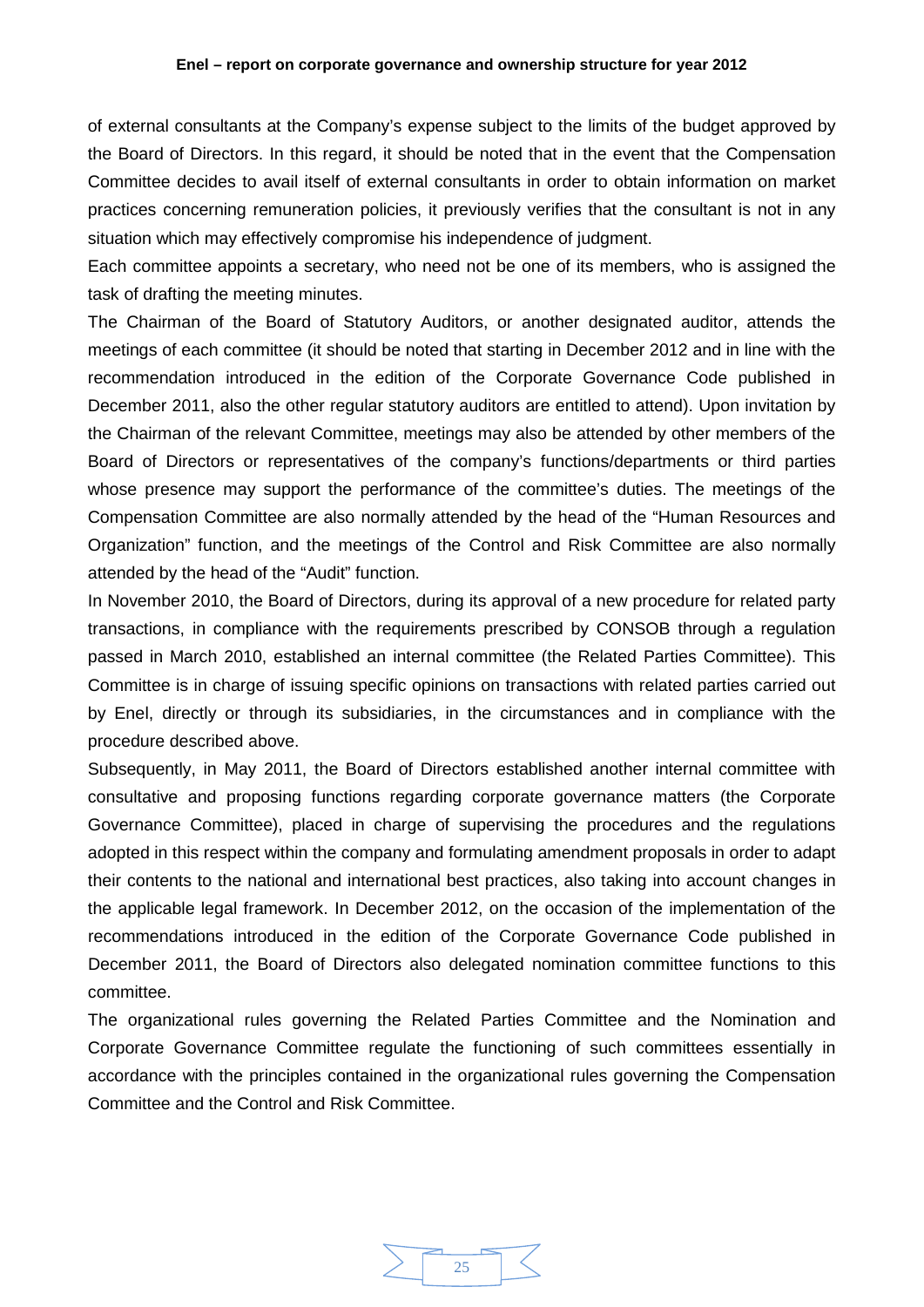# <span id="page-25-0"></span>*Compensation Committee*

The compensation of the Company's directors and key executives is established in an amount that is sufficient to attract, retain, and motivate people endowed with the professional qualities required for successfully managing the Company.

In this regard, the compensation committee must ensure that the compensation of the executive directors and the key executives is defined so as to align their interests with the priority objective of pursuing the creation of value for the shareholders over the medium-long term. In particular, a significant portion of the compensation of executive directors and key executives is linked to the achievement of specific performance objectives, which also include non-economic objectives, which are identified in advance and determined in line with the guidelines set forth in the remuneration policy.

The compensation of non-executive directors is commensurate with the commitment requested of each of them, taking into account their participation in the Committees. It should be noted in this regard that, in line with the recommendations of the Corporate Governance Code, this compensation is in no way linked to the economic results achieved by the Company or the Group and that the non-executive directors are not beneficiaries of stock-based incentive plans.

No directors may attend those meetings of the Compensation Committee that are called to resolve upon proposals regarding their own emoluments, to be submitted to the Board of Directors, except in the case of proposals concerning all the members of the Committees established within the Board of Directors.

Specifically, the Compensation Committee is entrusted with the following consultative and proposing tasks (as most recently determined by the Board of Directors in December 2012 upon implementation of the amendments of Article 7 of the Corporate Governance Code):

- presenting proposals to the Board of Directors for the compensation of the directors and key executives, evaluating periodically the adequacy, overall consistency and concrete application of the adopted policy, also on the basis of information provided by the Chief Executive Officer concerning the implementation of such policy with respect to the key executives;
- submitting to the Board of Directors proposals for or express opinions on the remuneration of the executive directors and the other directors who hold particular offices, as well as the identification of performance objectives related to the variable component of such remuneration, monitoring the implementation of the resolutions adopted by the Board and verifying, in particular, the actual achievement of performance objectives;
- examining in advance the annual report on remuneration to be made available to the public in view of the annual shareholders' meeting called for the approval of the financial statements.

As part of its duties, the Compensation Committee also plays a central role in elaborating and monitoring the performance of incentive systems (including stock-based plans, if any), addressed to the management and conceived as instruments aimed at attracting and motivating resources with appropriate abilities and experience and developing their sense of belonging and ensuring their constant, enduring effort to create value.

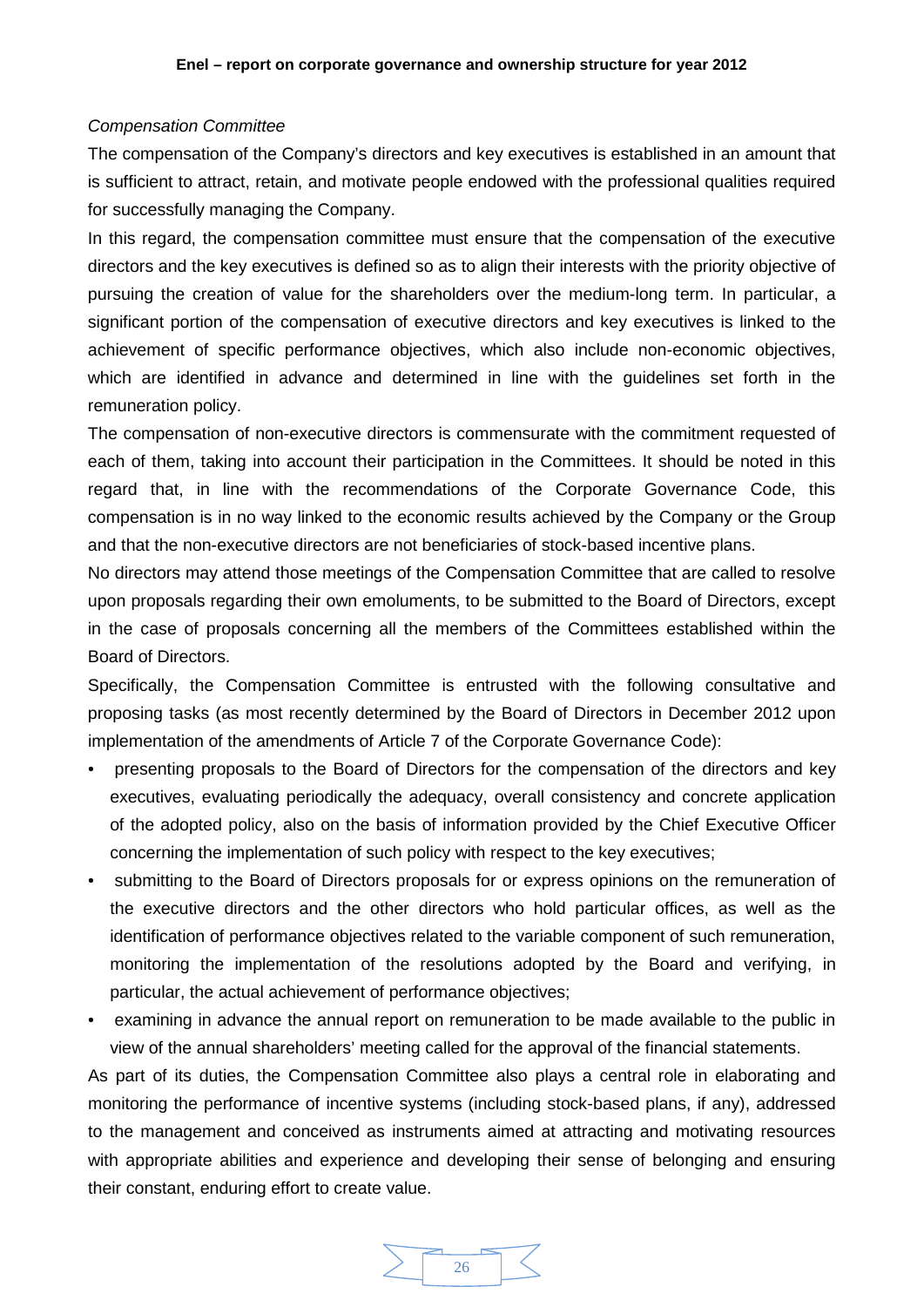In addition to those recommended by the Corporate Governance Code, the Compensation Committee also performs the task of assisting the Chief Executive Officer and the relevant corporate departments in developing the potential of the Company's managerial resources, recruiting talented people, and promoting related initiatives with universities.

During 2012, the Compensation Committee consisted of directors Fernando Napolitano (acting as Chairman), Alessandro Banchi and Pedro Solbes Mira. The Board of Directors verified that all members of the Committee have adequate experience and expertise in financial matters.

In 2012, the Compensation Committee held 6 meetings, which were duly attended by its members (and the Chairman of the Board of Statutory Auditors) and lasted, on average, 1 hour and 45 minutes each. The Committee availed itself of external consultants, at the Company's expense.

During 2012, the Compensation Committee defined over the first few months of the year the remuneration policy for the directors and key executives. Such policy was approved by the Board of Directors on April 5, 2012 and was submitted for a consultative vote to the ordinary shareholders' meeting held on April 30, 2012, which expressed its favourable vote in such regard. The Compensation Committee, in addition to elaborating the long-term incentive plan for year 2012 and carrying out a review of the performance of the existing incentive plans, worked on defining the remuneration of the Chairman and the Chief Executive Officer/General Manager for their 2011- 2013 mandates; in this respect, the Committee also worked on implementation aspects concerning the variable component of the compensation of the Chairman and the Chief Executive Officer/General Manager, in particular setting the annual economic and managerial objectives to assign them and verifying their attainment of the objectives for the previous year. The Committee lastly analyzed developments in the management compensation plan and toward the end of the year started to prepare a compensation policy for directors and key executives for year 2013 which, following definition by the committee, was approved by the Board of Directors on April 4, 2013.

### <span id="page-26-0"></span>*Control and Risk Committee*

The Control and Risk Committee (which until December 2012 operated under the name "internal control committee" in accordance with the responsibilities assigned in line with the recommendations of the edition of the Corporate Governance Code published in March 2006) has the task of supporting, through an adequate review process, the assessments and decisions on the part of the Board of Directors regarding the internal control and risk management system and the approval of periodic financial reports. Specifically, the Control and Risk Committee is entrusted with the following consultative and proposing tasks (as most recently defined by the Board of Directors, in December 2012), which were broadened to include new responsibilities in addition to those already assigned to it as internal control committee:

• supporting the Board of Directors, by formulating specific opinions, in connection with the performance of its tasks delegated under the Corporate Governance Code on internal control

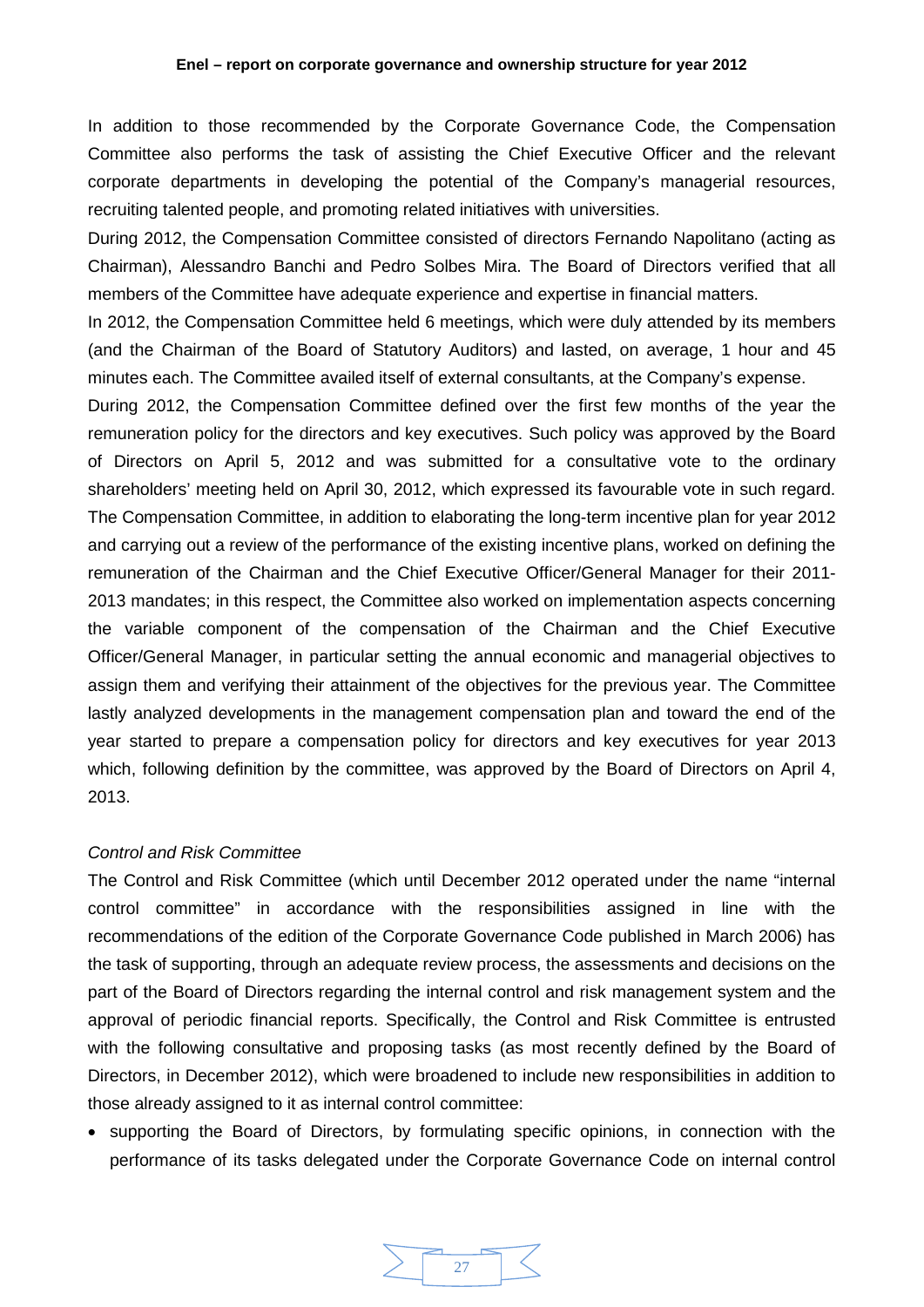and risk management matters (it should be noted that such tasks are analysed in the paragraph entitled "Internal control and risk management system" below);

- assessing, together with the executive in charge of preparing the corporate accounting documents, after consulting with the auditing firm and the board of statutory auditors, the proper application of accounting principles and their uniformity for purposes of preparing the periodic financial reports;
- expressing opinions on specific aspects regarding the identification of the Company's and the Group's main risks;
- reviewing periodic reports concerning assessments on the internal control and risk management system and the particularly important reports prepared by the "Audit" function;
- monitoring the independence, adequacy, effectiveness and efficiency of the "Audit" function;
- performing the additional tasks assigned to the Committee by the Board of Directors, with particular regard to:
	- reviewing the contents of the sustainability report that are relevant for purposes of the internal control and risk management system, issuing in such regard a prior opinion to the Board of Directors called to approve such report (it should be noted that such task was assigned to the Committee starting in December 2012, while until such time the Committee had handled, more broadly, the assessment of the adequacy of the commitment dedicated to the issues related to social responsibility of companies, and the completeness and transparency of the disclosure provided in this regard through the sustainability report;
	- reviewing the main corporate rules and procedures related to the internal control and risk management system which are relevant for stakeholders, with particular reference to the Compliance Program prepared pursuant to Legislative Decree No. 231/2001, the Code of Ethics, the "Zero tolerance for corruption" Plan and the Human Rights Policies, submitting such documents to the Board of Directors for approval and assessing any subsequent amendments or supplements to the same;
- reporting to the Board of Directors at least once every six months on the work performed and on the adequacy of the internal control and risk management system.

The Committee may also ask the "Audit" function to perform checks on specific operating areas, giving simultaneous notice to the Chairman of the Board of Statutory Auditors, the Chairman of the Board of Directors and the director in charge of the internal control and risk management system, except where the subject matter of the request specifically concerns such persons' work.

During 2012, the such committee consisted of directors Gianfranco Tosi (acting as Chairman), Lorenzo Codogno ( in which respect the Board of Directors recognized that the requisite of appropriate experience in accounting and finance had been met), Board of Directors Mauro Miccio and Angelo Taraborrelli.

In 2012, such Committee held 15 meetings, which were duly attended by its members (as well as the Chairman of the Board of Statutory Auditors) which lasted, on average, 2 hours each.

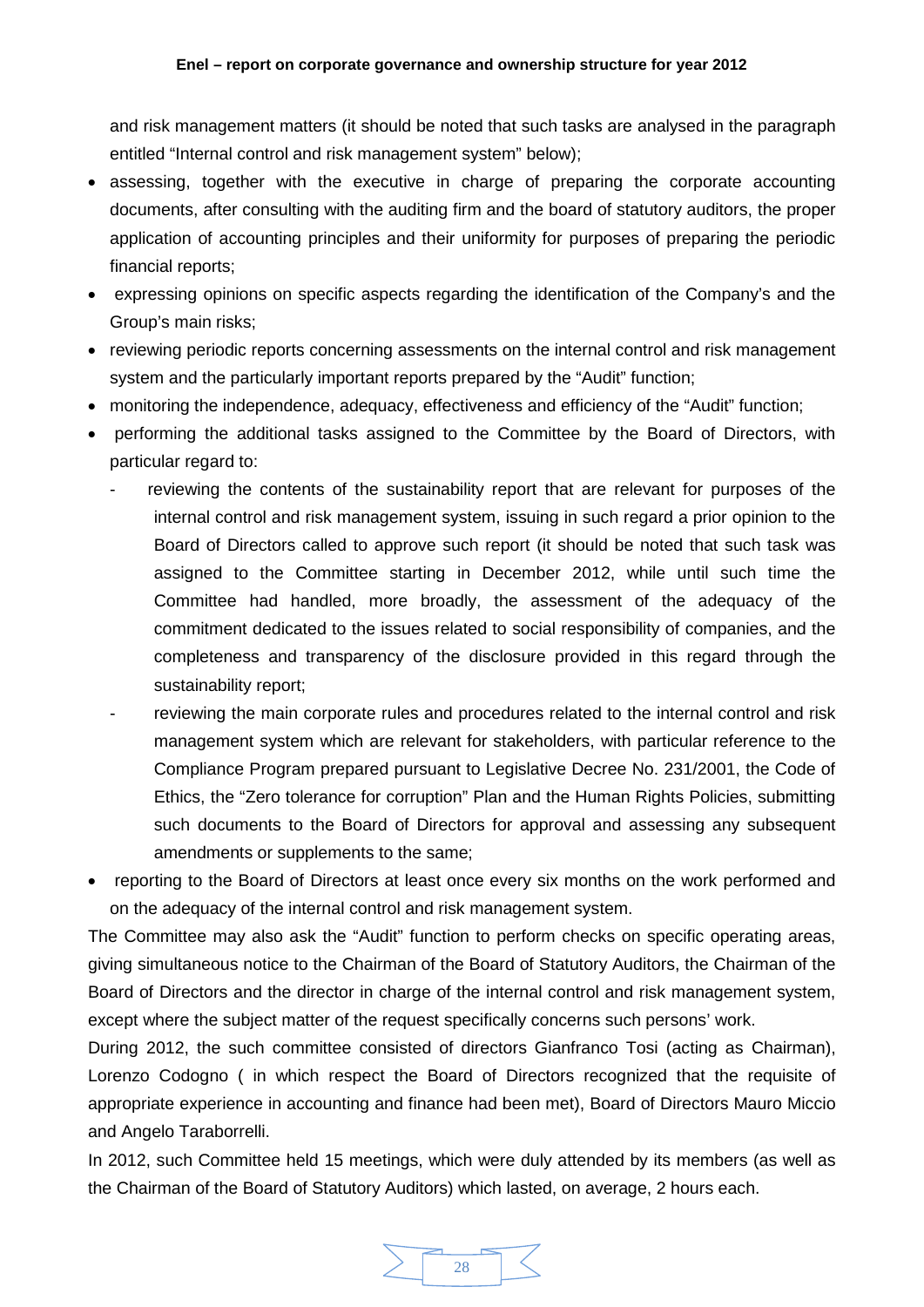#### **Enel – report on corporate governance and ownership structure for year 2012**

During 2012, such Committee focused on, first of all, the evaluation of the work plan prepared by the head of the "Audit" function, on the results of the audits performed during the previous year. Based upon such results, the Committee formulated, within the scope of its responsibilities, a positive assessment of the adequacy, efficiency and effective functioning of the internal control system during the previous year. During 2012, the committee also analyzed the main accounting decisions, the most important accounting standards and the impact of new international accounting standards on the Enel Group's consolidated financial statement for 2011 and the half-year report for 2012, also reviewing the impairment test procedure in the consolidated financial statement for 2011. In addition, over the course of 2012, the Committee: (i) reviewed the sustainability report which was updated on the main initiatives conducted by the Group concerning corporate social responsibility; (ii) assessed the reports received during the previous financial year on the basis of the provisions of the Code of Ethics; (iii) examined the main issues raised by the Court of Auditors in its report on the management for the year 2010 and examined the considerations raised by the Company's functions with responsibilities in this regard; (iv) analyzed the proposals for updating the Compliance Program adopted pursuant to Legislative Decree No. 231/2001. Finally, the Committee acknowledged the on-going compliance within the Group with the laws and regulations on accounting transparency, adequacy of the organizational structure and the internal control systems of the subsidiaries established under and governed by the laws of non-EU countries.

### <span id="page-28-0"></span>*Related Parties Committee*

The Related Parties Committee is comprised of at least 3 independent directors, who are appointed by the Board of Directors, which appoints one of its members as Chairman and also resolves upon the duties assigned to the Committee itself, in accordance with the provisions of the specific procedure for the governance of related party transactions, adopted by the Board of Directors in November 2010.

Based upon the above-mentioned procedure and its own organizational rules, the Related Parties Committee essentially has the duty of formulating specific reasoned opinions on the interests of Enel – as well as those of Enel's directly or indirectly controlled subsidiaries that may be involved from time to time, in the completion of transactions with related parties, expressing an assessment on the advantageousness and substantial fairness of the relevant conditions, after receiving timely and adequate information in advance. In connection with transactions of major importance (as defined in the aforementioned procedure), such Committee may also request information and make comments to the Chief Executive Officer and those persons in charge of the negotiations or the inquiry on matters related to the information received. Lastly, the Committee decides upon those cases, submitted to its attention by the advisory board established pursuant to the same procedure, in which the identification of a related party is disputed. In the exercise of its duties, the Committee may avail itself, at the expense of Enel, of the assistance of one or more experts chosen by the Committee from among persons of proven expertise and competence on the subject

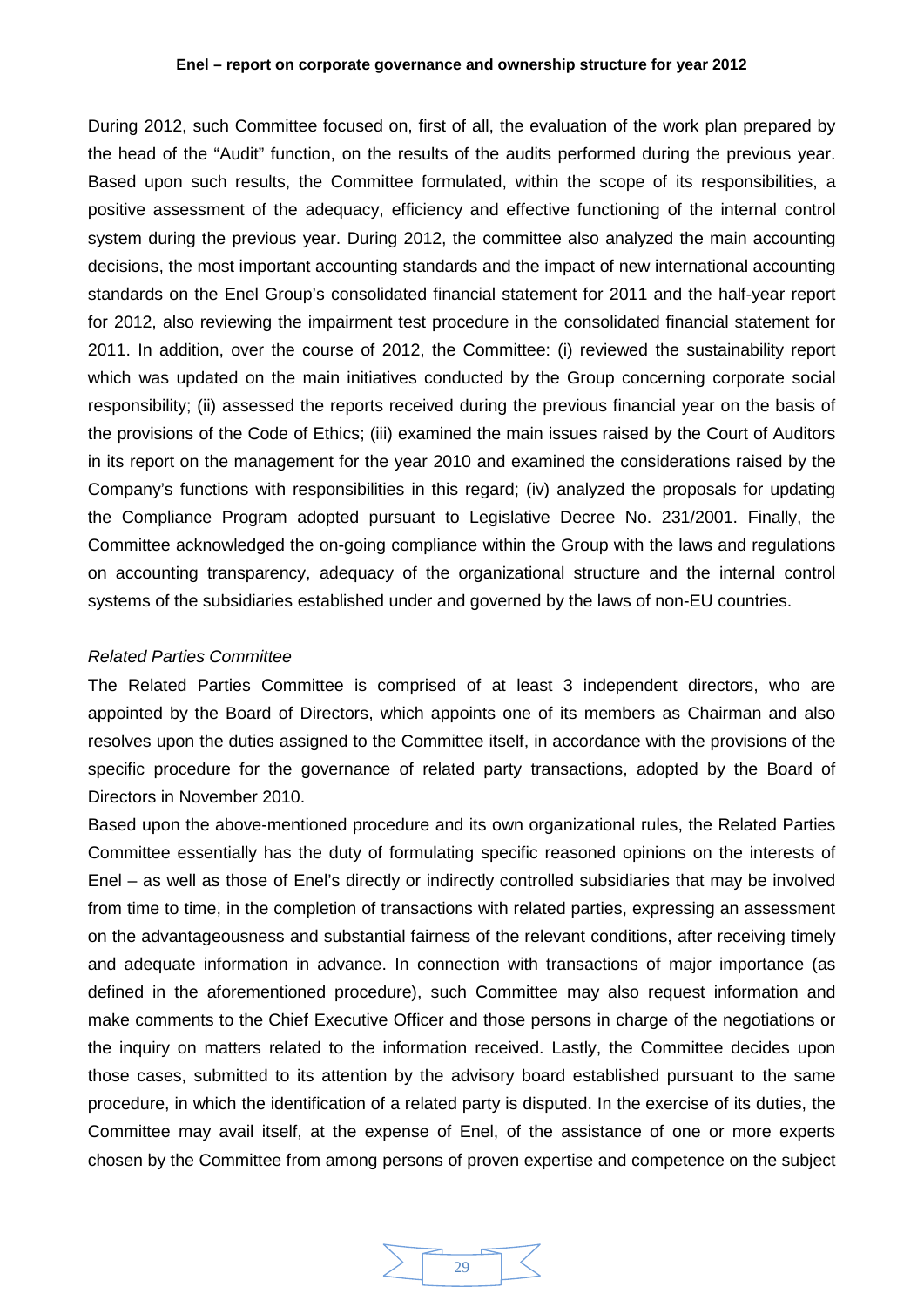matters of the transactions on which the Committee is asked to give its opinion, after having verified their independence and the absence of any conflicts of interests.

During 2012, the Committee was comprised of directors Chairman Alessandro Banchi (acting as Chairman), Pedro Solbes Mira, Angelo Taraborrelli and Gianfranco Tosi. Starting in December 2012, the director Angelo Taraborrelli ceased to be a member of the Committee and at the same time became a member of the Nomination and Corporate Governance Committee in order to ensure a fair allocation of workloads among the members of the internal committees established within the Board of Directors.

Moreover, during 2012, the Committee held one meeting which was duly attended by all of its members (as well as the Chairman of the Board of Statutory Auditors) and lasted for approximately 1 hour.

At such meeting, the Related Parties Committee: (i) examined the main views expressed by CONSOB on the initial experiences involving the application of the legal framework on related party transactions; (ii) analyzed the disclosure set forth in the periodic financial documents concerning the related party transactions concluded within the Group; and (iii) agreed upon a number of proposed amendments to be made to the corporate procedure on the regulation of related party transactions and the organizational rules on the related Committee, essentially for purposes of updating their provisions on the occasion of the implementation of the recommendations set forth in the edition of the Corporate Governance Code published in December 2011.

#### <span id="page-29-0"></span>*Nomination and Corporate Governance Committee*

The Nomination and Corporate Governance Committee (which until December 2012 operated under the name "corporate governance committee" in accordance with the responsibilities assigned to such committee) is comprised of at least 3 directors, most of them non-executive, of which at least one in possession of independence requirements; the members of the committee are appointed by the Board of Directors, which also appoints, among them, a Chairman and establishes the duties of the same committee. Based upon the provisions of its organizational rules, until December 2012, such committee was comprised mainly of non-executive directors of whom at least one met the independence requisites, while starting from December 2012 (upon the assignment to such body of the nominations committee functions), the majority of the Committee's members shall meet the independence requisite.

According to the provisions contained in its organizational rules (as most recently amended by the Board of Directors in December 2012), the Nomination and Corporate Governance Committee, which has preliminary review, consultative and proposing functions, shall assist the Board of Directors on its assessments and decisions related to the size and composition of the Board of Directors, as well as the corporate governance of the Company and the Group. Within these duties, the Nomination and Corporate Governance Committee has the following specific tasks

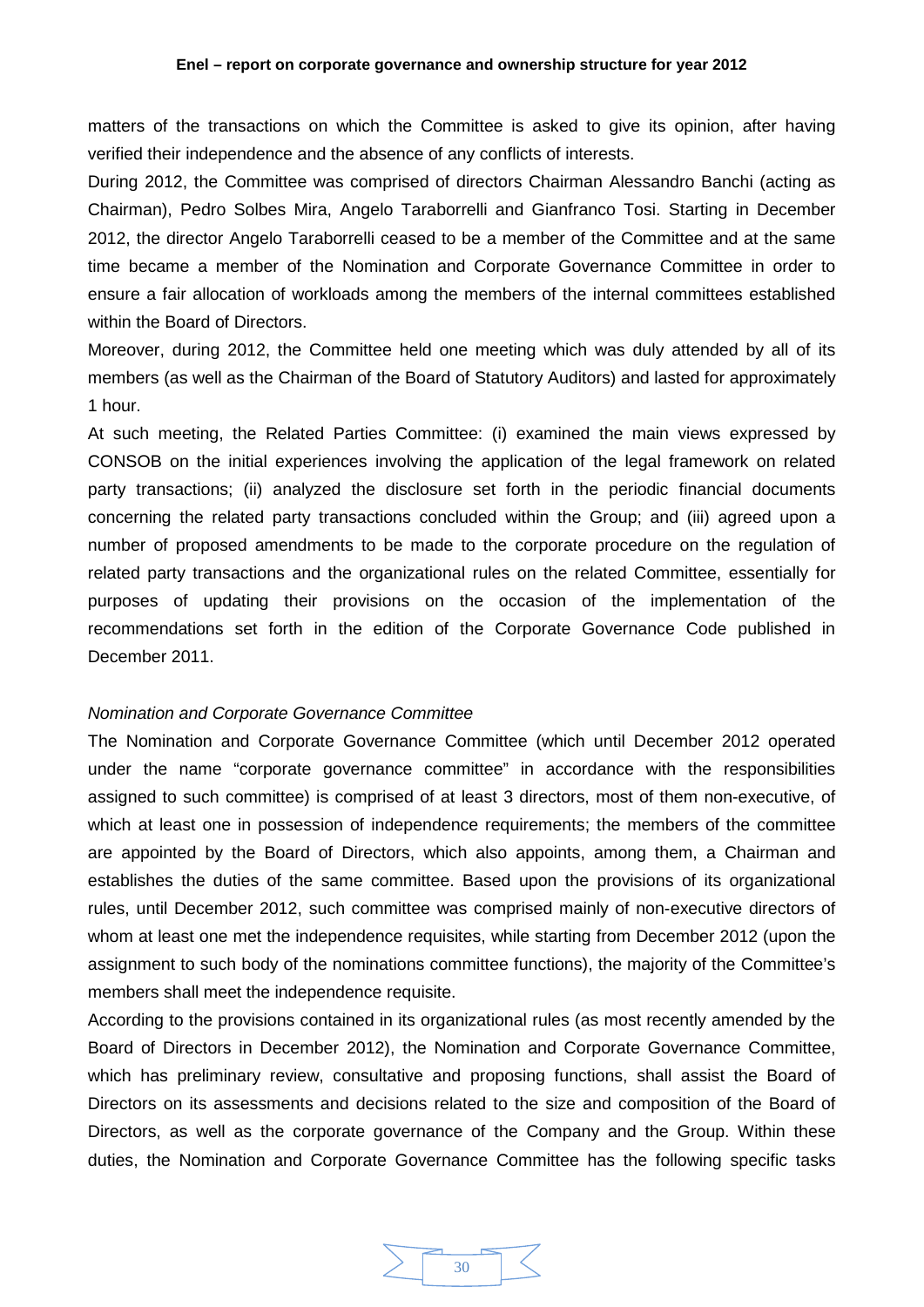(which have been expanded to include additional tasks with respect to those assigned to it as corporate governance committee):

- formulating opinion to the Board of Directors on the size and composition of the Board and expressing recommendations on the professional figures whose participation on the Board would be deemed advisable. In this regard, the Committee oversees/handles the board review process, formulating to the Board of Directors proposals on granting mandates to companies with specialized experience in the sector, identifying the matters to be assessed and defining the modalities and timetable of the process;
- expressing recommendations to the Board of Directors on the contents of the policy on the maximum number of mandate within boards of directors and control over other large companies which could be considered compatible with an effective performance of the mandate as director of the Company;
- expressing recommendations to the Board of Directors on problematic issues related to the application of the restriction on competition imposed upon the directors pursuant to art. 2390 of the Italian Civil Code, if the shareholders' meeting, for organizational reasons, has authorized on a general and preliminary basis exemptions from such restriction;
- proposing to the Board of Directors candidates for the role of director, taking into account possible reports received from the shareholders:
	- in the event of co-optation, if it is necessary to replace independent directors;
	- if, in the event of the renewal of the Board of Directors, it is envisaged that it will not be possible to attain from the lists submitted by the shareholders the required number of directors, such that the outgoing board may therefore express its own candidatures to be submitted to the shareholders' meeting;
	- if, in the case of a renewal of the Board of Directors, the outgoing board decides to avail itself of the right provided under the bylaws to submit its own list;
- monitoring the evolution of the legal framework, as well as national and international best practices, in relation to corporate governance, updating the Board of Directors in case of significant changes;
- verifying that the corporate governance system adopted by the Company and the Group is compliant with applicable laws, recommendations set forth under the Corporate Governance Code and national and international best practices;
- submitting to the Board of Directors proposals for the adjustment of the aforementioned corporate governance system, if it is deemed necessary or appropriate;
- Board of Directors examining in advance the annual report on corporate governance to be included in the documentation of the annual financial statements;
- assessing the adequacy of the commitment dedicated to matters of corporate social responsibility; examining the general structure of the sustainability report and the structure of its contents, as well as the completeness and transparency of the disclosure provided on matters of corporate social responsibility through such financial statement, issuing in such regard a prior

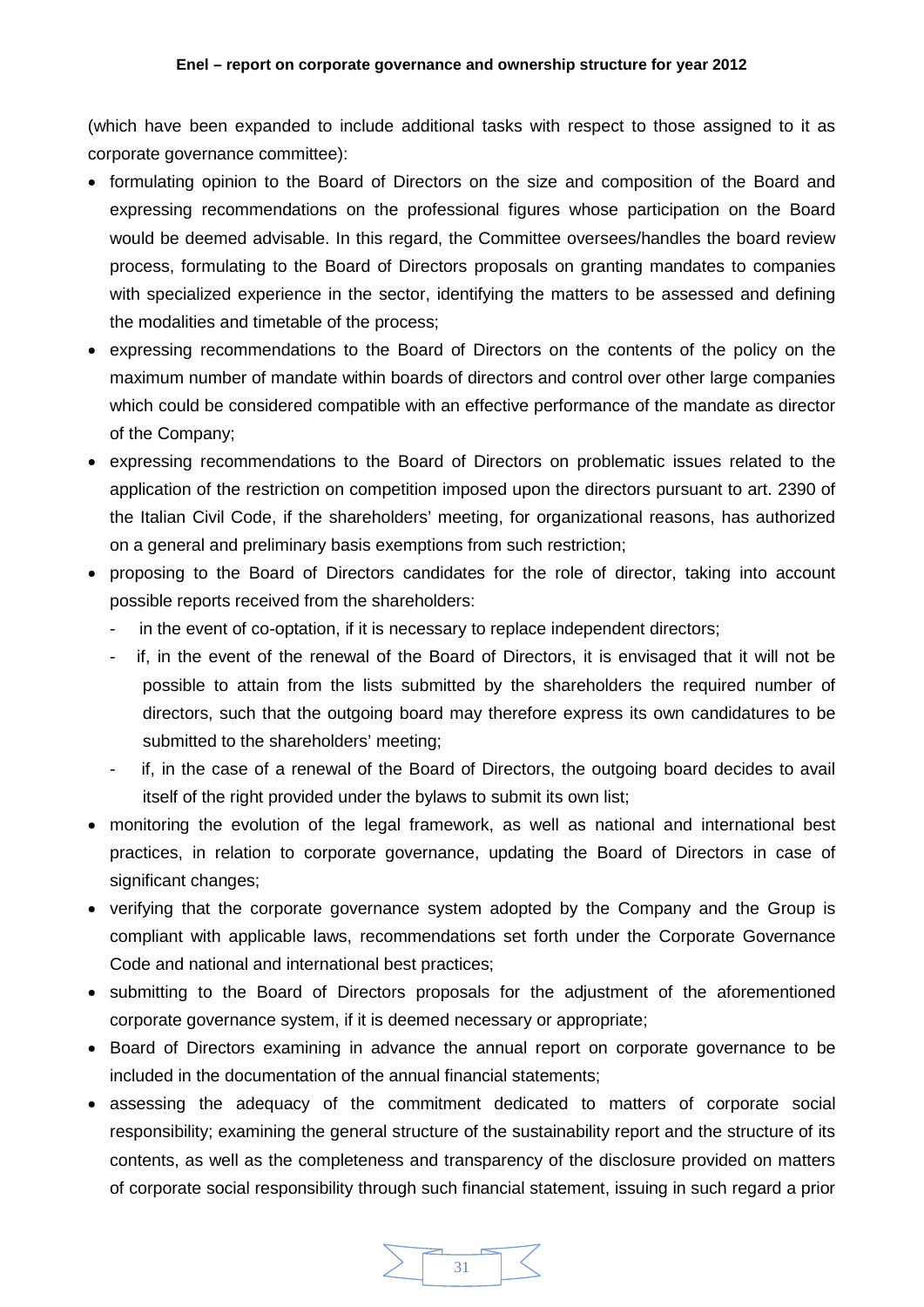opinion to the Board of Directors called upon to approve such document (it should be noted that such task has been assigned to the committee starting in the December 2012,while until such time, it had been assigned to the internal control committee);

• performing additional tasks assigned it by the Board of Directors.

During 2012, such committee was comprised of directors Andrea Colombo (acting as Chairman), Lorenzo Codogno, Mauro Miccio and Fernando Napolitano. Starting in December 2012, upon the assignment to the Committee of the nomination committee functions, the director Angelo Taraborrelli joined the Committee.

During 2012, such Committee held 7 meetings that were duly attended by its members (as well as of the Chairman of the Board of Statutory Auditors) and lasted, on average, 1 hour and 45 minutes each. The Committee availed itself of external consultants, at the Company's expense.

During 2012, the committee analyzed in the first place the contents of the edition of the Corporate Governance Code published in December 2011, determining the modalities for implementing within the Enel Group the recommendations set forth in such document, which were submitted to the Board of Directors for approval in December 2012, together with the related proposals for the amendment of the structure of powers and the various corporate procedures and rules on corporate governance.

The Committee also worked on preparing the board review process, promoting, through a specific selection procedure, for purposes of selecting a consultancy firm to engaged to support the Board of Directors and its Committees in the self-assessment procedure for financial year 2012. The Committee also reviewed the structure and contents of the corporate governance report and the ownership structures for year 2011, which was submitted to the Board of Directors for approval on April 5, 2012, and reviewed the amendments to the bylaws aimed at ensuring balance between genders within the Company's management and control bodies, which were agreed by the Board of Directors and later approved by the extraordinary shareholders' meeting held on April 30, 2012. The Committee lastly addressed the developments in the national and EC legal frameworks on corporate law and corporate governance (with particular reference to the new legal framework on "special powers" of the Italian state for business operations of strategic importance within the energy sector and the results of the consultations on the "green book" published by the European Commission on the corporate governance of listed companies).

# <span id="page-31-0"></span>**Board of Statutory Auditors**

According to the provisions of the law and the Company's bylaws, the Board of Statutory Auditors consists of three acting acting auditors and two alternates (to be increased to three upon the renewal of the members of such body expected to take place over the course of 2013), who are appointed by an ordinary shareholders' meeting for a period of three accounting periods and may be re-appointed when their term expires.

As part of the tasks assigned to it by law (and indicated in the first section of this report in the paragraph entitled "Organization of the Company"), and in compliance with the recommendations

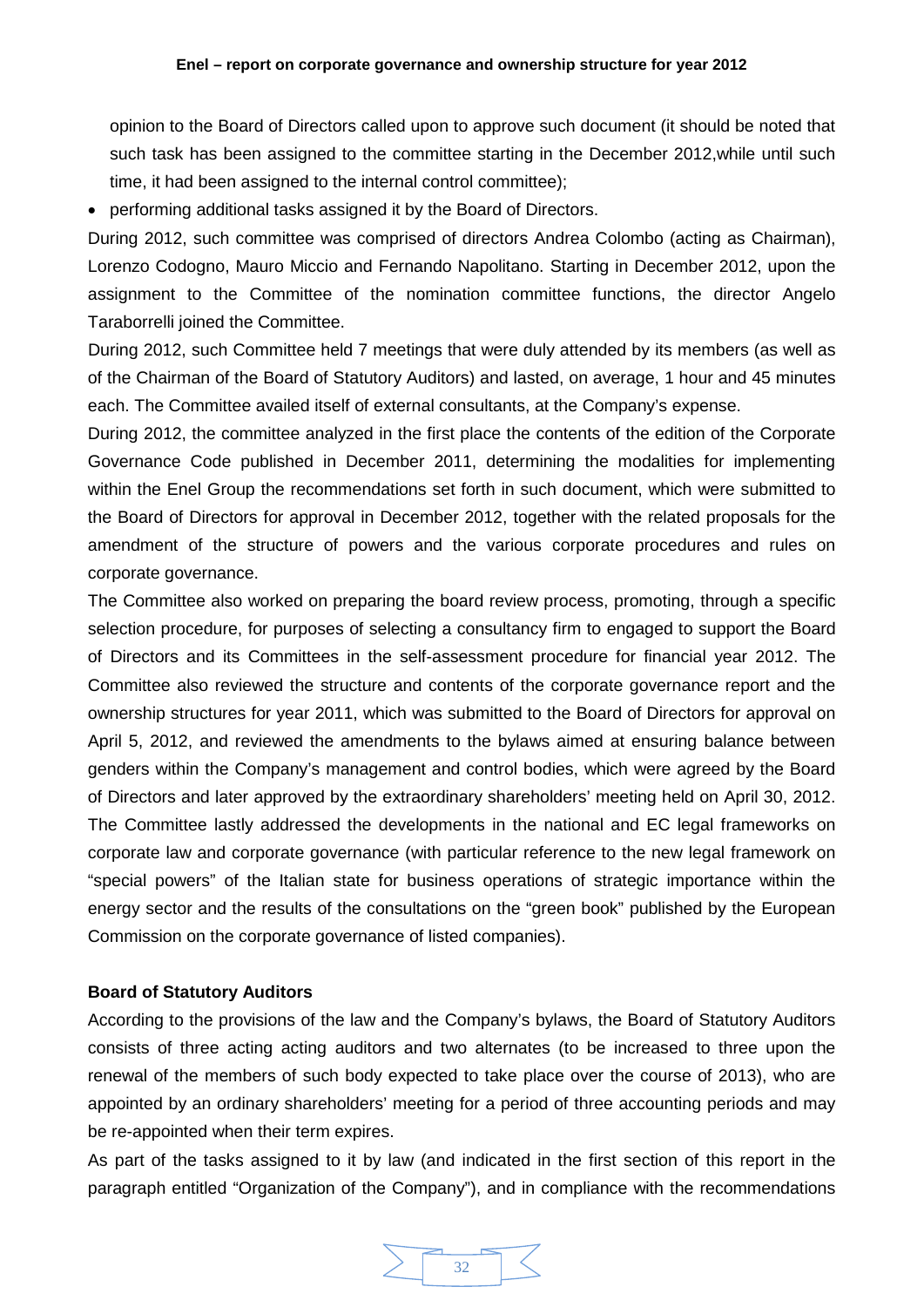set forth in the Corporate Governance Code, the Board of Statutory Auditors has the following powers:

- $\bullet$  the power which may also be exercised individually by the statutory auditors to request the Company's *"*Audit*"* function to perform checks on specific corporate operating areas or transactions;
- the power to promptly exchange information relevant for performing their respective duties with the Control and Risk Committee.

According to the legislation in force, the members of the board of statutory auditors must possess the requisites of integrity, professionalism and independence imposed upon the statutory auditors of listed companies, as supplemented (only as regards the professionalism requisites) by specific provisions of the bylaws. They must also comply with the limits concerning the number of offices on boards of directors and boards of statutory auditors of Italian companies as established by CONSOB through a specific regulation.

Similar to the bylaws provisions applicable to the Board of Directors – and in compliance with the Consolidated Financial Act – the bylaws provide that the appointment of the entire board of statutory auditors must take place in accordance with a slate voting system, which aims to ensure the presence on the Board of an acting auditor (who is entitled to the office of Chairman) and an alternate auditor (who will take the office of Chairman if the incumbent leaves before the end of his term) designated by minority shareholders.

This election system provides that the slates, in which the candidates must be listed in progressive order, may be presented by shareholders which, either alone or together with other shareholders, own the minimum equity interest in the Company, as determined by CONSOB through a regulation, for the presentation of slates of candidates for the office of director (specifically, based upon the stock exchange capitalization of Enel's shares, at the date of this report, the equity interest required is at least 0.5% of the share capital).

Moreover, in implementing the amendments to the Consolidated Financial Act introduced in July 2011 with the purpose to ensure the balance between genders in the management and control bodies of listed companies, as well as in compliance with the relevant CONSOB's regulations, and according to the amendments to the bylaws approved by the extraordinary shareholders' meeting held on April 30, 2012 at the first three renewals of the Board of Statutory Auditors after August 12, 2012, the slates that contain an overall number of candidates (both acting and alternate members) that is equal to or higher than three shall include candidates of different genders in both the first two positions of the slate's section related to the acting auditors and the first two positions of the slate's section related to alternate auditors.

The slates of candidates to the office of statutory auditor (as for the slates of candidates to the office of director) must be filed at the Company's registered office by those presenting them, at least 25 days before the date of the shareholders' meeting convened to resolve upon the election of the members of the Board of Statutory Auditors. They are then published by the Company on its website, and also filed at the Company's registered office at least 21 days before the scheduled

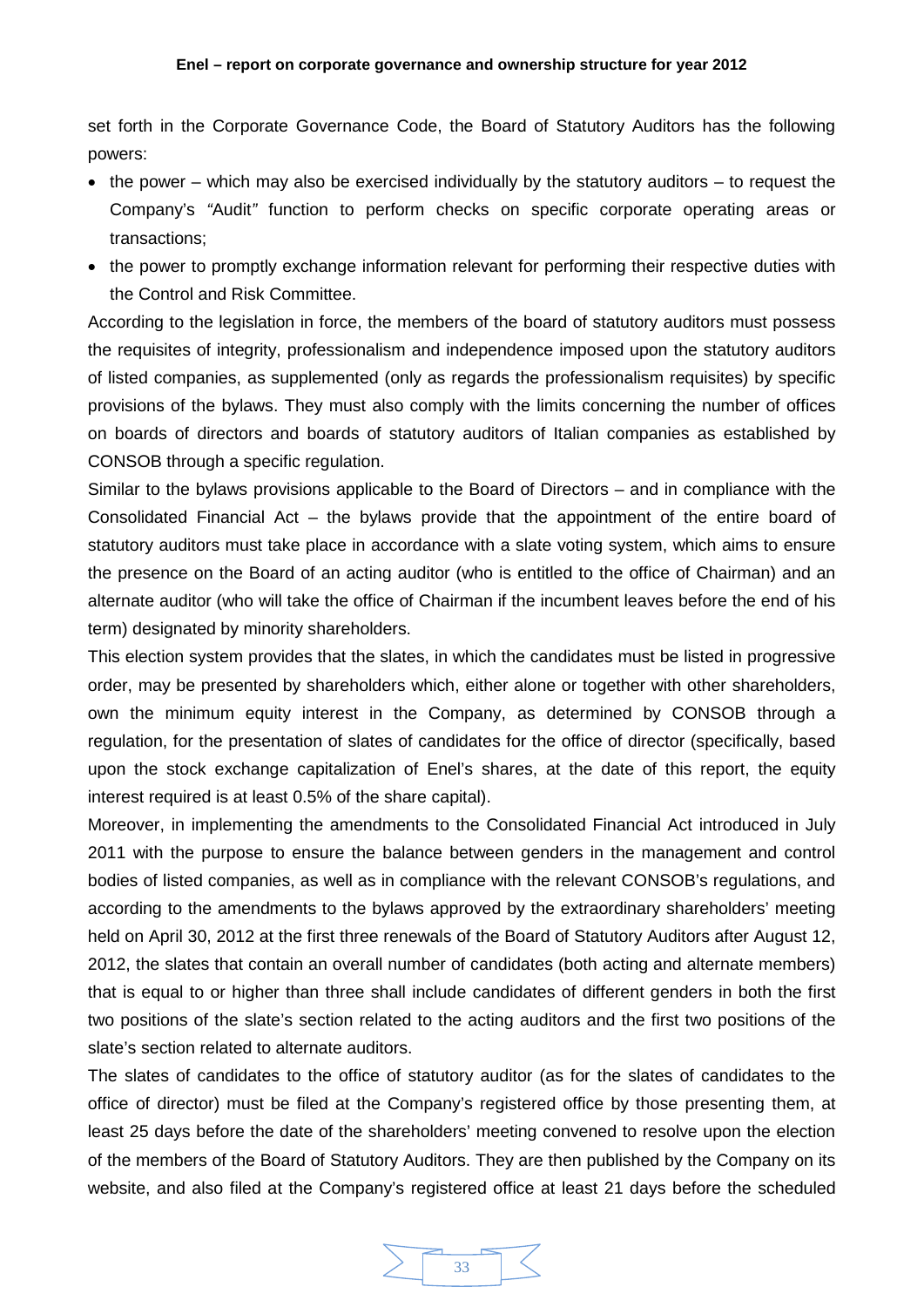date of the shareholders' meeting, together with exhaustive information on the personal and professional characteristics of the candidates, in order to guarantee a clear procedure for the election of the controlling body.

When less than the entire Board of Statutory Auditors is being elected, the shareholders' meeting resolves in accordance with the majorities required by law and without the need to follow the foregoing procedure, but in any case in such a way as to ensure*:*

- the observance of the principle of the representation of minority shareholders on the Board of Statutory Auditors*;* as well as
- the observance of the applicable laws concerning the balance of genders.

In any case, the statutory auditors act autonomously and independently, including with regard to the shareholders who elected them.

Having been elected by the ordinary shareholders' meeting held on April 29, 2010, the term of the current Board of Statutory Auditors will expire when the 2012 financial statements are approved. As a result of the appointments made at the aforesaid shareholders' meeting, at the date of this report, the Board of Statutory Auditors consists of the acting members indicated here below, together with the slates on which they were appointed. Such slates were presented by the Ministry of the Economy and Finance (which at the time owned 13.88% of the Company's share capital) and by a group of 20 institutional investors (which at the time owned a total of 19% of the Company's share capital).

- Sergio Duca, 65, Chairman (designated in the slate presented by institutional investors);
- Carlo Conte, 65, Acting Auditor (designated in the slate presented by the Ministry of Economy and Finance);
- Gennaro Mariconda, 70, Acting Auditor (designated in the slate presented by the Ministry of Economy and Finance).

A brief professional profile of the above-mentioned Acting Auditors is provided in Schedule 2 to this report.

The shareholders' meeting determines the remuneration of the regular members of the Board of Statutory Auditors. Specifically, in April 2010 the ordinary shareholders' meeting set the gross remuneration to which the Chairman of the Board of Statutory Auditors is entitled at euro 85,000 a year and the gross remuneration to which each of the other regular statutory auditors is entitled at euro 75,000 a year, in addition to the reimbursement of the expenses necessary for the performance of their duties.

During 2012, the Board of Statutory Auditors held 16 meetings, which lasted on average about 2 hours and 15 minutes each, which were duly attended by the acting auditors and the magistrate representing the Court of Auditors.

In February 2013, the board of statutory auditors established that the Chairman, Sergio Duca, and the acting auditor Gennaro Mariconda meet the requisites of independence provided under the Corporate Governance Code with regard to directors. As regards the acting auditor Carlo Conte, the Board of Statutory Auditors established that even though he does not meet the aforesaid

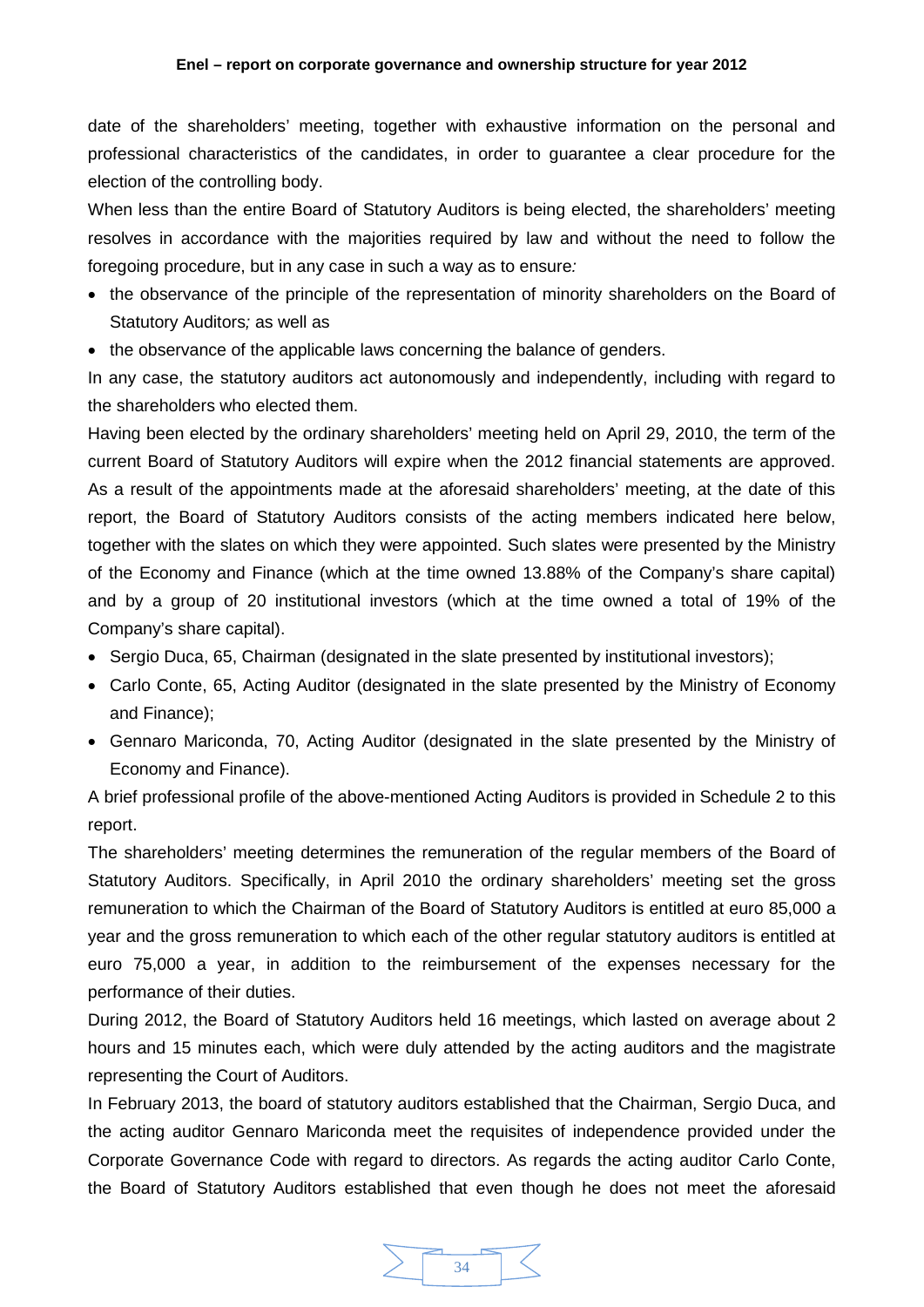requisites of independence (because he was General Manager at the Ministry of the Economy and Finance, the Company's main shareholder until June 30, 2012), he does meet the independence requisites imposed upon statutory auditors of listed companies under the Consolidated Financial Act.

# <span id="page-34-0"></span>**Auditing firm**

The auditing firm Reconta Ernst & Young S.p.A. has been engaged to perform the legal audit of Enel's financial statements and the Group's consolidated financial statements The assignment was awarded to such firm by the ordinary shareholders' meeting of April 29, 2011, upon proposal of the board of statutory auditors, with reference to the fiscal years from 2011 until 2019 and for a total consideration of euro 3.5 million.

Since 2009, for purposes of preserving the independence of auditing firms that do business with the Group, a special procedure was formalized for regulating the appointment of such auditing firms and entities belonging to their networks by companies belonging to the Group. In accordance with the amendments made to this procedure in September 2012, the Control and Risk Committee and the Board of Statutory Auditors expresses a preliminary binding opinion (or, in situations in which such appointments in no way compromise the auditing firm's independence, receives periodic updates) on the assignment by companies belonging to the Group of additional mandates other than the main auditing mandate and which would not be found incompatible by law – to the Group's main external auditor or to entities belonging to the auditor's network. The assignment of such additional mandates is allowed only in certain circumstances of proven necessity (from a legal, economic or service quality standpoint).

# <span id="page-34-1"></span>**Oversight of the Court of Auditors**

The Court of Auditors oversees the financial management of Enel, availing itself for this purpose of an appointed magistrate. During 2012, this role was performed by the delegated judge Francesco Paolo Romanelli. In January 2009, the Board of Directors resolved to pay the magistrate appointed by the Court of Auditors an attendance allowance of Euro 1,000 for each meeting of corporate bodies attended. This position was confirmed by the Board of Directors in June 2011.

The magistrate appointed by the Court of Auditors attends the meetings of the Board of Directors and the Board of Statutory Auditors. The Court of Auditors presents an annual report on the results of the oversight performed to the office of the President of the Senate and the office of the President of the House of Deputies.

# <span id="page-34-2"></span>**Executive in charge of preparing the corporate accounting documents**

In 2012, the role of executive in charge of preparing Enel's corporate accounting documents was held by the head of the Accounting, Finance and Control Department (Luigi Ferraris) who was appointed to such position by the Board of Directors (after consultation with the Board of Statutory

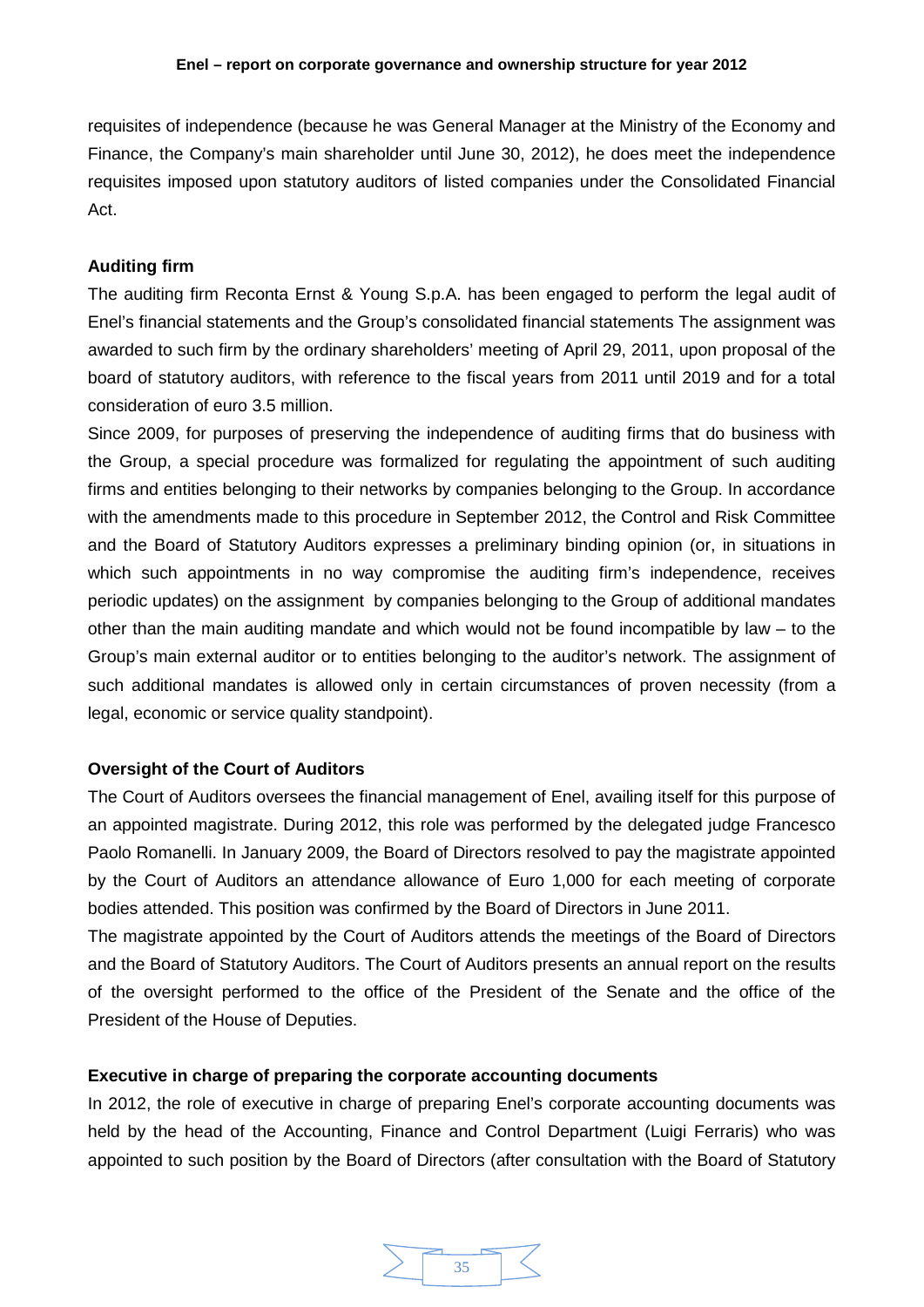Auditors) since June 2006. Such executive meets the professionalism requisites provided under the Company's bylaws.

The duty of this executive is to establish appropriate administrative and accounting procedures for the preparation of the stand-alone financial statements and the consolidated financial statements, as well as all other financial documents.

The Board of Directors ensures that this executive has adequate powers and means, seeing that the administrative and accounting procedures that he establishes are actually observed.

The executive in question issues a declaration that accompanies the corporate documents and communications released to the market regarding financial information, including interim information, and certifies that such information corresponds to what is recorded in the Company's documents, account books, and book entries.

Together with the chief executive officer, the aforesaid executive also certifies in a specially provided report regarding the stand-alone financial statements, the consolidated financial statements, and the half-year financial report: (i) the adequacy and actual application of the aforesaid administrative and accounting procedures during the period to which such accounting documents refer; (ii) the compliance of the contents of these documents to the international accounting standards applicable within the European Union; (iii) the correspondence of the aforesaid documents to the accounting records and their suitability for providing a true and fair view of the Company's and the Group's balance sheet, income statements, and cash flows; (iv) that the report on operations accompanying the stand-alone financial statements and the consolidated financial statements contain a reliable analysis of the performance and results of the year, as well as of the situation of the Company and the Group, together with a description of the main risks and uncertainties to which they are exposed; (v) that the interim report on operations included in the half-year financial report contains a reliable analysis of the most important events that occurred during the first six months of the period, together with a description of the main risks and uncertainties in the remaining six months of the period and information on the significant transactions with related parties.

The contents of the certification that the executive in question and the chief executive officer must issue in accordance with the foregoing are set by CONSOB through a specific regulation.

# <span id="page-35-0"></span>**Internal control and risk management system**

With regard to internal control and risk management, for the past several years the Group has had in place a specific system, consisting of a set of rules, procedures and organizational structures aimed at allowing for the identification, measurement, management and monitoring of the Group's main risks. The mission of such system consists in (i) checking the appropriateness of Group procedures in terms of effectiveness, efficiency, and costs, (ii) ensuring the reliability and correctness of accounting records, as well as the safeguard of Company and Group assets, and (iii) ensuring that operations comply with internal and external regulations, as well as with the corporate directives and guidelines for sound and efficient management.

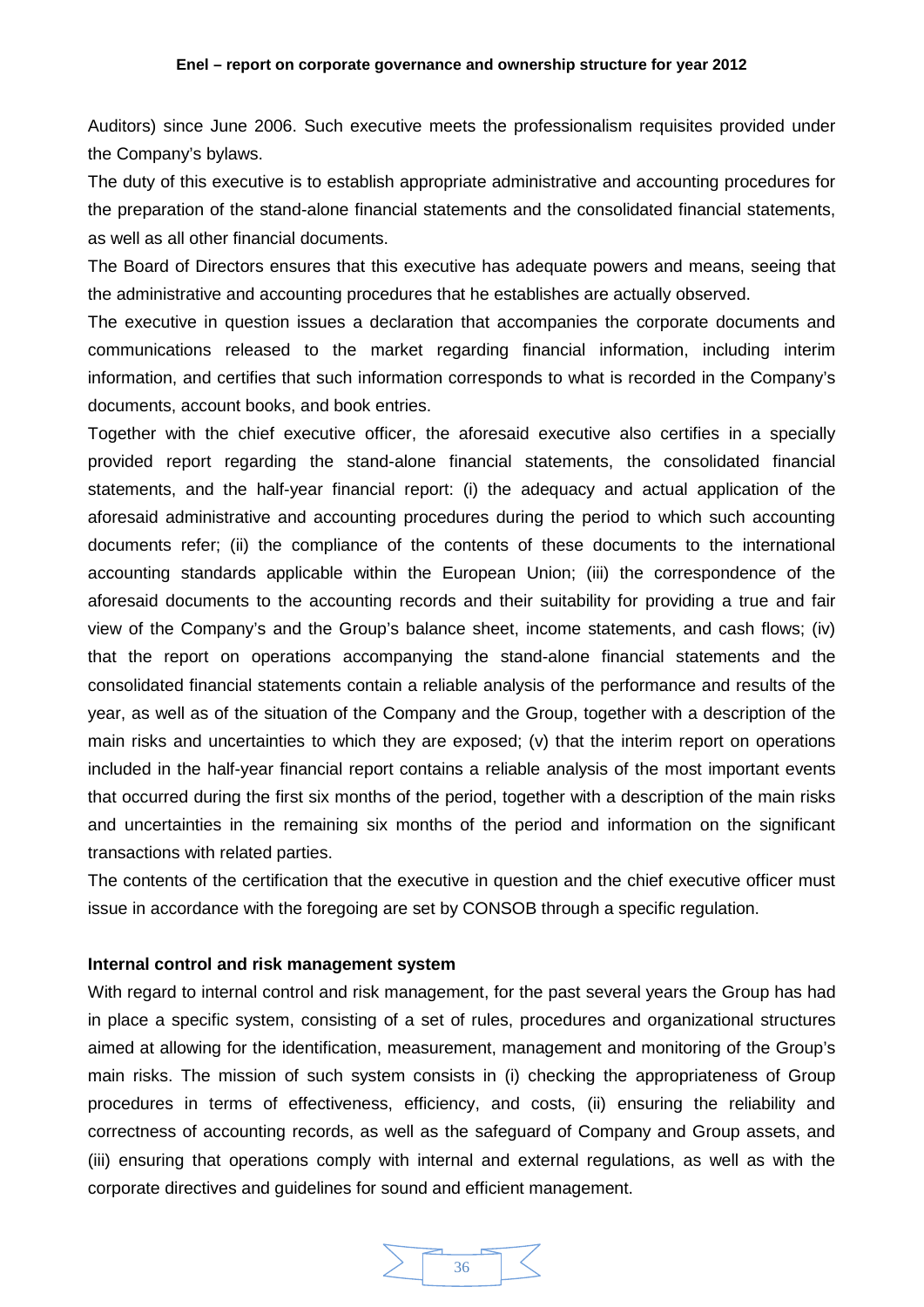The Group's internal control and risk management system is divided into three distinct areas of activity:

- line auditing (or first level), which consists of all the auditing activities that the individual operating units or Group companies carry out on their own processes. Such auditing activities are primarily the responsibility of operating executives and are considered an integral part of every corporate process;
- the second level controls, which are assigned to (i) the management control function (which is part of ENEL's "Accounting, Finance and Control" function) with regard to the monitoring of the business-financial trend of the Company and of the Group, and (ii) Enel's Risk Management function with regard to elaboration of policies aimed at managing the main risks (concerning, for example, the interest and exchange rates and the commodities risk);
- internal auditing, meaning activities of general verification on the structure and functioning of the internal controls assigned to the Company's "Audit" function. Such activities are aimed essentially at the identification and containment of corporate risks of any kind. This objective is pursued through the monitoring of line auditing, in terms of both the appropriateness of the audits themselves and the results actually achieved by their application. This activity is therefore applied to all corporate processes of the Company and the Group companies. The personnel in charge of such activity is responsible for both indicating the corrective actions deemed necessary and carrying out follow-up actions aimed at checking the results of the measures suggested.

The responsibility for adopting an adequate internal control and risk management system consistent with the reference models and existing national and international best practice is entrusted to the Board of Directors.

Based upon what was decided in December 2012 when the Company implemented the new internal control and risk management system set forth in the edition of the Corporate Governance Code published in December 2011, in the first place the Board of Directors identifies within the board one or more directors in charge of establishing and maintaining an effective internal control and risk management system. In particular, in December 2012, the Board of Directors confirmed the chief executive officer as director in charge of the internal control and risk management system (who, starting in July 2011 already held the role of sole executive director in charge of overseeing the functioning of the internal control system).

In addition, the Board of Directors, having obtained the Control and Risk Committee's opinion:

• defines the guidelines of the internal control and risk management system in a way allowing the main risks regarding the Company and its subsidiaries be correctly identified, measured, managed, and monitored, and also determines the level of compatibility of such risks with corporate management that is in line with the strategic targets identified. It should be observed in this regard that in February 2013, the Board of Directors, after reviewing the content of an analysis document prepared by the Enel's "Accounting, Finance and Control" function with support from the "Risk Management" function, and after acknowledging the opinion expressed

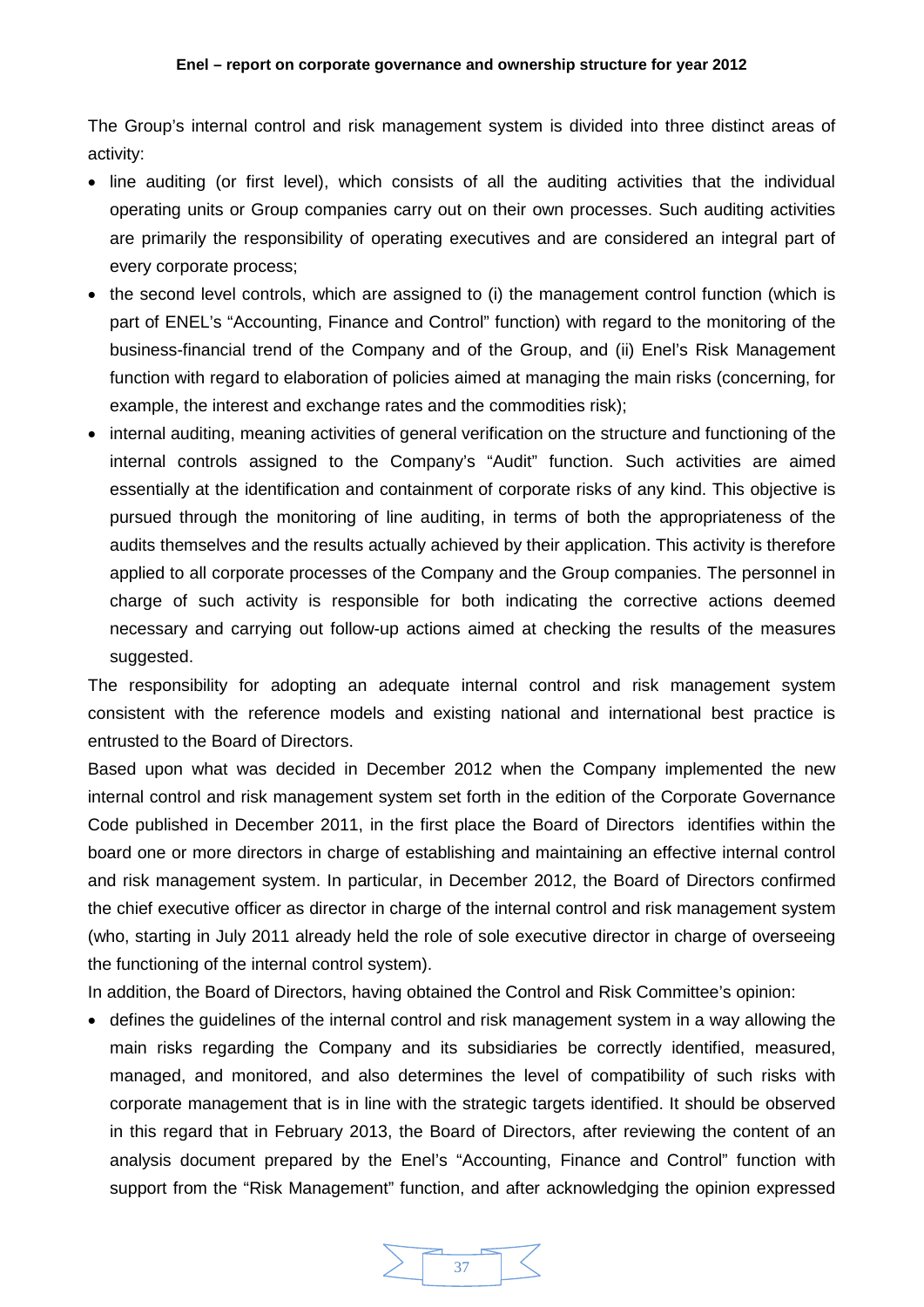in such regard by the Control and Risk Committee, has assessed the compatibility of the main risks related to the strategic targets set forth in the 2013-2022 business plan with a management of the Company that is in line with such targets;

- evaluates, at least on annual basis, the adequacy of the internal control and risk management system taking into account the characteristics of the Company's business and the types of risks taken, as well as its effectiveness. It should be noted that in February 2013, the Board of Directors expressed a positive evaluation in this respect;
- approves, at least on annual basis, the work plan prepared by the head of the "Audit" function, after consulting with the Board of Statutory Auditors and the director in charge of the internal control and risk management system. It should be noted in this regard that in February 2013, the Board of Directors approved the audit plan for the same year; as regards 2012, the audit plan was reviewed by the internal control committee, in line with the recommendations set forth in the edition of the Corporate Governance Code published in March 2006;
- assesses, after consulting with the Board of Statutory Auditor, the results published by the auditing firm in its letter of suggestions (referred to as the "management letter"), if any, and in the report on fundamental issues that have emerged over the course of the legal audit. It should be noted that over the course of 2012, the management letter from the auditing firm referring to the financial statements of the Company and the Group for year 2011 was assessed by the Control and Risk Committee in accordance with the recommendations set forth in the edition of the Corporate Governance Code published in March 2006; starting in 2013, the management letter, if any, and the report on fundamental issues that may emerge over the course of the legal audit will be assessed by the Board of Directors, after obtaining the Control and Risk Committee's opinion and after consulting with the Board of Statutory Auditors.

Lastly, the Board of Directors, on the basis of a proposal formulated by the director in charge of the internal control and risk management system in agreement with the Chairman, and upon receiving a favourable opinion from the Control and Risk Committee and after consulting with the Board of Statutory Auditors, appoints and removes the head of the "Audit" function and determines his compensation in accordance with the Company's policies and ascertains that the person in question is endowed with resources adequate for the performance of his duties.

The director in charge of the internal control and risk management system, in turn:

- oversees the identification of the main corporate risks, taking into account the characteristics of the activities carried out by the Company and its subsidiaries, and then submits them periodically to the Board of Directors for examination;
- implements the quidelines established by the Board of Directors, overseeing the planning, implementation, and management of the internal control and risk management system and continuously monitoring its overall adequacy and effectiveness.
- supervises the adaptation of the internal control and risk management system to the dynamics of operating conditions and the applicable legal framework;

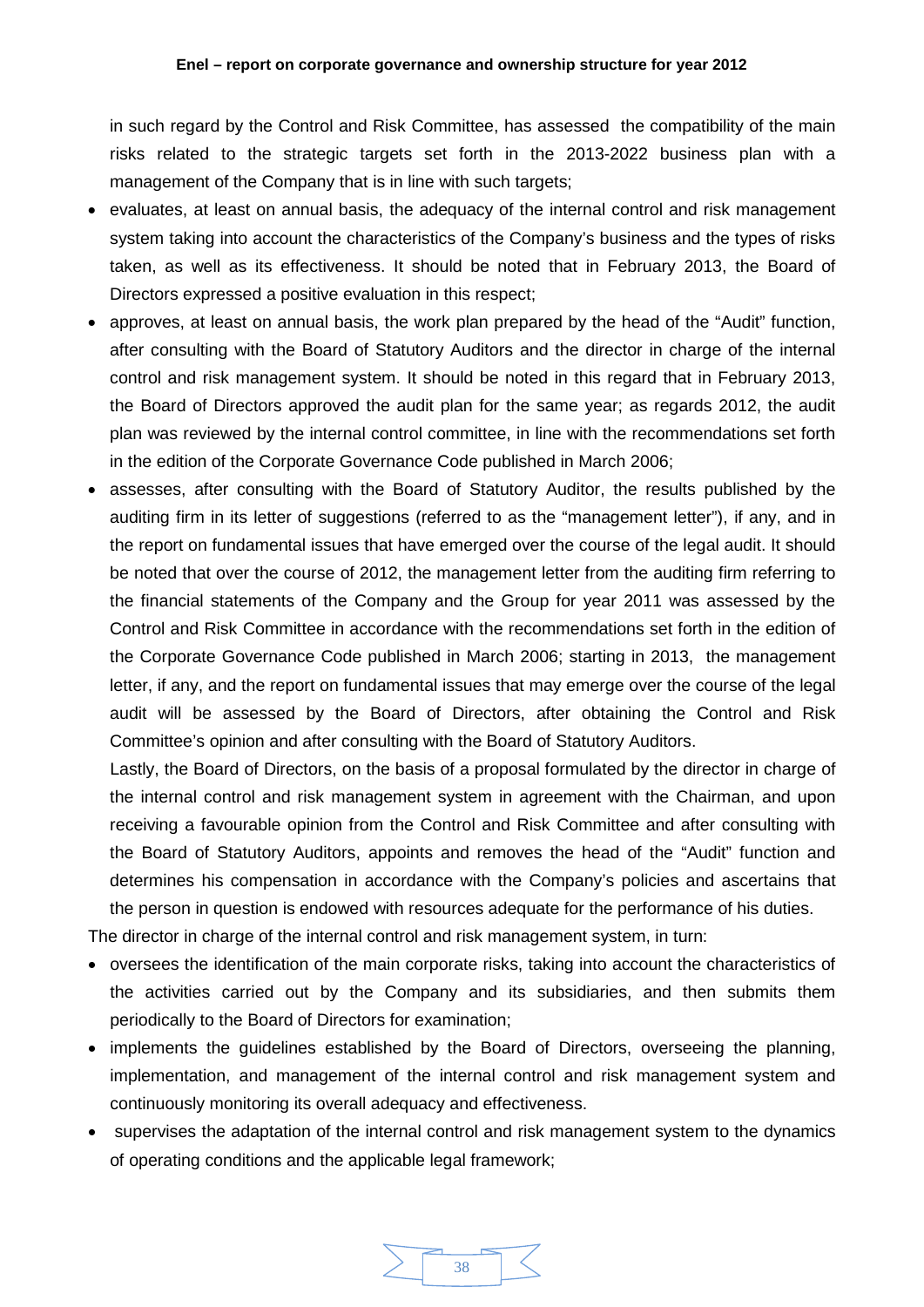- asks the "Audit" function to perform checks on specific operational areas and to monitor the compliance with internal rules and procedures in the performance of corporate transactions, providing simultaneous update to the Chairman of the Board of Directors, the Chairman of the Control and Risk Committee and the Chairman of the Board of Statutory Auditors;
- reports in a timely manner to the Board of Directors on any problems and issues faced over the course of his/her activities or that may come to his/her attention, enabling the Board to take any opportune initiatives.

The head of the "Audit" function (which role was held in 2012 by Francesca Di Carlo, who has been the head of such function since January 2008):

- is in charge of verifying, both on an on-going basis and with regard to specific needs, in compliance with international standards, the functioning and suitability of the internal control and risk management system, through an audit plan approved by the Board of Directors and based upon a structured process of analysis and identification of the priorities concerning the main risks;
- is not in charge of any specific operational area and, from a hierarchical standpoint, reports to the Board of Directors. Without prejudice to such hierarchical reporting line, the Board of Directors has assigned to the director in charge of the internal control and risk management system the task of managing the relationship with the head of the "Audit" function;
- has direct access to all the information that may be useful for the performance of his or her duties;
- drafts periodic reports containing adequate information on his/her activities, on the processes followed for the risks management and on compliance with the plans for risk containment purposes. The periodic reports contain an assessment on the adequacy of the internal control and risk management system;
- promptly prepares reports on any particularly material events;
- transmits his/her reports on particularly material events to the Chairmen of the Board of Statutory Auditors, the Control and Risk Committee and the Board of Directors, and to the director in charge of the internal control and risk management system;
- verifies, as part of the audit plan, the reliability of disclosure/reporting systems, including the accounting disclosure/reporting systems.
- It should be noted that in 2012, a specific "Risk Management" function was in place within the Company (established in June 2009), having the mission of ensuring the effective implementation at the Group level of a process for the analysis and monitoring of all financial, operating, strategic and business risks having a material impact, as well as the main risks that could, in any manner, impact on the financial condition or the results of operations of the Company or the Group.
- The procedures for implementing the organizational model entitled "One Company", which was adopted within the Group in 2012 and which is aimed at simplifying, rationalizing and harmonizing the Group's processes, envisage modalities aimed at the coordination of the

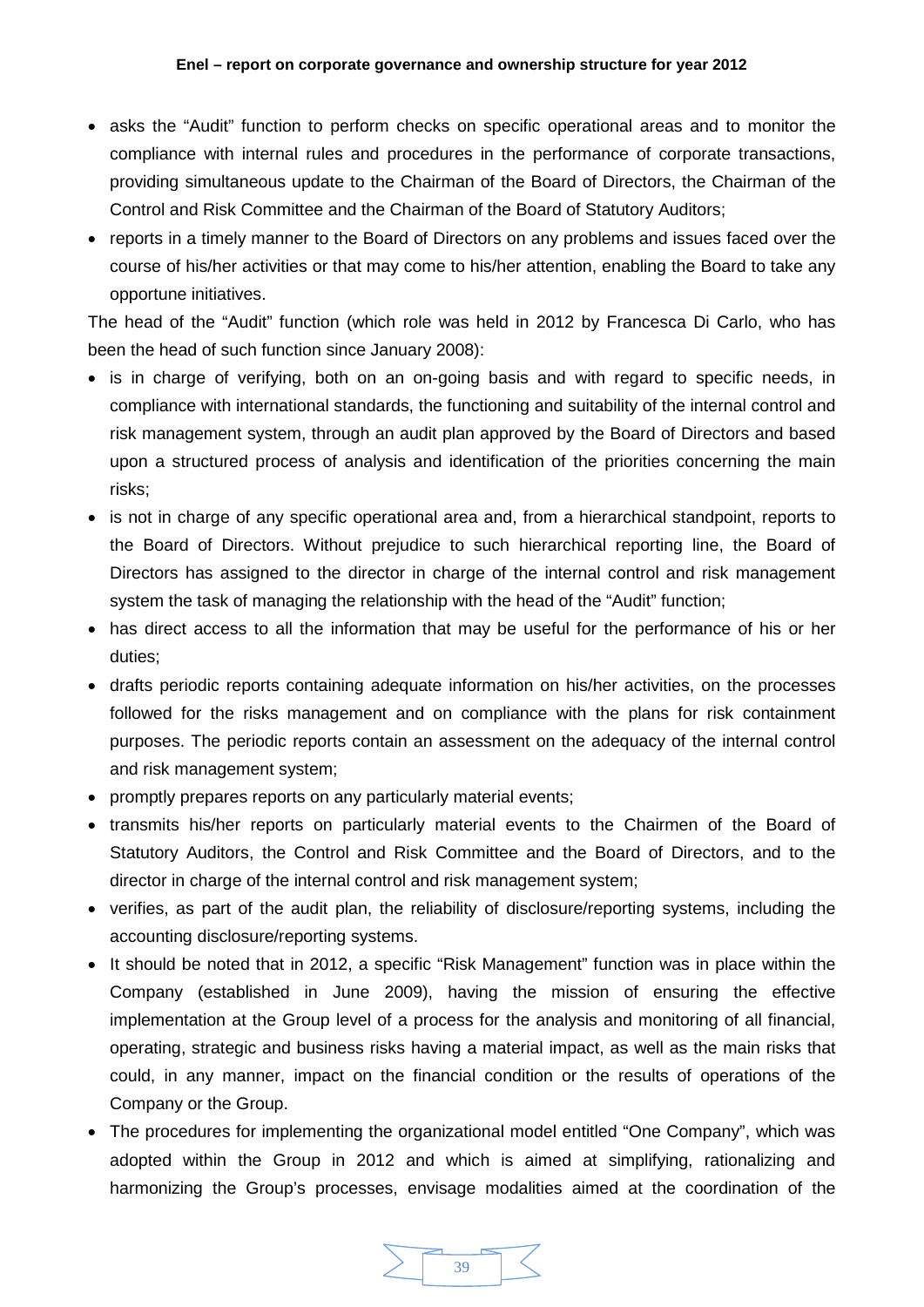majority of the above-mentioned persons involved in the internal control and risk management system, with a view to maximizing the efficiency of the system and reducing duplications in work performed.

# <span id="page-39-0"></span>*The system of risk management and internal control of financial information*

The Group has had in place for the last several years a specific internal control and risk management system focusing on financial disclosure (referred to in this section, in short, as the "System") which governs the preparation of the Company's annual financial statement, the Group's consolidated financial statement and the Group's consolidated half-year report. The purpose of such System is to ensure the reliability of the financial disclosure and the adequacy of the process of drafting the above-mentioned financial documents in order to have a disclosure compliant with the international auditing standards accepted in the European Community.

Overall, this System is defined as the set of activities intended to identify and assess the actions or events whose materialization or absence could compromise, partially or entirely, the achievement of the objectives of the control system ("Risk Management System"), supplemented by the subsequent activities of identifying the controls and defining the procedures that ensure the achievement of the objectives of credibility, accuracy, reliability, and timeliness of financial information ("Internal Control System").

The executive in charge of preparing the corporate accounting documents supervised the development and execution of a special set of procedures –which all the personnel concerned has been informed of– which records the methods adopted and the responsibilities of the aforesaid personnel as part of the activities of maintaining and monitoring the System. Specifically, the Group set a procedure that regulates the reference model and a procedure that describes the process of managing such System and also defines roles and responsibilities within the Company's organization, providing for a specific flow of internal certifications.

The controls established have been monitored to check both their design (*i.e.*, that the control is potentially adequate to mitigate the identified risk in an acceptable way) and their actual effectiveness.

The management responsible for the processes and controls and the Company's "Audit" function are entrusted with responsibilities regarding the periodic monitoring of the System.

The System is structured in accordance with the "Internal Controls – Integrated Framework" model issued by the Committee of Sponsoring Organizations of the Treadway Commission (known as the "COSO Report"), which consists of five components (control, risk assessment, control activities, disclosure systems and information/communication flows and monitoring activities) which, depending upon their characteristics, operate at both the organizational entity level and the operating process level. The COSO Report has been supplemented with regard to the IT aspects by the model "Control Objectives for Information and related Technology" (the so-called "COBIT"). Furthermore, the internal controls concerning proper book-keeping provided for in section 404 of the Sarbanes-Oxley Act are applied by some Latin-American companies of the Group having

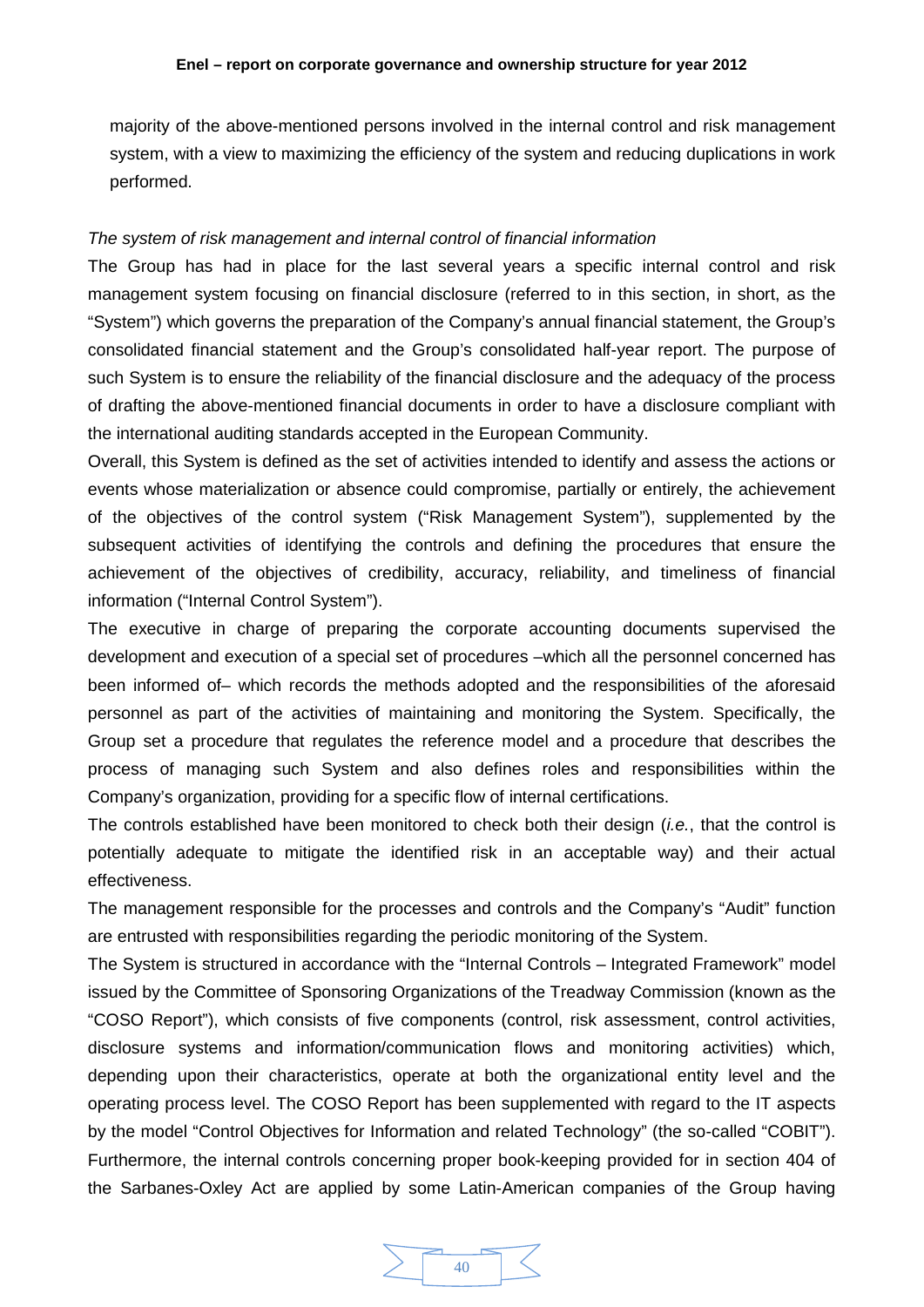American Depositary Shares ("ADS") listed on the New York Stock Exchange. The process of defining, implementing and managing the System, which is progressively extended to cover newly acquired material companies, is divided into the following phases:

- definition of the perimeter of the companies, processes/risks and controls and communications of methodologies and instructions;
- mapping and updating of processes, risk assessment and definition of controls, quality assurance and identification and updating of Primary Key Controls (using the Top-Down Risk-Based Approach");
- assessment of the design and effectiveness of the controls (referred to as "line monitoring" through self-assessment);
- independent monitoring, entrusted to the Company's "Audit" function;
- assessment of gaps, approval and monitoring of corrective measures;
- consolidation of results and overall assessment of the System, in order to finalize the final certification letters to be issued by the chief executive officer and the executive in charge of preparing the corporate accounting documents regarding stand-alone financial statements, consolidated financial statements and the half-year financial report, supported by a reporting flow of internal certification letters;
- publication of administrative and accounting procedures.

The perimeter of the Group companies to be included in the assessment is determined with regard to the specific level of risk, in both quantitative terms (for the level of materiality of the potential impact on the consolidated financial statements) and qualitative terms (taking into account the specific risks connected with the business or the process).

For the definition of the System, first of all a Group–level risk assessment was carried out in order to identify and evaluate the actions or events whose materialization or absence could compromise the achievement of the control system's objectives (for example, claims in the financial statements and other control objectives connected with financial information). The risk assessment was also conducted with regard to the risks of fraud.

Risks are identified at both the entity level and the process level. In the former, the risks identified are considered in any case to have a significant impact on financial information, regardless of the likelihood of their occurrence. Process-level risks, on the other hand, are assessed – regardless of relevant controls (so called "*valutazione a livello inerente*") - in terms of potential impact and the probability of occurrence, on the basis of both qualitative and quantitative elements.

Following the identification and assessment of the risks, controls were established that are aimed at reducing to an acceptable level the risk connected with the failure to achieve the objectives of the System, at both the entity and the process levels.

The entity level controls are classified in compliance with the five above-mentioned components referred to in the COSO Report.

With a view to improving the efficiency of the System and it sustainability over time, the specific controls have been sub-divided into standard controls and key controls, meaning controls that are

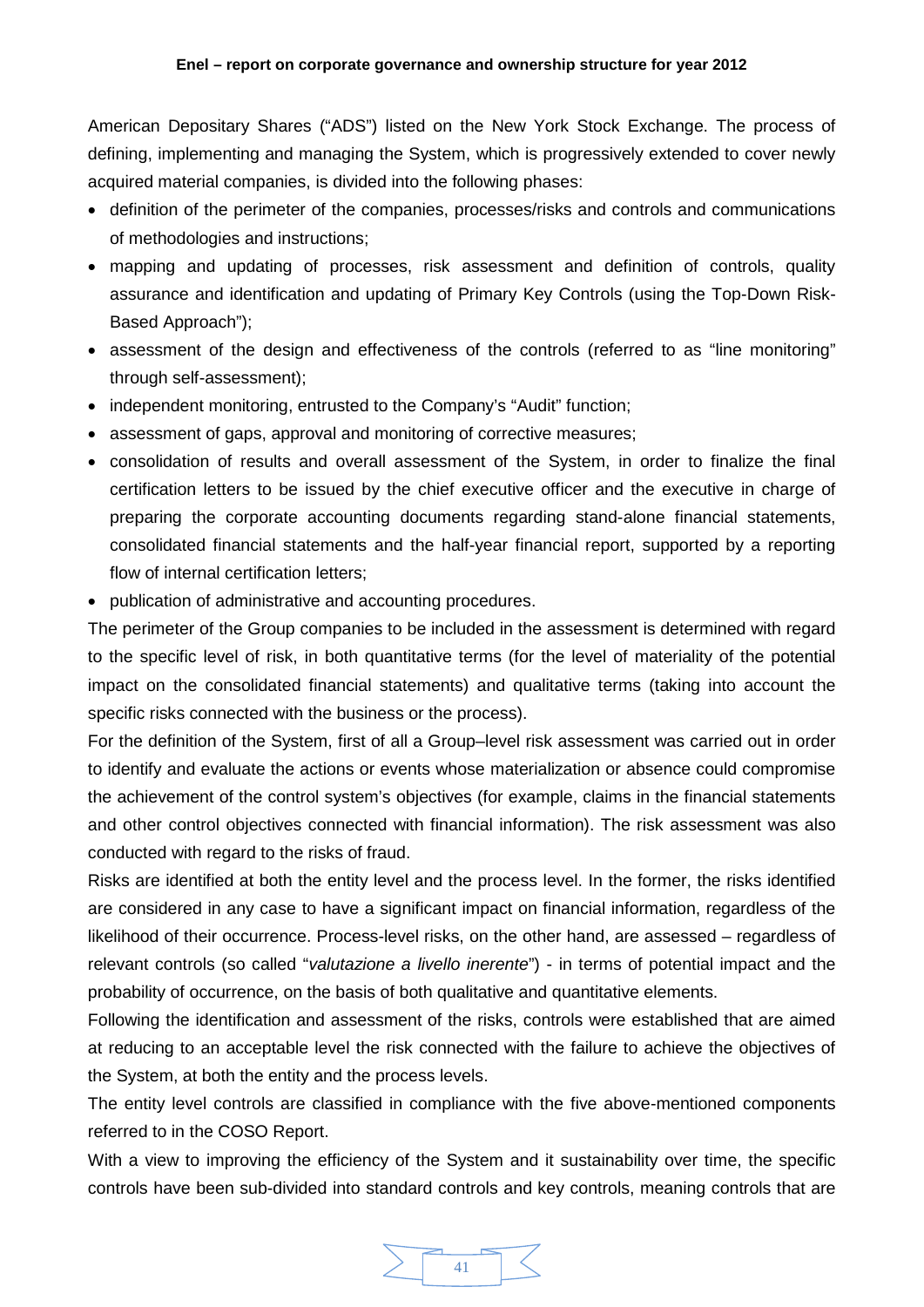#### **Enel – report on corporate governance and ownership structure for year 2012**

decisive for purposes of preventing false representations in accounting documents. As part of the System, over-arching structural controls are identified, meaning structural elements of the control system aimed at defining a general context which promotes the proper execution and control of operating activities. In particular, over-arching structural controls are those related to the segregation of incompatible duties (known as "segregation of duties"), which aims to ensure that tasks and duties that could facilitate the commission and/or concealment of frauds/errors are not concentrated with the same person. Where activities are carried out with the support of IT systems, the proper segregation is verified also with regard to the assigned roles and usernames.

Within the scope of the companies identified as significant, the processes at greatest risk were defined and assessed and the top-down risk-based approach was applied. In accordance with this approach, the Company then identified and assessed the risks with the greatest impact and the related controls, both general and specific, aimed at reducing the possibility of the aforesaid risks occurring to an acceptable level.

In order to assess the appropriateness of the System, every six months, specific monitoring is conducted by the process managers (that is, the individuals in charge of the activities, risks and controls) aimed at testing the design and effectiveness of each of the controls identified.

For each corporate process assessed, an appropriate documentation (referred to as "administrative and accounting procedures") is kept for the purpose of describing roles and responsibilities and the flows of data and information, as well as the key points of control.

The Company's "Audit" function is entrusted with the task of performing an "independent" assessment of the controls subject to independent monitoring.

The findings of the assessments performed are notified to the executive in charge of preparing the corporate accounting documents through specific periodic flows of summarized information (so called "reporting"), which classify any deficiencies in the effectiveness and/or design of the controls – with regard to their potential impact on financial information – into simple deficiencies, significant weaknesses, or material deficiencies.

In the event the assessments carried out reveal deficiencies, the aforesaid information flows also report the corrective actions that have been or will be undertaken to allow the objectives of the credibility, accuracy, reliability, and timeliness of financial information to be achieved.

These flows are also used for the periodic disclosure/updates on the adequacy of the System, provided by the executive in charge of preparing the corporate accounting documents to the Board of Statutory Auditors, the Control and Risk Committee, and to the auditing firm.

On the basis of the aforesaid reports, and taking into account the certification issued by the heads of each corporate unit concerned, the executive in charge of preparing corporate accounting documents, together with the Chief Executive Officer, issues a special certification regarding the adequacy and actual application of the administrative and accounting procedures established for the preparation of the stand-alone financial statements, the consolidated financial statements, or the half-year report (depending upon the relevant document in question from time to time).

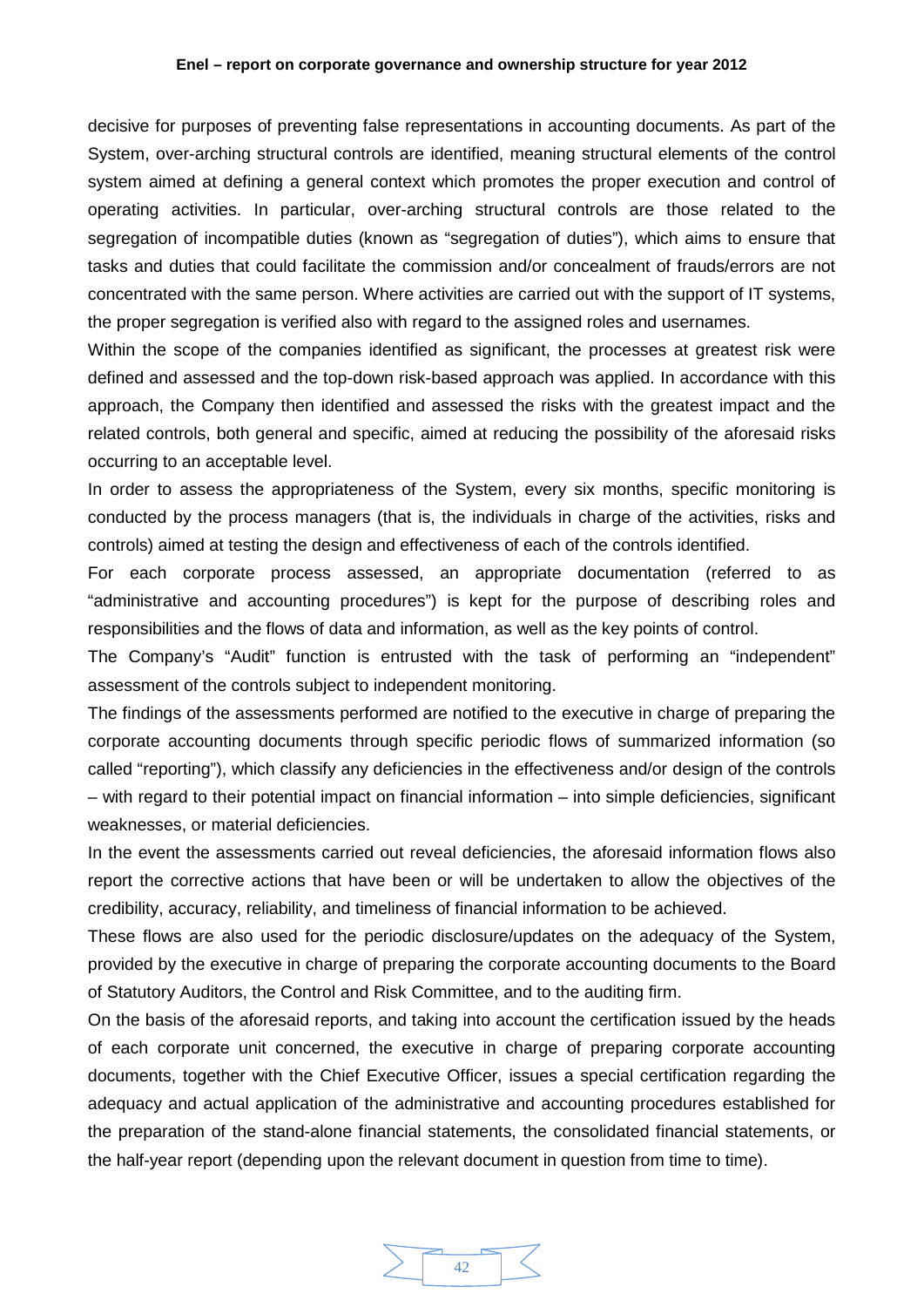#### **Enel – report on corporate governance and ownership structure for year 2012**

Following the monitoring activities performed by the persons handling the processes, aimed at verifying the structure and functioning of the processes/sub-processes assigned to them, and the related controls identified, the documents comprising the administrative and accounting procedures (narratives, flow charts and list of controls) are extracted from the support system in order to proceed with the formalization of the same. The administrative and control procedures are then issued by the executive in charge of preparing corporate accounting documents and are published on the Company's intranet.

In order to ensure the proper application of the methodology described above, over the course of 2012, specific training sessions have been held aimed at both the structures that handle the internal controls over the Group's financial disclosure and the persons who handle the processes involved in the line monitoring (850 users out of a total of 2000), which are expected to be completed in 2013.

# <span id="page-42-0"></span>**Non-EU foreign subsidiaries**

With reference to year 2012, in March 2013, the Control and Risk Committee checked that the Group was consistently complying with the regulations, established by CONSOB as part of its Market Regulation, regarding accounting transparency, as well as the adequacy of the organizational structure, and the internal control systems of subsidiaries set up and regulated under the law of non-EU countries (hereinafter, for the sake of brevity, referred to as "non-EU foreign subsidiaries").

In particular, the following should be noted in this regard:

- according to the data contained in the financial statements as of December 31, 2011 and in application of the parameter concerning material significance for consolidation purposes provided under the CONSOB's Market Regulation, 15 non-EU foreign subsidiaries were identified within the Enel Group to which the regulations were applicable for 2012. Reference is made, in particular, to the following companies, 14 of which were already subject to the legal framework during the year 2011, are: 1) Ampla Energia e Servicos SA (a Brazilian company); 2) Chilectra S.A. (a Chilean company); 3) Compania Distribuidora y Comercializadora de Energia - Codensa S.A. ESP (a Colombian company); 4) Companhia Energetica do Cearà - Coelce S.A. (a Brazilian company); 5) Edegel S.A. (a Peruvian company); 6) Emgesa S.A. ESP (a Colombian company); 7) Empresa de Distribuciòn Electrica de Lima Norte - Edelnor S.A.A. (a Peruvian company); 8) Empresa de Distribuidora Sur - Edesur S.A. (an Argentinian company); 9) Empresa Nacional de Electricidad – Endesa Chile S.A. (a Chilean company); 10) Endesa Brasil S.A. (a Brazilian company); 11) Endesa Capital Finance L.L.C. (a U.S. company); 12) Enel Fortuna S.A. (a Panamanian company); 13) Enel Green Power North America Inc. (a US company); 14) Enersis S.A. (a Chilean company); and 15) Enel OGK-5 OJSC (a Russian company);
- the balance sheet and income statement for 2012 of all the above companies, as included in the reporting package used for the preparation of the Enel Group's consolidated financial

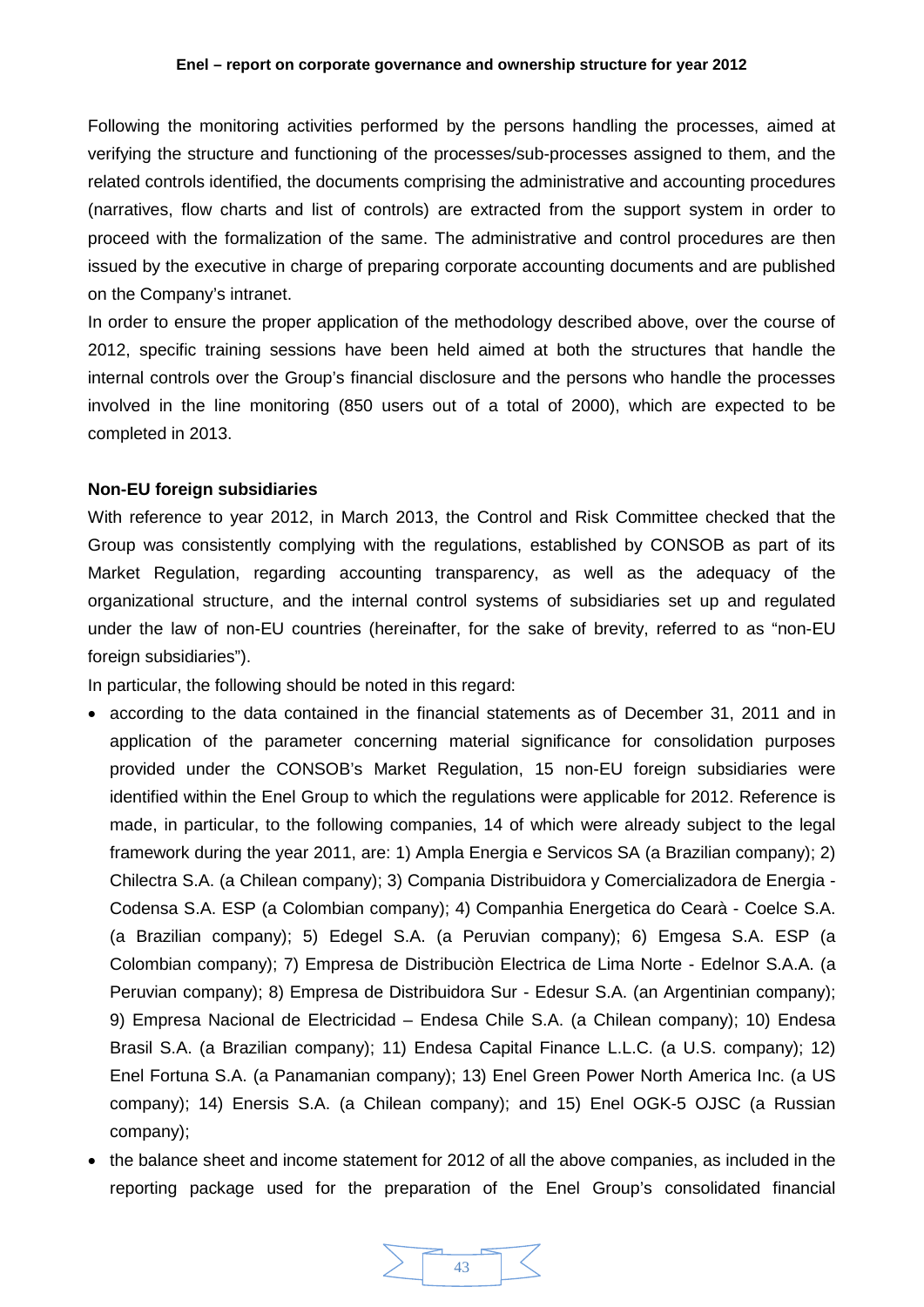statements for 2012, will be made available to the public by Enel at its registered office and on its corporate website at least 15 days before the date set for the shareholders' meeting convened for the approval of the 2012 financial statements of Enel, together with the summary reports regarding the main data of the last financial reports of the subsidiaries and affiliated companies;

- the bylaws and the composition and powers of the corporate bodies of the above companies were obtained by Enel and are available to CONSOB, in updated form, where the latter should so request for supervisory purposes;
- Enel has ensured that all the above companies: (i) provide the external auditor of the parent company with the information necessary to perform the annual and interim audits of Enel; (ii) use an administrative and accounting system appropriate for regular reporting to the management and the external auditor of Enel of the income statement, balance sheet and financial data necessary for the preparation of the Group's consolidated financial statements.

# <span id="page-43-0"></span>**Transactions with related parties**

In 2012, a procedure has been implemented within the Group aimed at governing the approval and conclusion of related party transactions carried out by Enel, either directly or through its subsidiaries, in order to ensure the transparency and fairness of such transactions from both a substantive and procedural/formal standpoint. Such procedure was approved by the Board of Directors in November 2010 in compliance with the requirements imposed by CONSOB through a specific regulation issued in March 2010.

In accordance with such procedure, transactions with related parties concluded directly by Enel may be sub-divided into the following three categories:

- transactions of "major importance", which are those exceeding a specific quantitative threshold (equal to 5%) of three relevance indexes, that take into account the equivalent-value of the transaction, of the assets of the entity which is the target of the transaction and of the liabilities of the entity acquired. Such transactions, if not subject to the approval of the shareholders' meeting pursuant to the bylaws or applicable laws, are necessarily subject to the board of director's examination and approval;
- transactions of "minor importance", which are defined as those transactions other than the transactions of major importance and transactions for small amounts. Such transactions, if not subject to the approval of the shareholders' meeting pursuant to the bylaws or applicable laws, are approved by the competent person/body in accordance with the applicable Company's powers structure in force from time to time;
- transactions for "small amounts", that are those characterized by an equivalent-value lower than specific thresholds, distinguished depending on the category of related parties with whom the transactions are executed. The procedure does not apply to transactions for small amounts.

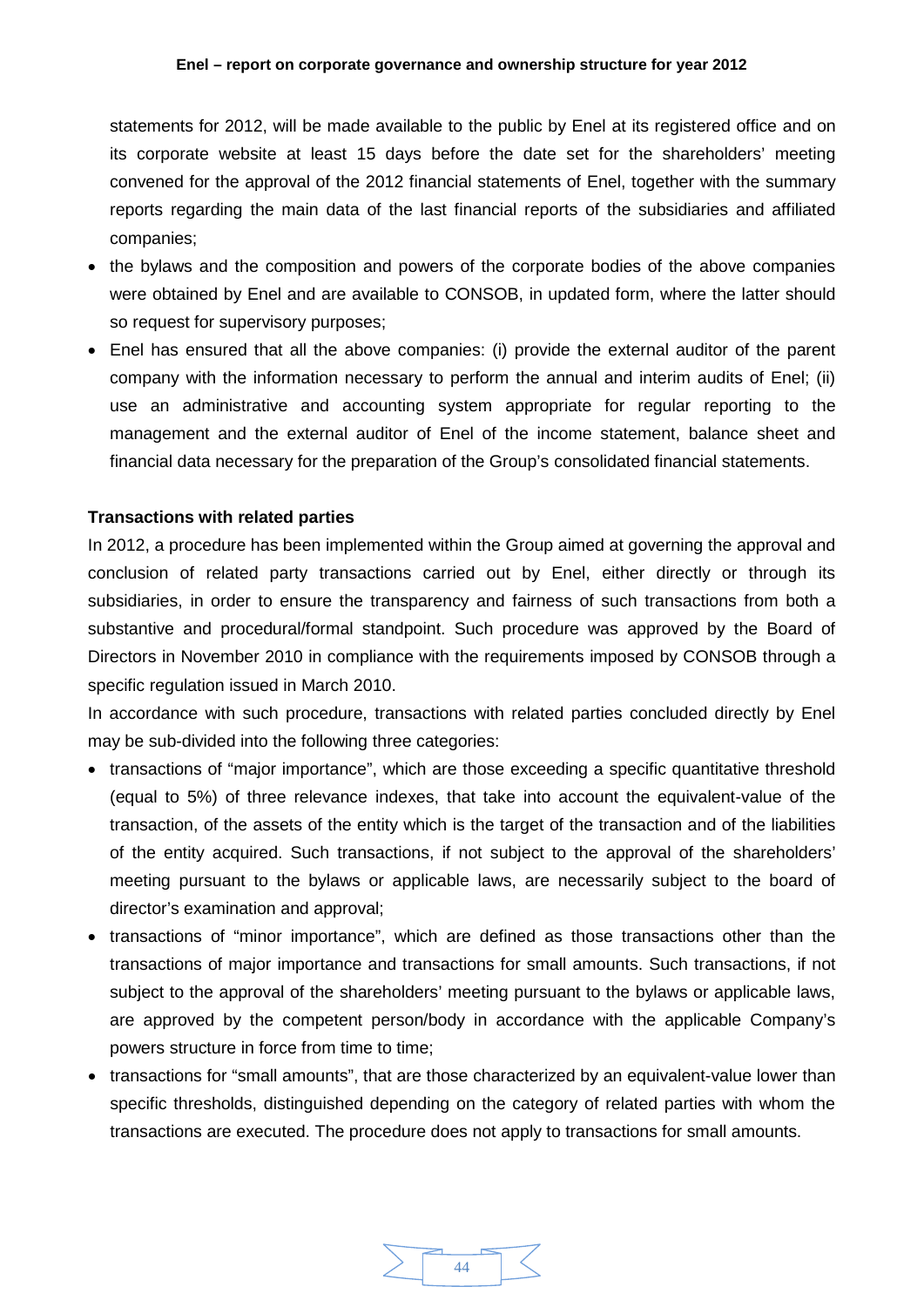In order to allow the related parties committee to express a previous reasoned opinion on Enel's interest in the completion of such transactions, as well as the advantageousness and substantial fairness of the relevant conditions, the procedure determines specific information flow. In particular:

- for transactions of minor importance, the Company's chief executive officer or the proposing function, through the "Legal and Corporate Affairs" function, provides to the related parties committee, in reasonable advance and, in any case, in general, at least 10 days before the date of the issue of the opinion released by the committee itself, complete and adequate information about each transaction of minor importance, providing any appropriate updates thereof;
- for transactions of major importance, the Company's chief executive officer, through the "Legal and Corporate Affairs" function, provides to the related parties committee, promptly – and, in any case within the day following the date in which the Board of Directors of Enel has been informed for the first time – complete and adequate information regarding each transaction of major importance, providing any appropriate updates thereof. The related parties committee, or one or more of its delegated members, may require information and make comments to the chief executive officer of Enel and to those persons in charge of the negotiations or the inquiry regarding aspects which are the subject-matter of the information flows, as well as require any other information deemed to be useful for the assessment of the transaction.

With regard to the effectiveness/nature of the opinion issued by the related parties committee the procedure provides that:

- for the transactions of minor importance, such opinion is not binding. Nevertheless, Enel shall make available to the public, within fifteen days after the close of each quarter, a document containing an indication of the counterpart, of the object and the consideration of the transactions of minor importance approved in the reference quarter in the presence of a negative opinion of the related parties committee, as well as of the reasons why it was deemed suitable not to share that opinion;
- for the transactions of major importance, if the related parties committee issues a negative opinion, the Board of Directors of the Company, if set forth in the bylaws of the Company (introduced during the extraordinary shareholders' meeting held on April 29, 2011), may submit the transaction of major importance to the ordinary shareholders' meeting for its authorization. The shareholders' meeting, without prejudice to the majorities required by law, bylaws and provisions applicable in case of conflict of interest, approves its resolution with the favourable vote of at least half of the voting unrelated shareholders (referred to as a "whitewash"). In any case, the completion of transactions of major importance is prevented only if the unrelated shareholders present at the shareholders' meeting represent at least 10% of the share capital with voting rights.

In compliance with applicable laws, if the relation exists with a director of the Company or with a party related through him, the interested director shall promptly notify the other directors and statutory auditors of the nature, the terms, the origin and the range of its interest.

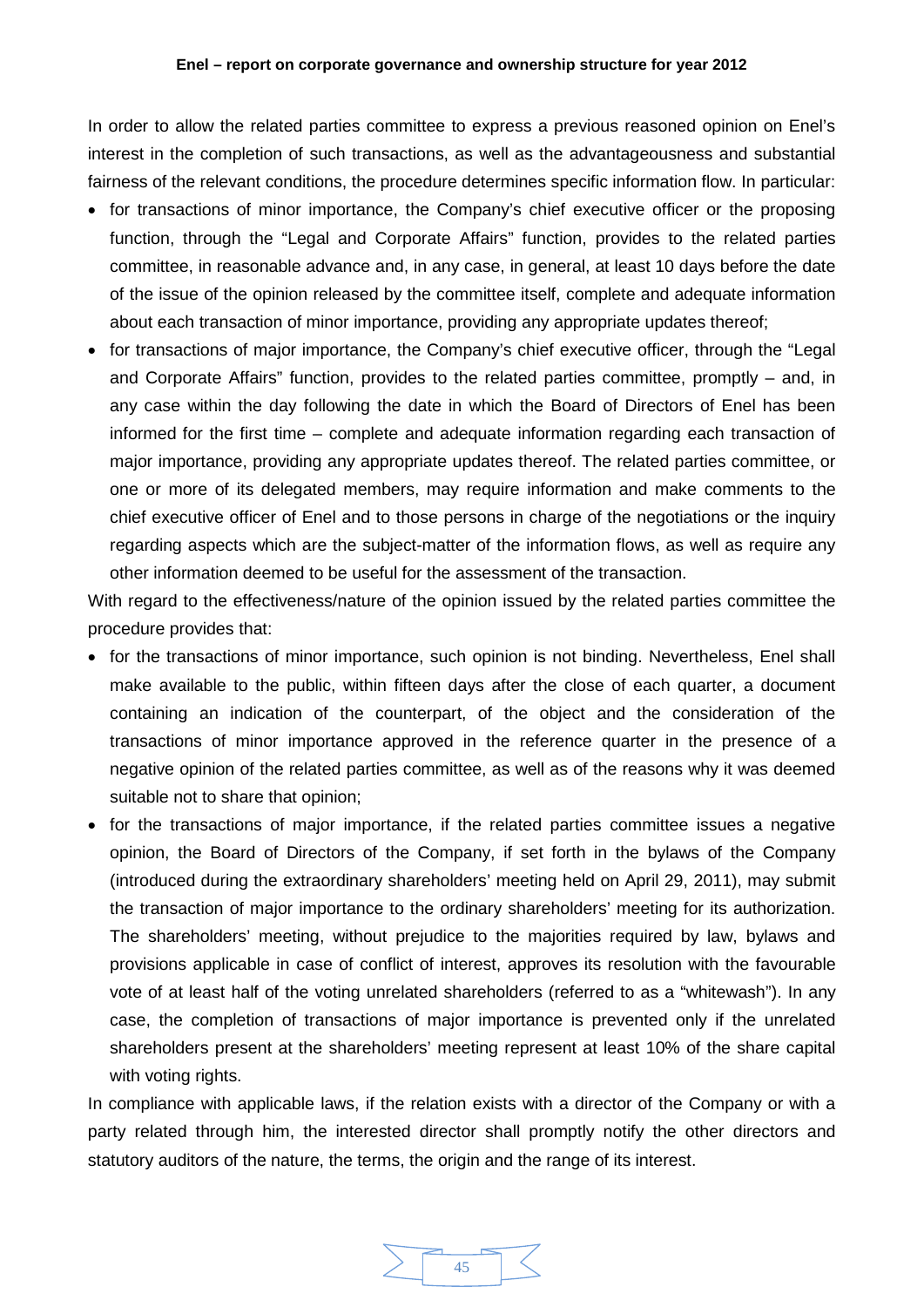#### **Enel – report on corporate governance and ownership structure for year 2012**

If, on the other hand, the relationship exists with the Company's Chief Executive Officer or with a related party linked to him, in addition to the above, he will abstain from the execution of the transaction, and entrust the Board of Directors with executing the transaction.

If the relation exists with one of the regular statutory auditors of the Company or with a related party by means of them, the interested auditor promptly notifies the other auditors and the Chairman of the Board of Directors of the nature, the terms, the origin and the range of its interest.

The procedure provides that the resolutions with which the Board of Directors of the Company approves the transactions with related parties, both of major importance and of minor importance – or, in the latter case, the decisions of the competent delegated body – shall bear adequate reasons about the advantageousness of Enel in the completion of the transactions and the advantageousness and substantial correctness of their underlying terms.

Furthermore, the procedure sets that the chief executive officer of Enel, in the periodical report concerning the activities carried out in execution of the powers granted to him, provides the Board of Directors and the board of statutory auditors, at least quarterly, with specific information regarding the execution of transactions of both major importance and minor importance.

A specific procedure is prescribed for transactions with related parties carried out by Enel not directly but through subsidiaries. In such cases it is set forth that the Board of Directors of the Company, or the competent delegated body on the basis of the structure of powers in force from time to time, make - with the prior non-binding opinion of the related parties committee – a previous assessment of the transactions with related parties carried out by companies directly and/or indirectly controlled by Enel which fall within one or more of the following categories:

- atypical or unusual transactions, by which is meant ones that because of their significance/importance, nature of the counterparties, their object, the way in which the transfer price is determined, the timing of the events (i.e. proximity of the closing of the financial year) may give rise to doubts with regard to the accuracy/completeness of the information in the financial statements, conflicts of interest, the safeguard of the Company's assets, or the protection of minority shareholders of Enel;
- transactions whose equivalent-value exceeds Euro 25 million, with the exception of those transactions excluded from the scope of application of the procedure (details follow below).

As observed above with reference to the transactions of minor importance carried out directly by Enel, also for the transactions carried out through subsidiaries it is provided that, if the Board of Directors of the Company, or the competent delegated body on the basis of the applicable structure of powers in force from time to time, has issued a favourable opinion concerning the carrying out of transactions of subsidiaries which are relevant for the purposes of the procedure, although the related parties committee issued a negative opinion, Enel shall make available to the public a specific document containing the reasons for disregarding such opinion.

Pursuant to CONSOB regulations, the following transactions with related parties are excluded from the scope of application of the procedure:

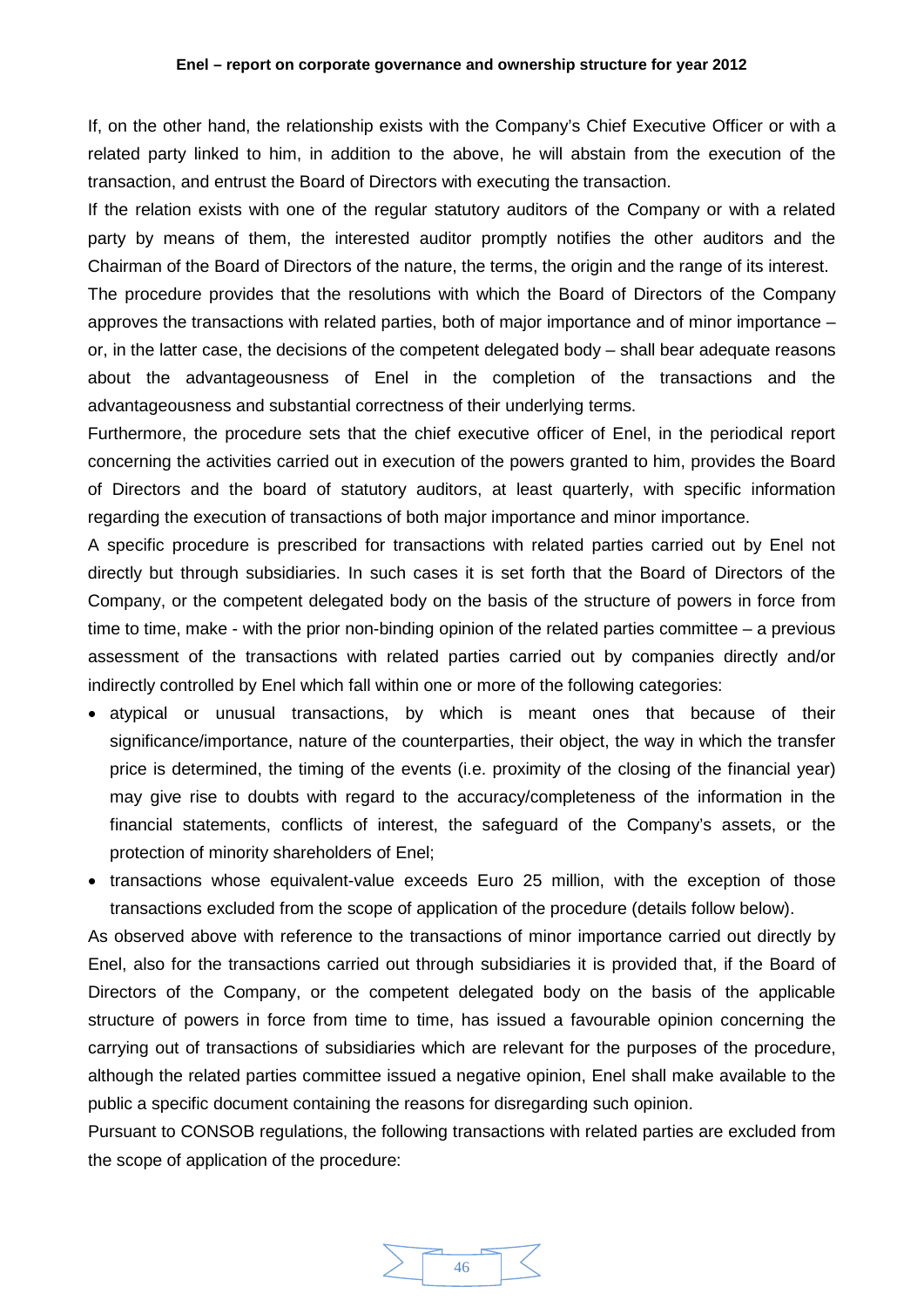- a) shareholders' meetings resolutions in relation to the establishment of the compensation due to all the members of the Board of Directors and of the board of statutory auditors;
- b) the transactions for small amounts, as identified in the procedure itself;
- c) the compensation plans based on financial instruments, approved by the shareholders' meeting pursuant to the provisions of the Consolidated Financial Act and its executive operations;
- d) resolutions other than those indicated under letter a), in relation to the remuneration of the Company's directors holding a special office, together with the remuneration of key executives of companies of the Group, provided that:
	- Enel has adopted a remuneration policy;
	- in the definition of the remuneration policy, a committee consisting solely of non-executive directors – the majority of whom shall be independent - has been involved;
	- a report illustrating the remuneration policy has been submitted for advisory vote of the shareholders' meeting of Enel;
	- the remuneration awarded is consistent with this policy;
- e) regular transactions completed at market-equivalent or standard terms;
- f) transactions with or between companies controlled, even jointly, by Enel, as well as transactions with companies affiliated with Enel, provided that in the controlled or affiliated companies that are counterparties to the transaction no significant interests (as identified in the procedure) of another Enel's related party exist.

Lastly, a simplified procedure for the approval of related parties transactions, that are not attributed to the shareholders' meeting, is also provided in case of urgency, it being understood that a subsequent non-binding vote concerning such transactions by the first ordinary shareholders' meeting of the Company is required.

# <span id="page-46-0"></span>**Processing of corporate information**

In 2012, the Group applied special rules for the internal management and processing of confidential information, which also contain the procedures for the external circulation of documents and information concerning the Company and the Group, with particular reference to privileged information. Under such rules, which were approved by the Board of Directors in February 2000 (and most recently amended in December 2012), the directors and statutory auditors are required to keep confidential the documents and information acquired in carrying out their duties.

The rules are aimed at keeping confidential information secret, while at the same time ensuring that the information regarding the Company and the Group disclosed to the market is correct, complete, adequate, timely, and non-selective.

The rules entrust Enel's chief executive officer and the chief executive officers of the Group companies with the general responsibility of managing the confidential information concerning their respective spheres of authority, establishing that the dissemination of confidential information

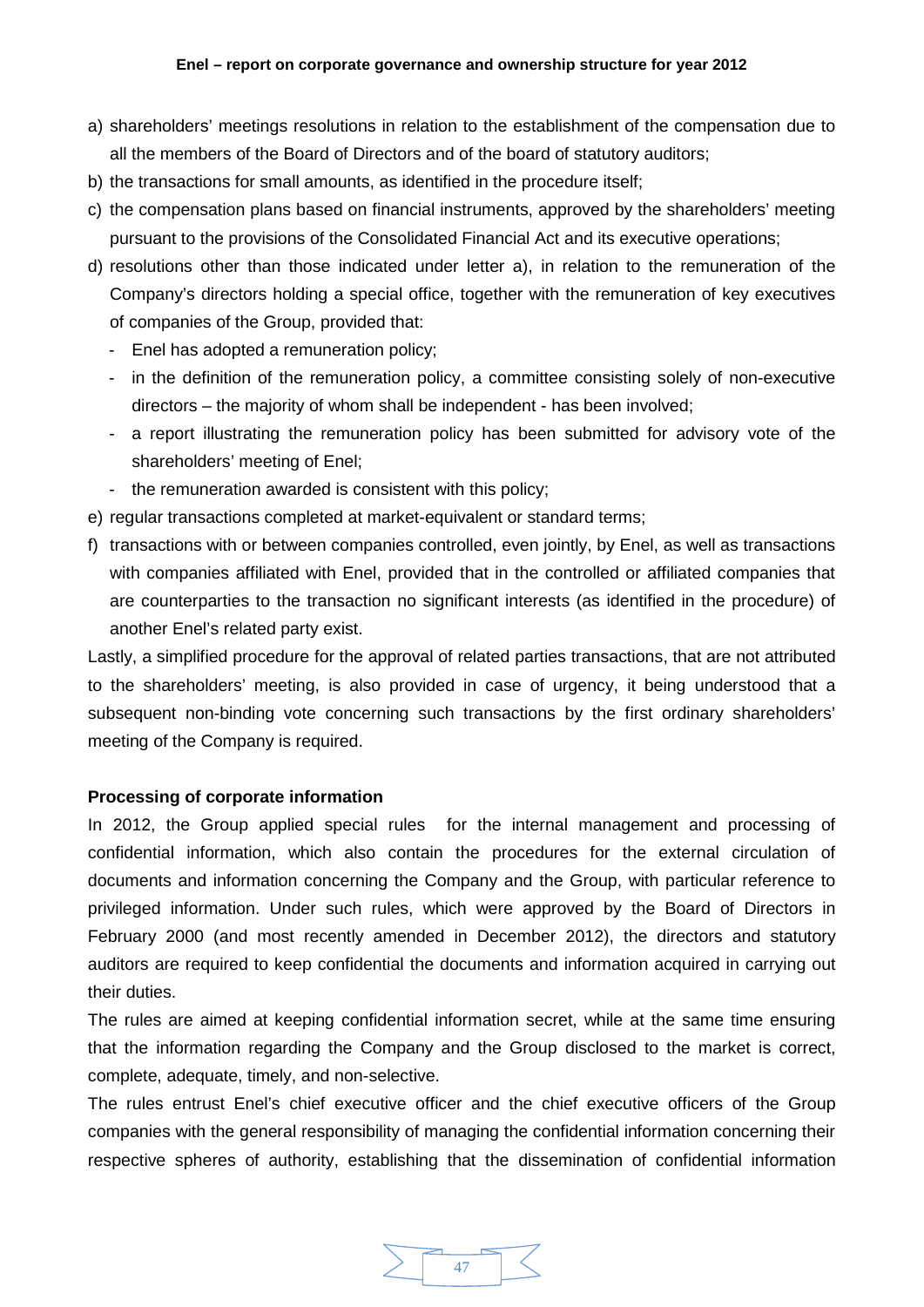regarding individual subsidiaries must in any case be agreed upon with the Enel's chief executive officer.

The rules also establish specific procedures to be followed in circulating information regarding the Company and the Group outside the Group – with particular emphasis on privileged information – and carefully regulate the ways in which Company and Group representatives enter into contact with the press and other mass media, as well as financial analysts and institutional investors.

In 2012, in compliance with the provision of the Consolidated Financial Act and the Issuers Regulation issued by CONSOB, Enel has kept regularly updated the Group register for all individuals and legal entities with access to privileged information through the exercise of his or her employment, profession or duties on behalf of the Company or the other companies belonging to the Group. The purpose of this register is to make the persons recorded therein aware of the value of the privileged information at their disposal, while at the same time facilitating CONSOB's supervision of compliance with the regulations provided to safeguard market integrity.

In 2012, in compliance with the provisions of the Consolidated Financial Act and the Issuers Regulation issued by CONSOB, the legal framework on internal dealing continued to apply to the Group. Such legal framework concerns the transparency of transactions involving the Company's shares and related financial instruments carried out by its largest shareholders, representatives/exponents, and persons closely connected with them.

In particular, in 2012, the legal framework on internal dealing applied to the purchase, sale, subscription and exchange of the shares of Enel and of the subsidiaries Endesa S.A. and Enel Green Power S.p.A., and of financial instruments connected with them, by important persons. This category includes shareholders who own at least 10% of the Company's share capital, the directors and regular statutory auditors of Enel, the directors of the subsidiary Endesa S.A., as well as 28 other managerial positions identified in Enel and Endesa S.A. in accordance with the relevant regulations, insofar as they have regular access to privileged information and are authorized to make managerial decisions that could influence Enel's and the Group's development and prospects.

The obligations of transparency apply to all the aforesaid transactions whose total value is at least euro 5,000 in a given year, even if carried out by persons closely connected with the important persons.

In enacting measures to implement the aforesaid regulations, the Board of Directors considered it advisable to provide that important persons (other than the shareholders who possess an interest amounting to or exceeding 10% of the Company's share capital) are obliged to abstain from carrying out transactions subject to the regulations regarding internal dealing during two blocking periods, lasting approximately one month each, around the time the Board of Directors approves the Company's proposed stand-alone financial statements and the half-year report.

This initiative was prompted by a desire to improve the Company's governance standards with respect to the relevant regulations, through the adoption of a measure and aimed at preventing the carrying out of transactions by important persons that the market could perceive as suspect,

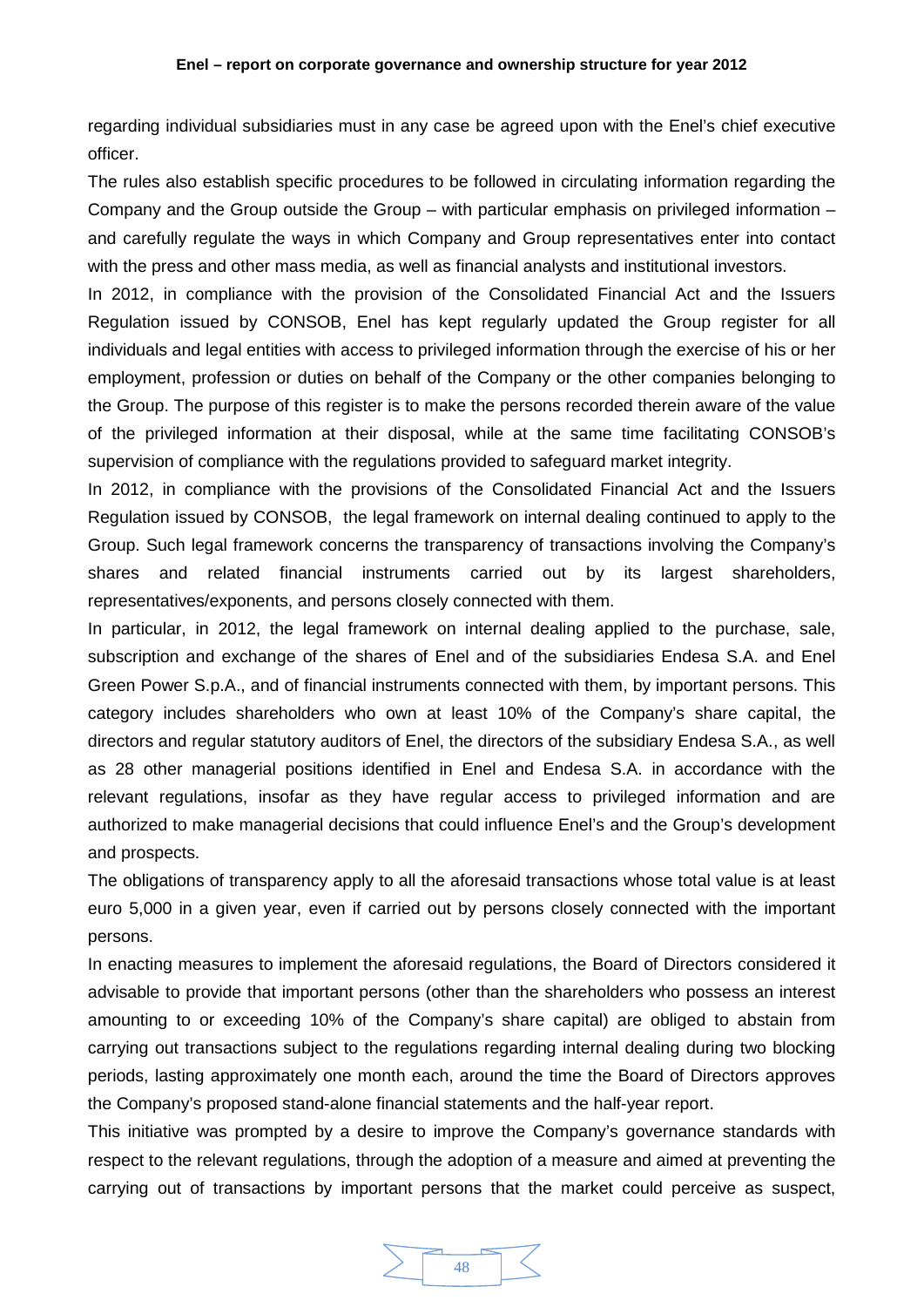because they are carried out during periods of the year that are especially sensitive to corporate information.

# <span id="page-48-0"></span>**Relations with institutional investors and shareholders in general**

Ever since the listing of its shares on the stock market, the Company has deemed it appropriate for its own specific interest, as well as its duty with respect to the market, to establish an ongoing dialogue based on mutual understanding of their respective roles, with its shareholders in general, as well as with institutional investors. Such dialogue, in any case, was to take place in accordance with the rules and procedures that regulate the divulgation of privileged information.

In this regard, in consideration of the size of the Group, it was deemed that such dialogue could be facilitated by the creation of dedicated corporate units.

The Company therefore created (i) an investor relations unit, which is currently part of its "Accounting, Finance, and Control" function, and (ii) a unit within the "Legal and Corporate Affairs" function in charge of communicating with shareholders in general.

It was also decided to further enhance communication with investors through the creation of a special section of the Company's website (www.enel.com, investor section), providing both financial information (financial statements, half-year and quarterly reports, presentations to the financial community, analysts' estimates, and information on trading of the shares issued by Enel and its main listed subsidiaries) and up-to-date data and documents of interest to shareholders in general (press releases, the members of Enel's boards, the Company's bylaws and shareholders' meetings regulations, information and documents regarding shareholders' meetings, documents regarding its corporate governance and code of ethics).

### <span id="page-48-1"></span>**Shareholders' Meetings**

The recommendation contained in the Corporate Governance Code to consider shareholders' meetings as important occasions for discussion between a company's shareholders and its Board of Directors (even considering a wide range of different communication channels in place between listed companies and shareholders, institutional investors, and the market) was carefully assessed and fully accepted by the Company, which, in addition to ensuring the regular attendance of its directors at shareholders' meetings, deemed it advisable to adopt specific measures to adequately enhance such meetings. In particular, reference is made to the provision of the Company's bylaws aimed at enhancing proxy solicitation among the employee shareholders of the Company and its subsidiaries and at facilitating their participation in the decision-making process at shareholders' meetings (this provision is specifically described in the first part of the report, under "Ownership structure" – "Employee shareholdings: mechanism for exercising voting rights").

The applicable law regarding the functioning of the shareholders' meetings of listed companies, provided in the Civil Code, in the Consolidated Financial Act and in the implementing regulations adopted by CONSOB, was significantly amended after the enactment of Legislative Decree No. 27 of January 27, 2010, which implemented in Italy Directive 2007/36/EC (concerning the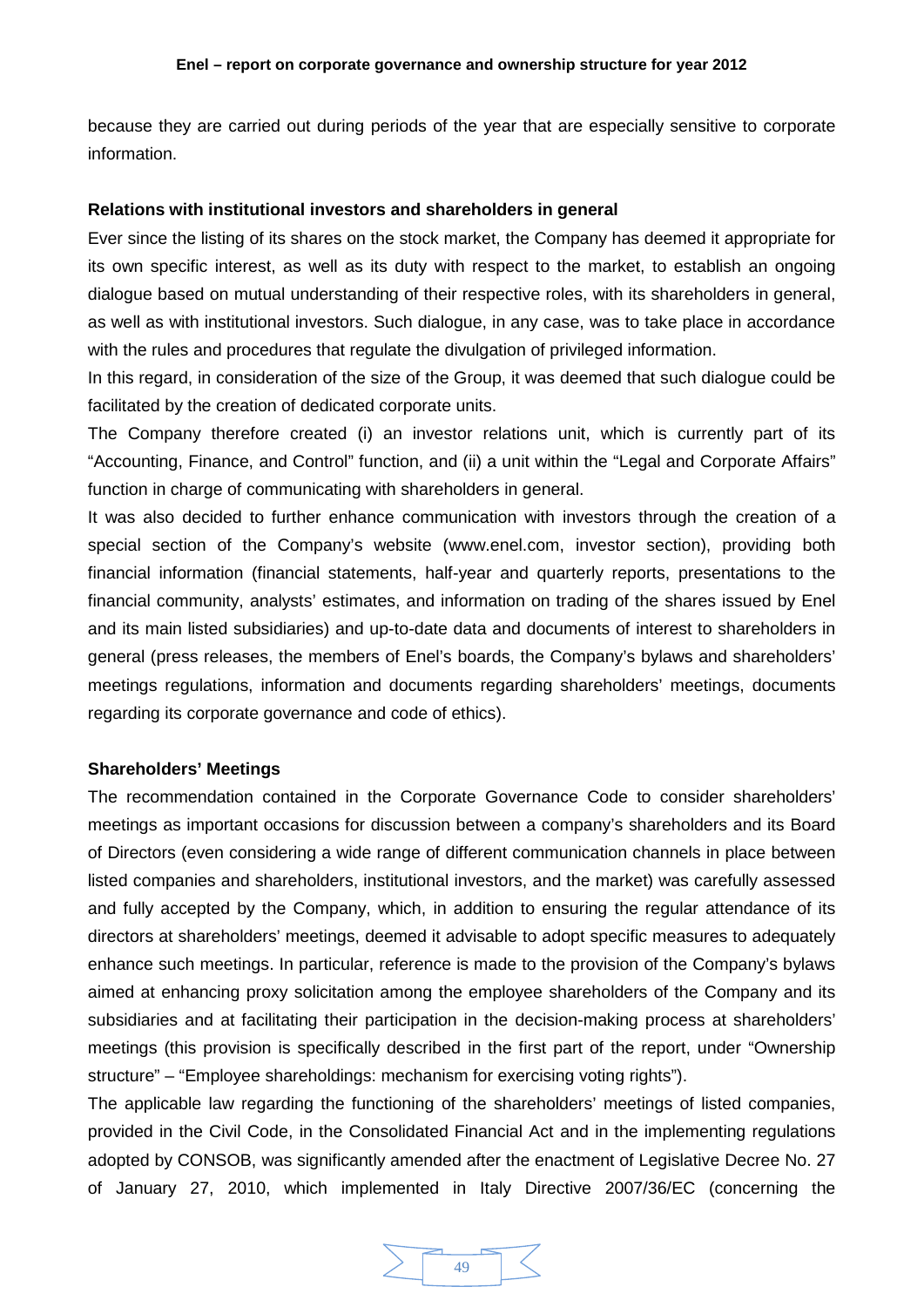enforcement of certain shareholders' rights in listed companies), as well as subsequent corrections approved by Legislative Decree No. 91 of June 18, 2012. Such measures have modified, *inter alia*, the laws regarding the terms for the shareholders' meetings, the number of meetings, quorums, the exercise on the part of minority shareholders of the right to convene the meeting and to put items on the agenda, the information provided before the meeting, representation at the meeting, identification of shareholders and introduction of the record date with the aim of identifying entitlement to attend and vote at the meeting.

Some of the most significant new regulations introduced by Legislative Decrees No. 27/2010 and No. 91/2012 are briefly illustrated below, together with some articles of Enel's bylaws dedicated to shareholders' meetings.

It should be preliminarily noted that the shareholders' meeting is competent to resolve, in both ordinary and extraordinary sessions, upon, among other things: (i) the appointment and removal of members of the Board of Directors and of the board of statutory auditors, determining their compensation and liability; (ii) the approval of the financial statements and the allocation of the net income; (iii) the purchase and sale of own shares; (iv) the stock-based compensation plans; (v) the amendments to the bylaws; (vi) the issue of convertible bonds.

On the basis of the Enel's bylaws, ordinary and extraordinary shareholders' meetings are held in single session, are convened and resolve with the majorities prescribed by applicable laws and are normally held in the municipality where the Company's registered office is located; the Board of Directors may determine otherwise, provided the venue is in Italy. The ordinary shareholders' meeting must be convened at least once per year within one hundred and eighty days after the end of the accounting period, for the approval of the financial statements.

The Consolidated Financial Act provides that entitlement to attend and vote in the shareholders' meeting must be certified by a notice to the person entitled to vote, sent to the issuer by the intermediary and issued on the basis of the accounting records at the end of the seventh trading day prior to the scheduled date of the shareholders' meeting (so called "record date").

Those entitled to vote may ask questions on the items on the agenda before the shareholders' meeting by the deadline indicated in the notice of call. Such questions will be answered no later than during the meeting.

Shareholders may also notify electronically their proxies to the Company, by sending the proxies through the specific section of the Company's website indicated in the notice of the meeting. Shareholders may also be represented in the meeting by a representative in conflict of interest, provided that (i) the latter has communicated in writing to the shareholder the circumstances giving rise to the conflict of interest and (ii) specific voting instructions were given for each resolution in respect of which the representative has to vote on behalf of the shareholder.

Pursuant to the Consolidated Financial Act and the Enel's bylaws, shareholders are also entitled to grant to a representative appointed by the Company a proxy with voting instructions upon all or specific items on the agenda, that must be sent to the interested person no later than the end of the second trading day before the date set for the shareholders' meeting; this proxy, the costs of

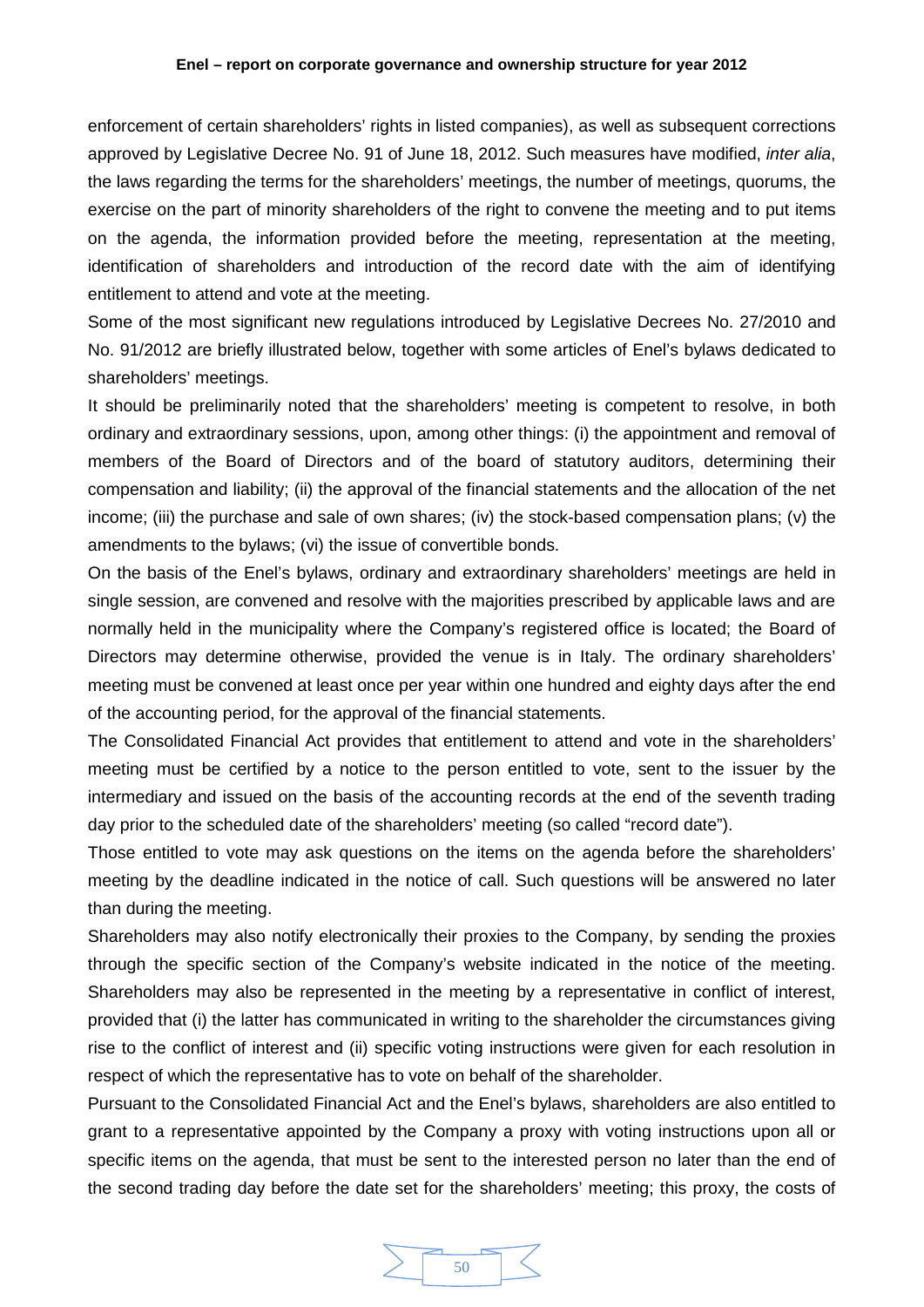which shall not be borne by the shareholders and which must be filled out through a schedule prepared by CONSOB, is valid only for those proposals in relation to which voting instructions were given.

On the basis of the Consolidated Financial Act and the related implementing provisions issued by CONSOB, Enel's bylaws empower the Board of Directors to provide for, with respect to single shareholders' meetings and taking into account the reliability of any such electronic means, the possibility of participating by electronic means, specifying the conditions for such participation in the notice of call.

Shareholders' meetings are governed, in addition to the law and bylaws, by specific rules the contents of which are in line with models prepared by a number of professional associations (Assonime and ABI) for listed companies.

Shareholders' meetings shall be chaired by the Chairman of the Board of Directors or, in the event of his absence or impediment, by the Deputy Chairman, if appointed, or if both are absent, by a person designated by the Board, failing which the meeting shall elect its own Chairman. The Chairman of a shareholders' meeting shall be assisted by a secretary, except if the drafting of the minutes is entrusted to a notary public.

The Chairman of a shareholders' meeting, among other things, verifies that the meeting is duly constituted, and verifies the identity and entitlement of those attending, regulates the proceedings and ascertains the voting results.

The resolutions of the meeting shall be recorded in minutes signed by the Chairman and the secretary or public notary. The minutes of extraordinary shareholders' meetings shall be drafted by a public notary.

As regards the right of each shareholder to request the floor to speak on the matters in the agenda, the shareholders' meetings regulation provides that the Chairman, taking into account the nature and the importance of the specific matters under discussion, as well as the number of those requesting the floor and the possible questions asked by shareholders before the shareholders' meeting to which no reply was given by the Company, shall predetermine the time limits for speaking from the floor and for rejoinders – normally no more than ten minutes for the former and five minutes for the latter - in order to ensure that the meeting is able to conclude its business at one sitting. All those entitled to vote may request the floor to speak on each of the matters under discussion only once, making observations, requesting information and making proposals. Requests for the floor may be presented from the time the quorum is determined and – unless the Chairman sets a different deadline – until the Chairman closes the discussions on the matter in question. The Chairman and, at his or her request, those who assist him or her, shall reply to participants who speak on matters being discussed after all of them have spoken or after each one has spoken. Those who have requested the floor shall be entitled to a brief rejoinder.

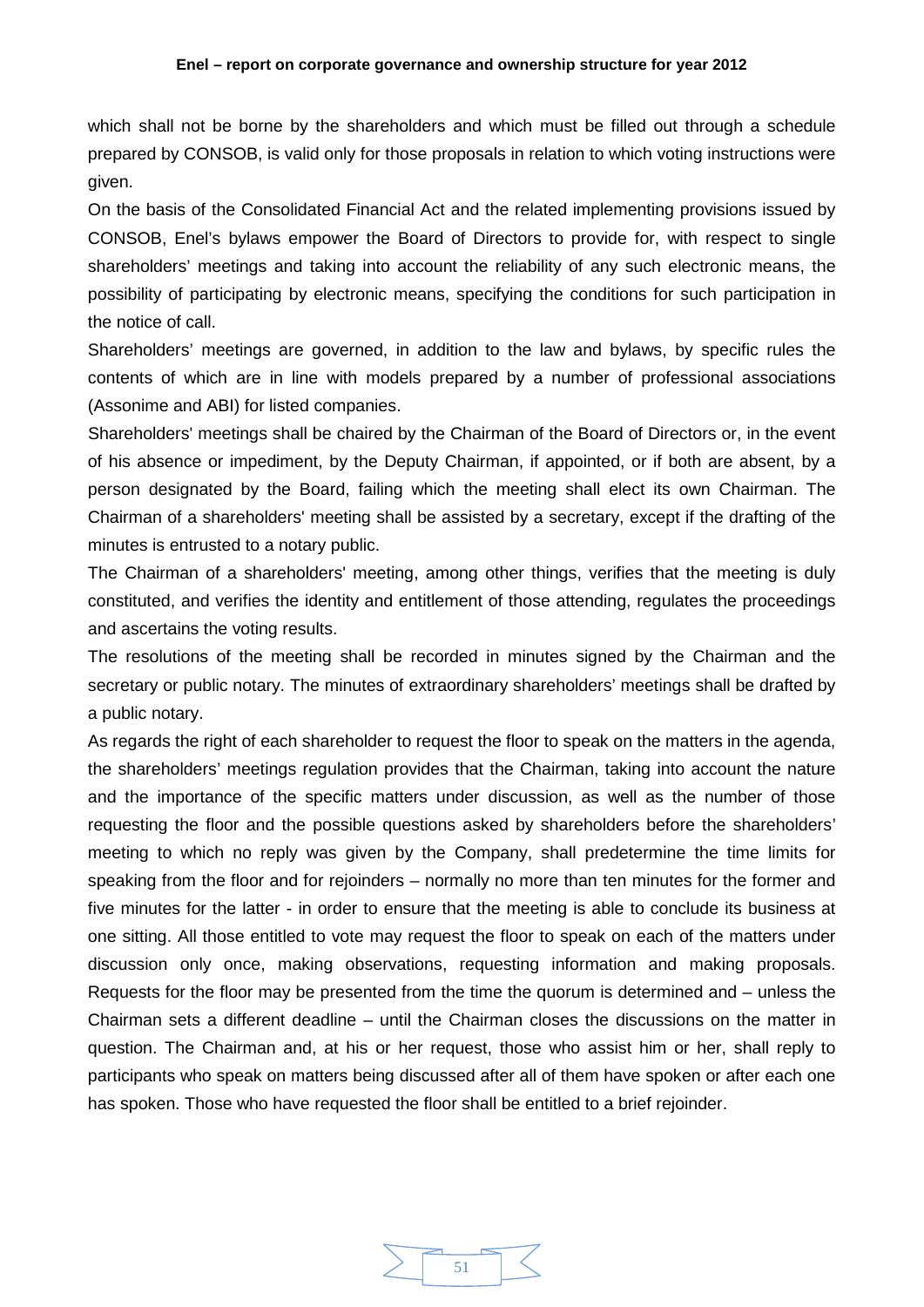# <span id="page-51-0"></span>**Code of Ethics**

Awareness of the social and environmental effects that accompany the activities carried out by the Group, as well as consideration of the importance of both a cooperative approach with stakeholders and the good reputation of the Group (in both internal and external relations) inspired the drawing up of the Group's code of ethics, which was approved by the Company's Board of Directors since March 2002 (and updated, most recently, in February 2010).

The code expresses the commitments and ethical responsibilities involved in the conduct of business, regulating and harmonizing corporate behaviour in accordance with standards calling for maximum transparency and fairness for all stakeholders. Specifically, the code of ethics consists of:

- general principles regarding relations with stakeholders, which define the principal values guiding the Group in the conduct of its business operations. Among the aforesaid principles, specific mention should be made of the following: honesty, impartiality, confidentiality, the creation of value for shareholders, the value of human resources, the transparency and completeness of information, service quality, and the protection of the environment;
- criteria of behaviour towards each class of stakeholders, which specify the guidelines and rules that Enel's officers and employees must follow in order to ensure observance of the general principles and prevent the risk of unethical actions;
- implementation mechanisms, which describe the control system devised to ensure observance of the code of ethics and its continual improvement.

### <span id="page-51-1"></span>**Compliance program pursuant to Legislative Decree No. 231 of June 8, 2001**

Since July 2002, the Company's Board of Directors has adopted a compliance program in accordance with the requirements of Legislative Decree No. 231 of June 8, 2001, which introduced into the Italian legal system a regime of administrative (but in fact criminal) liability with respect to companies for several kinds of crimes committed by their directors, executives, or employees in the interest of or to the benefit of the companies themselves.

The contents of the aforesaid program is consistent with the guidelines on the subject established by industry associations and with the best practice of the United States and represents another step towards strictness, transparency, and a sense of responsibility in both internal relations and those with the external world. At the same time, it offers shareholders adequate assurance of efficient and fair management.

The compliance program in question consists of a general part (in which are described, among other things, the content of Legislative Decree No. 231/2001, the objectives of the program and how it works, the duties of the control body responsible for supervising the functioning of and compliance with the program and seeing to its updating, the information flow, the training of the employees and the penalty regime) and separate special parts concerning the different kinds of crimes provided for by Legislative Decree No. 231/2001, which the aforesaid program aims to prevent.

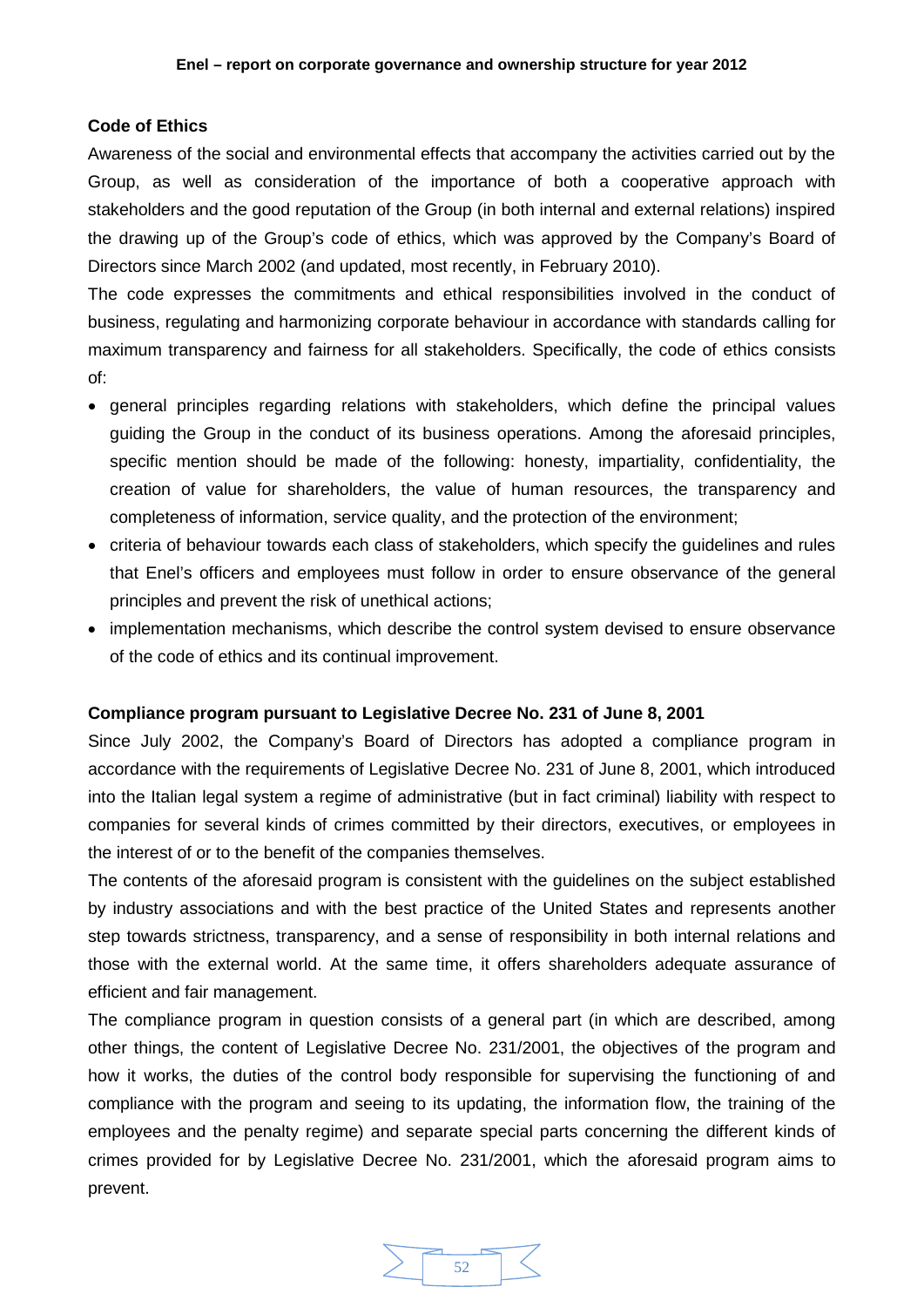In particular, the special parts elaborated so far concern crimes against the public administration, corporate crimes, crimes related to terrorism or subversion of democratic order, crimes against individual personality, market abuse crimes and administrative torts, manslaughter and serious or very serious injuries committed by breaching the applicable laws on protection of health and safety at work, crimes of receiving stolen goods, money laundering and using of laundered money, illegal goods or utilities the origin of which is unknown, computer crimes and illegal data handling and organized crimes and environmental crimes.

Over the years, the compliance program has been periodically updated and amended in order to take into account, mainly (i) the new cases introduced by the legislation as precondition crimes ("*reati presupposto*") triggering liability pursuant to Legislative Decree 231/2001, (ii) case law on this matter, (iii) the expertise accrued and the evolution of the Company's organizational structure, (iv) the need to rationalize some contents of the text of compliance program and to coordinate the different special parts.

The compliance program adopted by Enel is also implemented by the subsidiaries subject to Italian law, which are responsible for adapting its contents in light of the specific activities which they carry out.

Enel also approved specific guidelines aimed at rendering the principles of the compliance program applicable to the most significant international subsidiaries of the Group (identified also in consideration of the type of business operations conducted ) in order to make such companies aware of the importance of ensuring correct and transparent business conditions, and to prevent the risk of administrative liability for Enel or for any of its Italian subsidiaries, pursuant to Legislative Decree No. 231/2001, due to the illegal conduct on the part of such international subsidiaries in their business operations.

Enel has appointed a collective body to supervise the functioning and observance of the said program and to update it (hereinafter referred to as the "supervisory body"). In particular, such supervisory body can be comprised of a number of members ranging between three and five, who are appointed by the Board of Directors. Such members may be chosen either from within or outside the Company or the Group, with specific expertise and professional experience (in any case it is requested the presence of the Head of the "Audit" function of the Company). During 2012, the supervisory body was comprised of an external member with expertise on corporate organization matters (Matteo Guiliano Caroli), acting also as Chairman of the body, the heads of the "Audit", and "Legal and Corporate Affairs Italy" and the Secretary of the Board of Directors, on account of their specific professional expertise regarding the application of the compliance program and are not directly involved in operating activities. The duration of the office of the members of the supervisory body is aligned to the office of the Board of Directors of the Company and therefore their term will expire at the date of approval of the 2013 financial report.

During 2012, the supervisory body, while monitoring the functioning of and compliance with the program:

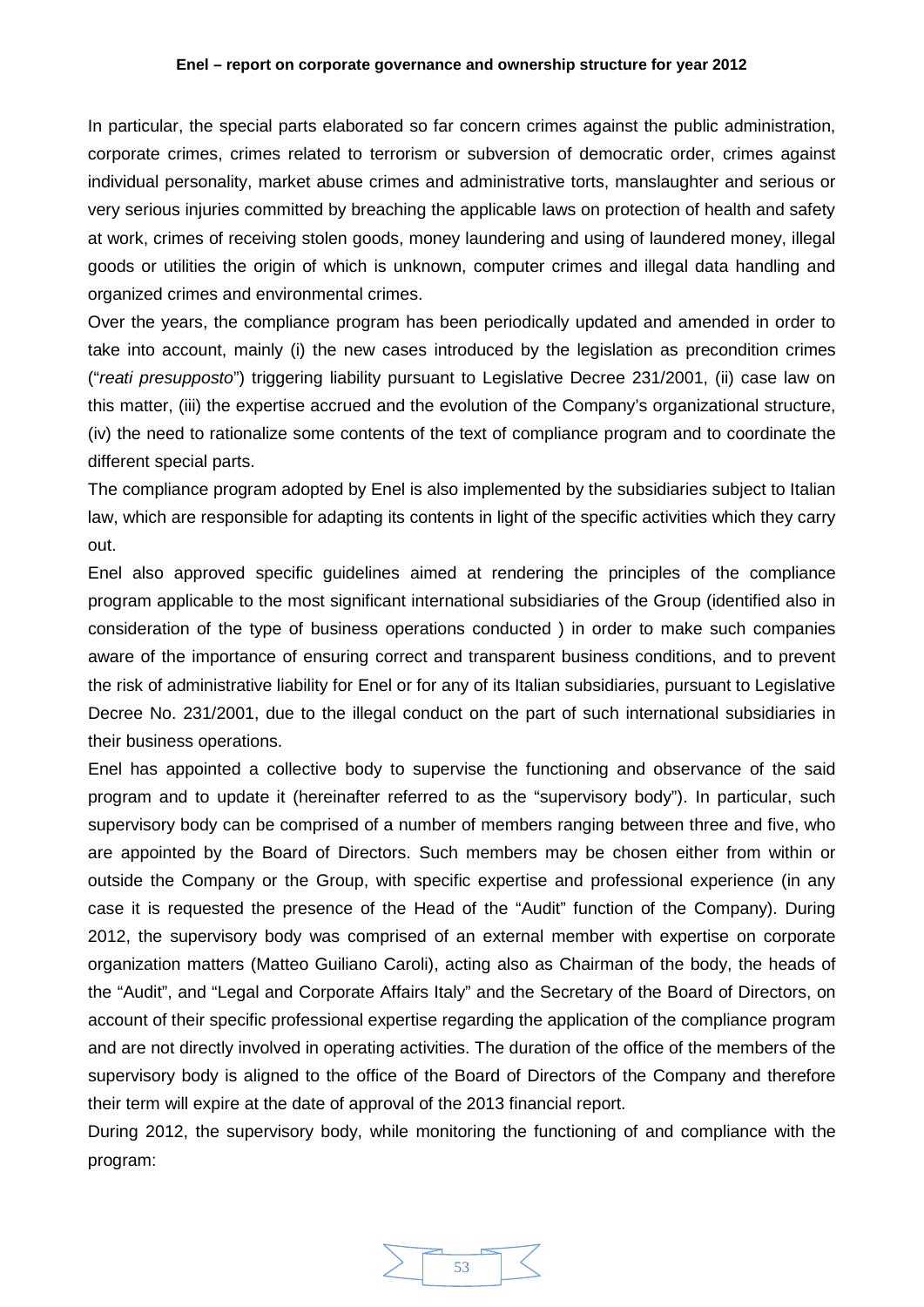- held 8 meetings, during which it discussed: (i) the analysis, carried out also with the assistance of the Company's management, of the main business areas of the Company which are significant for the program and the exam of the control procedures of such areas; (ii) the proposals for the updating of the program; (iii) the approval of the monitoring and supervisory activity plan for year 2012;
- promoted the updating of the program, particularly with reference to the special part concerning the prevention of environmental crimes;
- verified the state of implementation of the guidelines in the main international controlled companies;
- promoted training initiatives, differentiated according to the recipients and necessary to ensure a constant updating of the personnel on the contents of the compliance program;
- constantly reported its activities to the Chairman of the Board of Directors and to the chief executive officer and, on a regular basis, to the Control and Risk Committee and to the board of statutory auditors.

# <span id="page-53-0"></span>**Zero tolerance for corruption plan**

In June 2006, the Board of Directors approved the adoption of the zero tolerance towards corruption plan ("ZTC plan") in order to give substance to Enel's adherence to the Global Compact (an action program sponsored by the U.N. in 2000) and to the PACI – Partnership Against Corruption Initiative (sponsored by the Davos World Economic Forum in 2005).

The ZTC plan supplements the Code of Ethics and the compliance program adopted pursuant to Legislative Decree No. 231/2001, representing a more significant step regarding corruption and aimed at adopting a series of recommendations for the implementation of the principles formulated by Transparency International.

\*\*\*\*\*

Attached below are the professional profiles of the members of the Board of Directors and of the acting auditors in office at the date of the present report, together with two tables that summarize some of the most significant information contained in the second section of the report on the structure and functioning of the Board of Directors and its committees, as well as the Board of Statutory Auditors over the course of 2012.

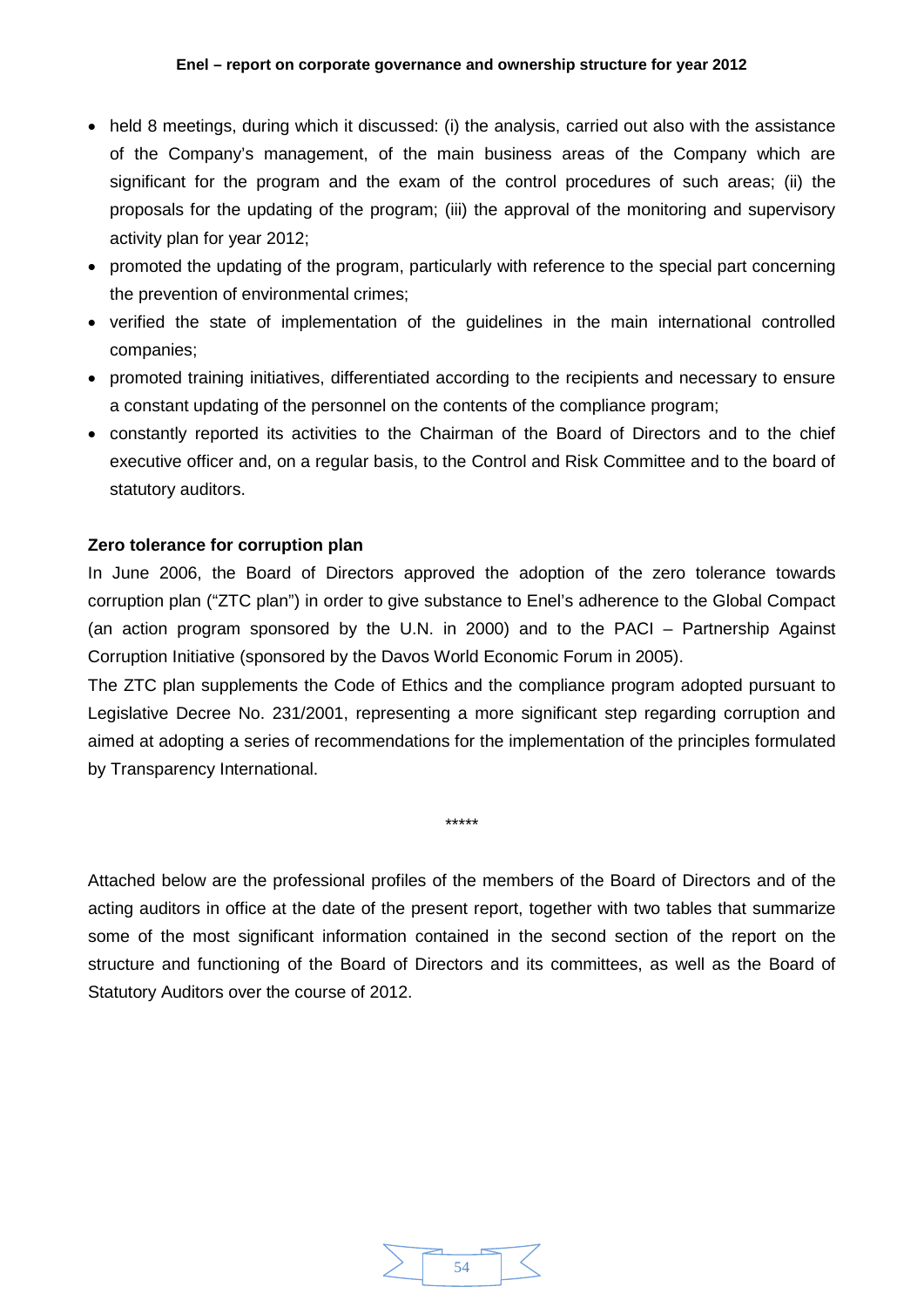# **SCHEDULE1: Biography of the members of the Board of Directors**

<span id="page-54-0"></span>• Paolo Andrea Colombo, 52, Chairman (designated in the slate presented by the Ministry for the Economy and Finance).

A 1984 graduate with honors of the "Bocconi" University in Milan with a degree in business economics, where he was tenured professor from 1989 until 2010 of accounting and financial statements and where he is currently tenured senior contract professor. He is a founding partner of Borghesi Colombo & Associati, an Italian independent consulting company which offers a broad range of services in corporate finance and business consultancy to Italian and international clients. He held has been member of the boards of directors of several significant industrial and financial companies, which include Eni, Saipem, Telecom Italia Mobile, Pirelli Pneumatici, Publitalia '80 ( Mediaset Group), RCS Quotidiani, RCS Libri, RCS Broadcast e Fila Holding (RCS Mediagroup), Sias, Interbanca e Aurora (Unipol Group). Furthermore, he held the office of chairman of the board of statutory auditors of Saipem, Stream and Ansaldo STS, and of member of the board of statutory auditors of Winterthur and Credit Suisse Italy, Banca Intesa, Lottomatica, Montedison, Techint Finanziaria, HDPNet and Internazionale F.C.

Currently, he is director of Mediaset and Versace, and chairman of the board of statutory auditors of GE Capital Interbanca and member of the board of statutory auditors of A. Moratti S.a.p.a. and of Humanitas Mirasole. He is also on the board of directors of the Italy-China Foundation, a member of the management board and council of Confindustria, a member of the management board of Assonime, member of the Board of Directors of ISPI, as well member of the board of relations between Italy and the United States.

He has been Chairman of Enel's Board of Directors since May 2011.

• Fulvio Conti, 65, Chief Executive Officer and General Manager (designated in the slate presented by the Ministry of Economy and Finance)

A graduate of the University of Rome "La Sapienza" with a degree in Economics, he joined the Mobil Group in 1969, where he held a number of executive positions in Italy and abroad and in 1989 and 1990 he was in charge of finance for Europe. Head of the accounting, finance and control department for Europe of the American company Campbell in 1991.

After having been Head of the accounting, finance, and control department of Montecatini (from 1991 to 1993), he subsequently held the office of Head of finance of Montedison-Compart (between 1993 and 1996), in charge of the financial restructuring of the Group. General manager and chief financial officer of the Italian National Railways between 1996 and 1998, he also held important positions in other companies of the Group (including Metropolis and Grandi Stazioni). Deputy- Chairman of Eurofima in 1997, he held the office of general manager and chief financial officer of Telecom Italia from 1998 until 1999, holding also in this case important positions in other

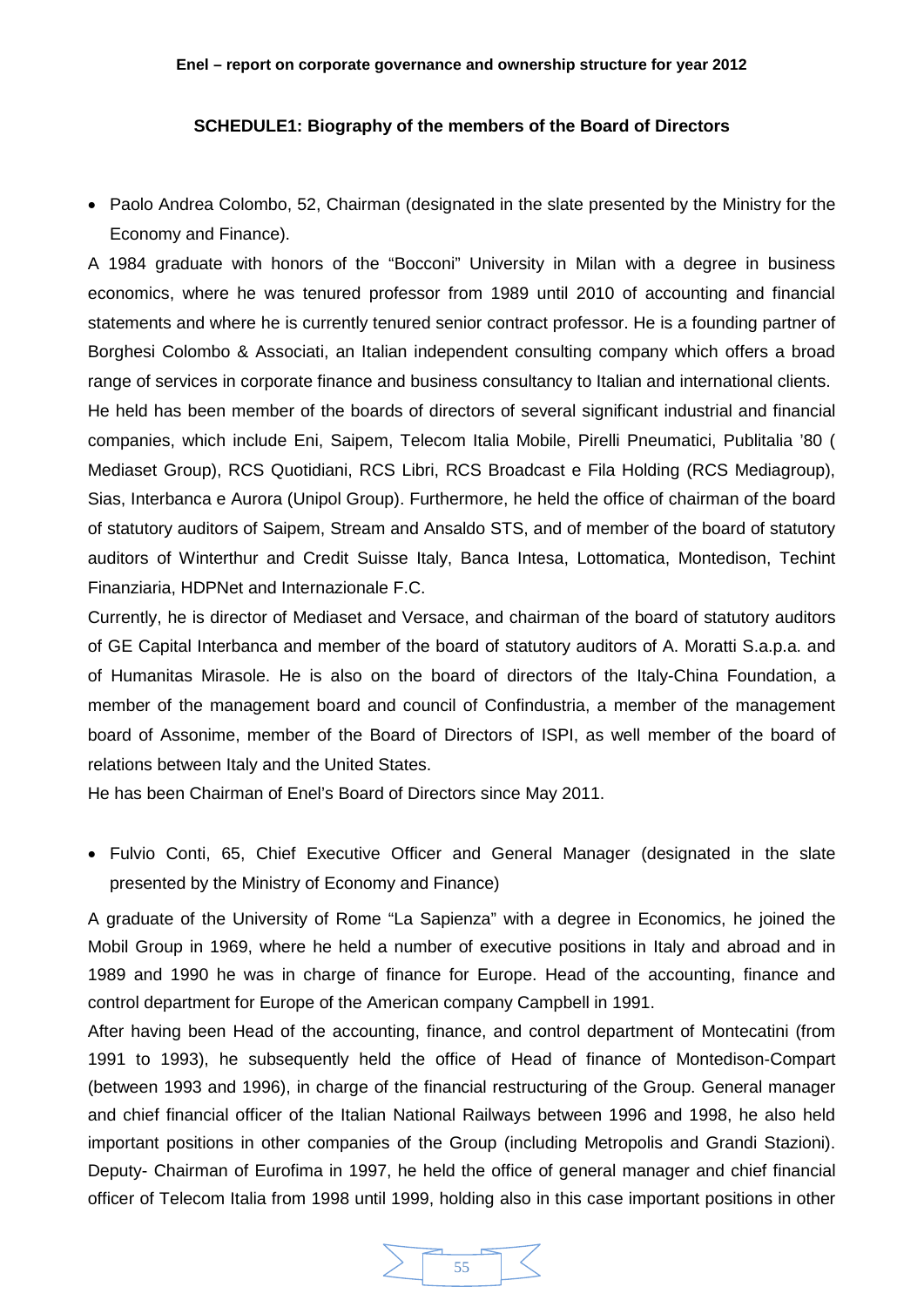#### **Enel – report on corporate governance and ownership structure for year 2012**

companies of the Group (including Finsiel, TIM, Sirti, Italtel, Meie and STET International). From 1999 to June 2005 he was Enel's chief financial officer. He has been chief executive officer and general manager of Enel since May 2005. He is currently also a director of Barclays Plc and of AON Corporation, Barclays Plc and RCS Mediagroup. He is also Chairman of Eurelectric and deputy Chairman of Endesa, deputy Chairman of Confindustria per il Centro Studi as well as director of the Accademia Nazionale di Santa Cecilia and of the Italian Technology Institute. In 2007 he was awarded with the Doctor Honoris Causa degree in Electrical Engineering, from Genoa University; in May 2009 he was appointed *"Cavaliere del Lavoro"* of the Italian Republic and in December of the same year he became "*Officier de la Légion d'Honneur*" of the French Republic.

• Alessandro Banchi, 66, Director (designated in the slate presented by institutional investors).

Graduate in Chemical Engineering at the University of Bologna in 1969, he started his professional career in the pharmacology industry in 1971. In 1973, he joined the Italian branch office of the chemical-pharmaceutical multinational Boehringer Ingelheim, holding different management positions both in Italy and abroad, and became Italy's country manager from 1992 until 1999. In the Boehringer Ingelheim group, he held the office of managing director of Pharma Marketing and Sales (which operates worldwide) from 2000 until 2008, where he also held the office of Chairman (and CEO) of its executive committee starting from 2004. In 2009 he left the Boehringer Ingelheim group to carry out professional advice on pharmaceutical matters.

Officer of the Republic of Italy, he held offices in Italian and foreign sector associations of chemical and pharmaceutical industry; in this regard, he was chairman of AESGP and ANIFA (respectively, European and Italian Association of pharmaceutical industries of counter products), member of the board of directors of Federchimica and of the Board of Farmindustria, as well as in the G10 at the European Commission in Brussels. He is member of Enel's Board of Directors since May 2011, and currently also the chairman of the supervisory board of Biotest A.G.

 Lorenzo Codogno, 53, Director (designated in the slate presented by the Ministry of the Economy and Finance).

After studying at the University of Padua, he completed his studies in the United States, where he earned a master's degree in Finance (1986-87) at Syracuse University (New York). He was deputy manager of Credito Italiano (now Unicredit), where he worked in the research department. Subsequently, from 1995 to 2006, he worked for Bank of America, first in Milan and from 1998 in London, where he held the position of managing director, senior economist and the co-head of economic analysis in Europe. In 2006, he joined the Ministry of the Economy and Finance, where he is currently general director in the Treasury Department and head of the Economic and Financial Analysis and Planning Directorate. This directorate is in charge of macroeconomic forecasting, cyclical and structural analysis of the Italian and international economy, and analysis

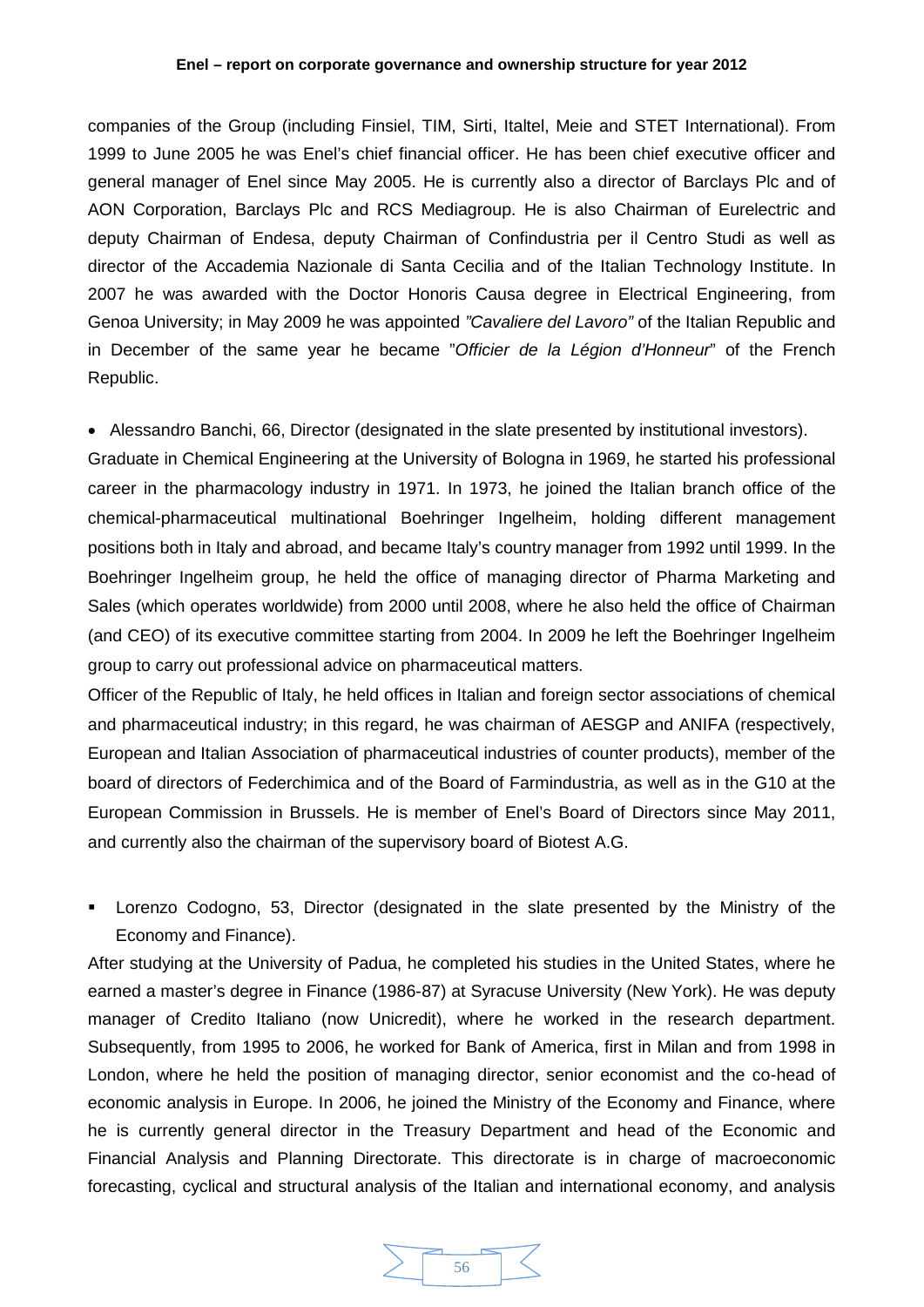of monetary and financial issues. From January 2010 until December 2011, he was chairman of the European Union's Economic Policy Committee (a body of which he was deputy chairman from January 2008 to December 2009 and head of the Italian delegation since 2006), and he was chairman of the Lisbon Methodology Working Group from November 2006 until January 2010. Since January 2013, he has been chairman of Working Party I of the OECD (of which he had been deputy chairman since October 2007 and head of the Italian delegation since 2006). He is also the Italian delegate to the OECD's Economic Policy Committee . In addition, he is the author of numerous scientific publications and of articles in the specialised press. Before joining the Ministry, he was economic commentator on the main international economic and financial networks. He was a director of MTS (a company that manages markets for bond trading, now part of the London Stock Exchange group) from 1999 to 2003 and is currently a member of the scientific committee of the "Fondazione Masi" (since April 2009) and a member of the Board of Directors of the "Fondazione universitaria economia Tor Vergata CEIS" (since November 2009). He has been a Director of Enel since June 2008.

• Mauro Miccio, 57, Director (designated in the slate presented by the Ministry of Economy and Finance).

Graduate with honors in Law at "La Sapienza" University of Rome in 1978, he started his professional career in the publishing Group Abete as managing director for the publishing sector (1981) and chief executive officer of the press agency ASCA. He has been director of Ente Cinema (currently Cinecittà Luce) from 1993 until 1996, and chairman of Cinecittà Multiplex, director of Rai from 1994 until 1996 and Acea from 2000 until 2002. Furthermore he held the office of managing director of A.S. Roma from 1997 until 2000 and chief executive officer of Rugby Roma from 1999 until 2000, of Agenzia per la Moda from 1998 until 2001 and Eur S.p.A. from 2003 until 2009.

Former chairman of FERPI (Federazione Relazioni Pubbliche), ICI (Interassociazione della Comunicazione di Impresa), of the National Rugby League and of the organization committee of the "*Baseball World Cup* 2009", he has been deputy chairman of the *European Rugby League*. He was several times member of the Superior Communication Council at the Ministry of Communication and consultant of AGCOM, with whom he collaborated for the definition of the frequency sharing plan for the digital terrestrial television. He held and holds significant offices inside the Confindustria system, he is managing director of Assoimmobiliare, is member of the executive Committee of the "S.O.S. – il Telefono Azzurro onlus" association and of the "Fondazione San Matteo" for the promotion of the social doctrine of the Catholic Church and the realization of humanitarian projects in the developing countries.

Professor of matters related to the communication sector at the University of Catania (from 1999 until 2002) and "Roma Tre", where he currently teaches communication sociology, he collaborates furthermore with other Communication Science university faculties and with various journalistic headlines as expert of communication and marketing and he is author of several publications

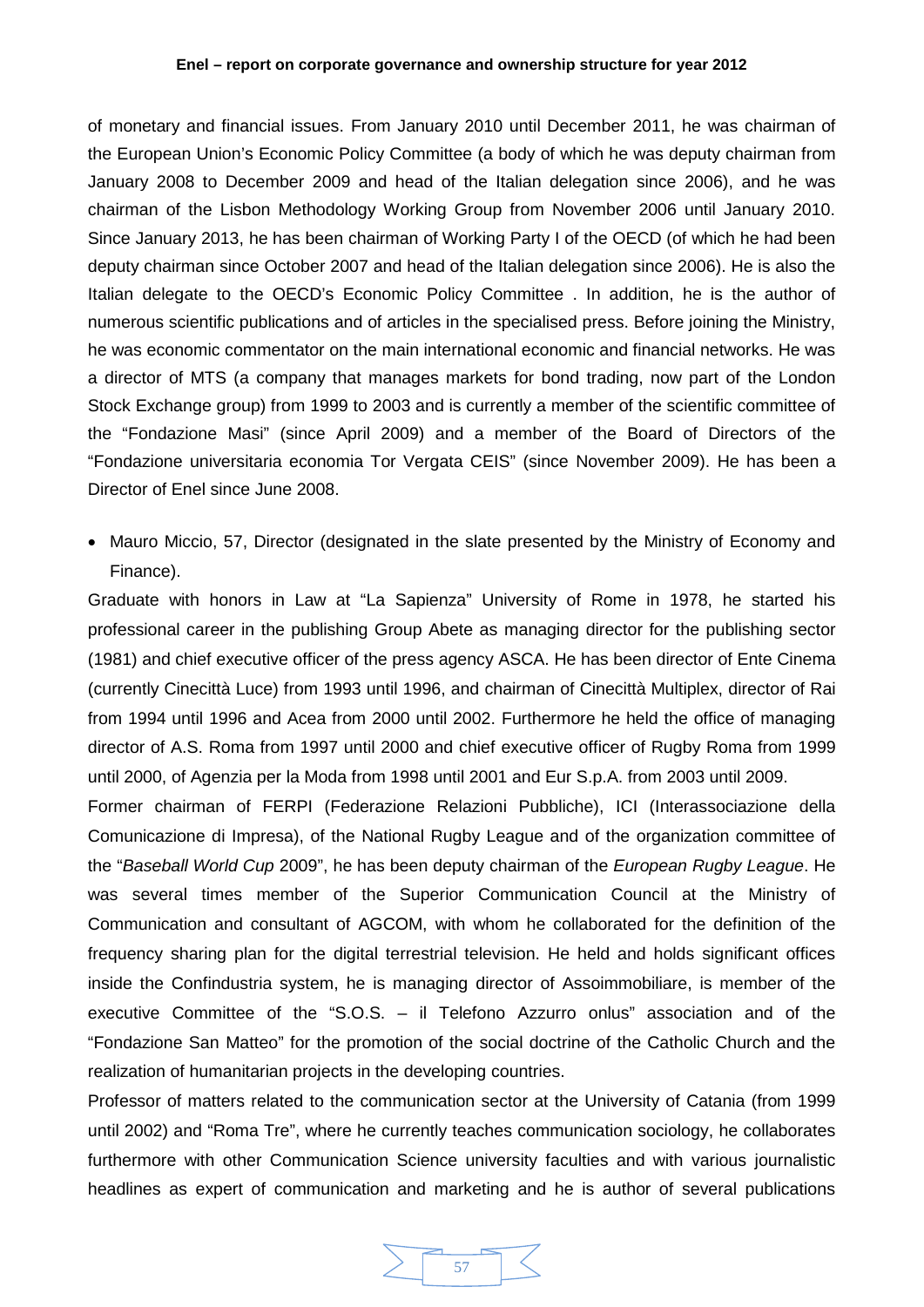related to this matter. Currently he is director of Sipra. He was a member of Enel's Board of Directors from 2002 until 2005, and now has held the office once again since May 2011.

• Fernando Napolitano, 48, Director (designated in the slate presented by the Ministry of the Economy and Finance).

A graduate in economics and commerce (1987) of the University of Naples, he completed his studies in the United States, first earning a master's degree in management at Brooklyn Polytechnic University and later attending the advanced management program at Harvard Business School. He began his career by working in the marketing division of Laben (Finmeccanica Group) and then that of Procter & Gamble Italia; in 1990 he joined the Italian office of Booz Allen Hamilton (now named Booz & Company Italia), a management and technology consulting firm, where he was appointed partner and vice-president in 1998. Within this office he was in charge of developing activities in the fields of telecommunications, media, and aerospace, while also gaining experience in Europe, the United States, Asia and the Middle East; in Booz & Company he was chief executive officer until June 2011, with assignments also of an international scope.

Since May 2011, he has been founding member of Italian Busines & Investment Initiative, Why Italy Matters to the World, with registered office in New York, with the purpose of facilitating the meeting of Italian SME with U.S. investors.

From November 2001 to April 2006 he served in the committee for surface digital television instituted by the Communications Ministry and from July 2002 to September 2006 he was director of the Italian Centre for Aerospace Research. He has been a director of Enel since May 2002 and held the same office at Data Service (currently B.E.E. Team) from May 2007 to October 2008.

• Pedro Solbes Mira, 70, Director (designated in the slate presented by institutional investors).

A graduate in Law at the Complutense University of Madrid and Ph.D in Politics Sciences at the same university, he carried out advanced studies in European economy at the l'*Université Libre de Bruxelles*.

He began his political career in 1968 as officer at the Ministry of Economics of Spain, holding prestigious offices at Spanish and European institutions. In particular, he held the office of Deputy Minister of International Affairs in Spain from 1986 until 1991 as responsible for the relations with the European Community, from 1991 until 1993 ha was Minister of Agriculture, Nutrition and Fishing, while from 1993 until 1996 and from 2004 until 2009 he was Minister of Economic and Financial Affairs. Within the European area he was Officer of Business and Monetary Affairs from 1999 until 2004. He was member of the Spanish Parliament in 1996 and 2007, and left the parliamentary office in 2009.

Until November 2012 he was Head of the Supervisory Board of EFRAG (*European Financial Reporting Advisory Group*), and currently is member of the *Conseil de Garants di Notre Europe* 

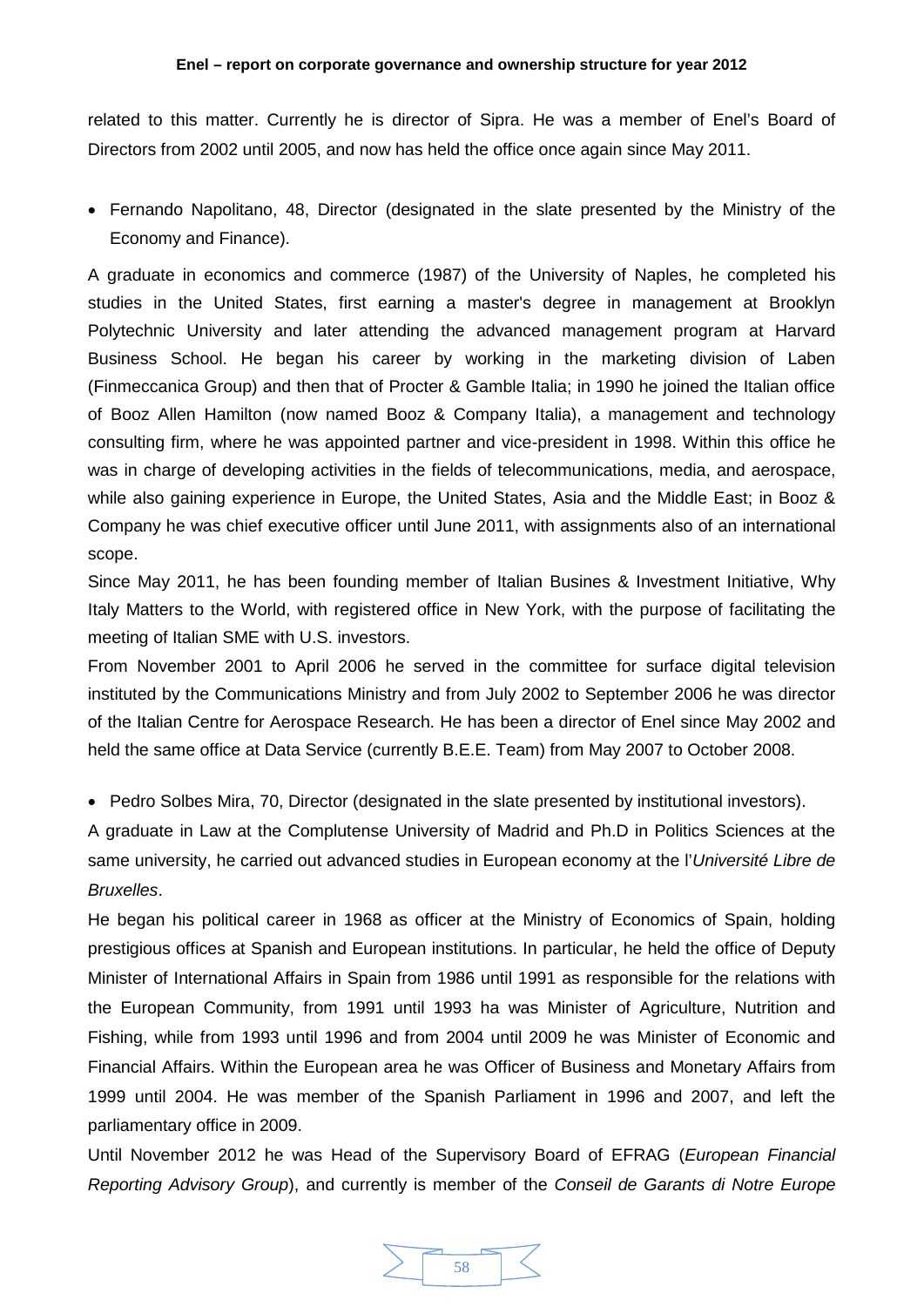#### **Enel – report on corporate governance and ownership structure for year 2012**

*Foundation*, Head of the executive committee of FRIDE (Spanish private foundation for international relations and foreign communication) and Head of the Spanish section of the Hispanic-Chinese Forum.

Before holding ministerial offices, he was member of the Board of Directors of a number of Spanish companies as representative of the public shareholder. Currently, he is director of Barclays Bank Espana. He holds the office of Enel's Director since May 2011.

• Angelo Taraborrelli, 64, Director (designated in the slate presented by institutional investors).

A graduate with honors in Law at the University of Siena in 1971, he obtained a master degree in hydrocarbon business at the High School of Hydrocarbon "Enrico Mattei".

He began his professional activity at Eni in 1973, where he held various management offices, up to the role of Director of Planning and Control of Saipem. Then he held the office of the holding's deputy Head of Strategic control and Up-stream development and Gas (in 1996) and, subsequently (in 1998), the office of deputy head of Planning and Industrial Control. Subsequently he held the office of deputy Chairman of Snamprogetti (from 2001 until 2002) and has been chief executive officer for AgipPetroli's business (2002). From the beginning of 2003, after the incorporation of the aforementioned company in the holding, he was deputy general manager of the marketing area at the Refining & Marketing Division. From 2004 until 2007 he was general manager of Eni with responsible for the Refining & Marketing Division. Until September 2007, he was director of Galp (a Portuguese oil company), deputy Chairman of Unione Petrolifera (association of the oil companies operating in Italy), director of Eni Foundation and Chairman of Eni Trading & Shipping. From 2007 until 2009 he held the office of chief executive officer and general manager of Syndial, Eni's company operating in chemicals and environmental intervention fields.

In 2009 he left Eni in order to carry out consultancy in oil industry matters; then he was appointed as distinguished associate of Energy Market Consultants (consultancy firm in oil industry matters with registered office in London) in 2010. He has been a member of Enel Board of Directors since May 2011.

• Gianfranco Tosi, 65, Director (designated in the slate presented by the Ministry of the Economy and Finance).

A graduate in mechanical engineering (1971) of the Polytechnic Institute of Milan, since 1972 he has held a number of positions at the same institute, becoming professor of iron metallurgy in 1982 and from 1992 also giving the course on the technology of metal materials (together with the same position at the University of Lecco). Author of more than 60 publications, he has been extensively involved in scientific activities. Member of the boards of directors of several companies and consortia, he has also held positions in associations, including the vice-presidency of the Gruppo

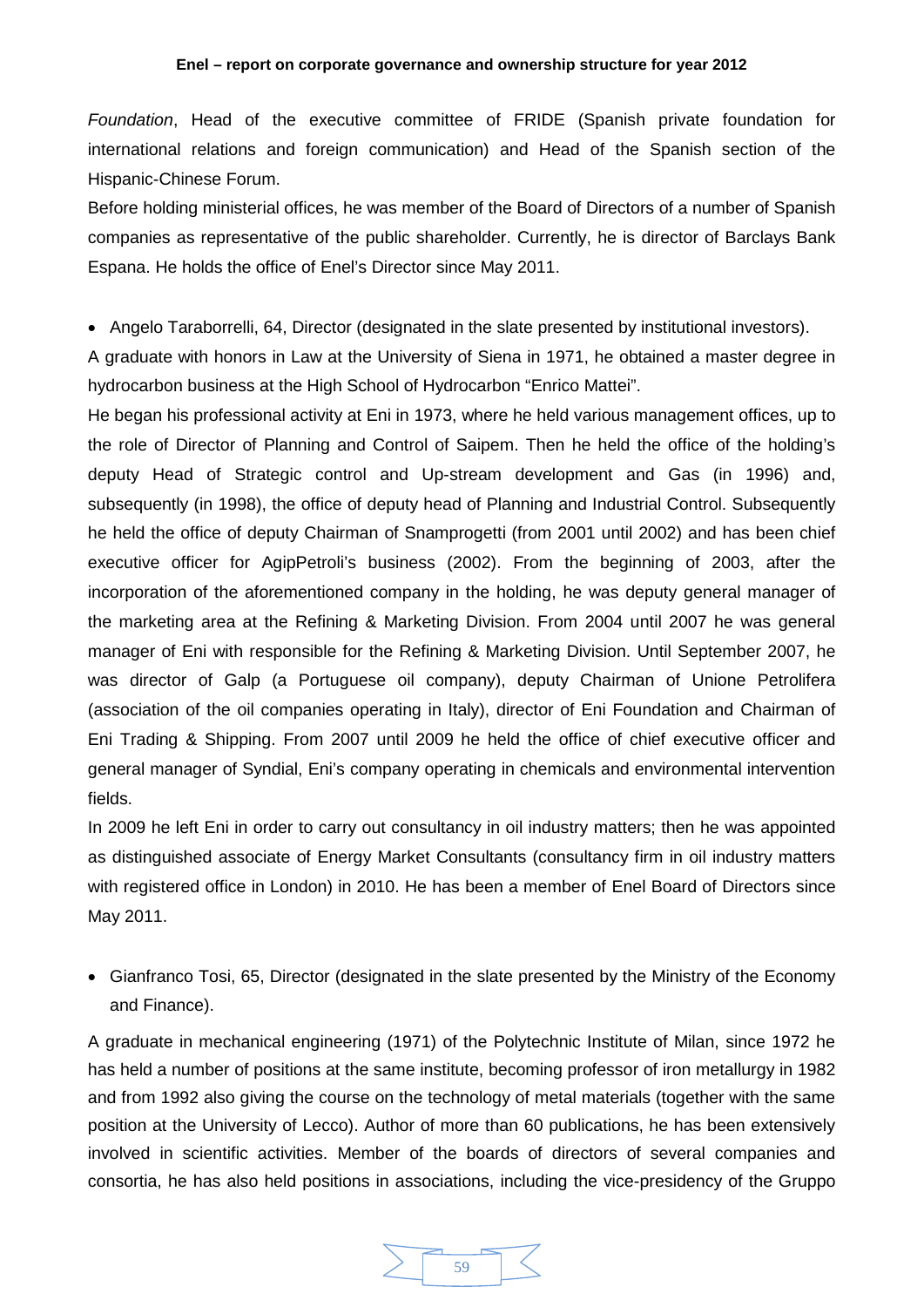Giovani Federlombarda (with duties as regional delegate on the Comitato Centrale Giovani Imprenditori instituted within Confindustria) and the office of member of the executive committee of the Unione Imprenditori of the Province of Varese. From December 1993 to May 2002 he was mayor of the city of Busto Arsizio. President of the Center for Lombard Culture, established by the Lombardy Region to defend and develop the local culture, he is also a member of the association of journalists. He has been a Director of Enel since May 2002.

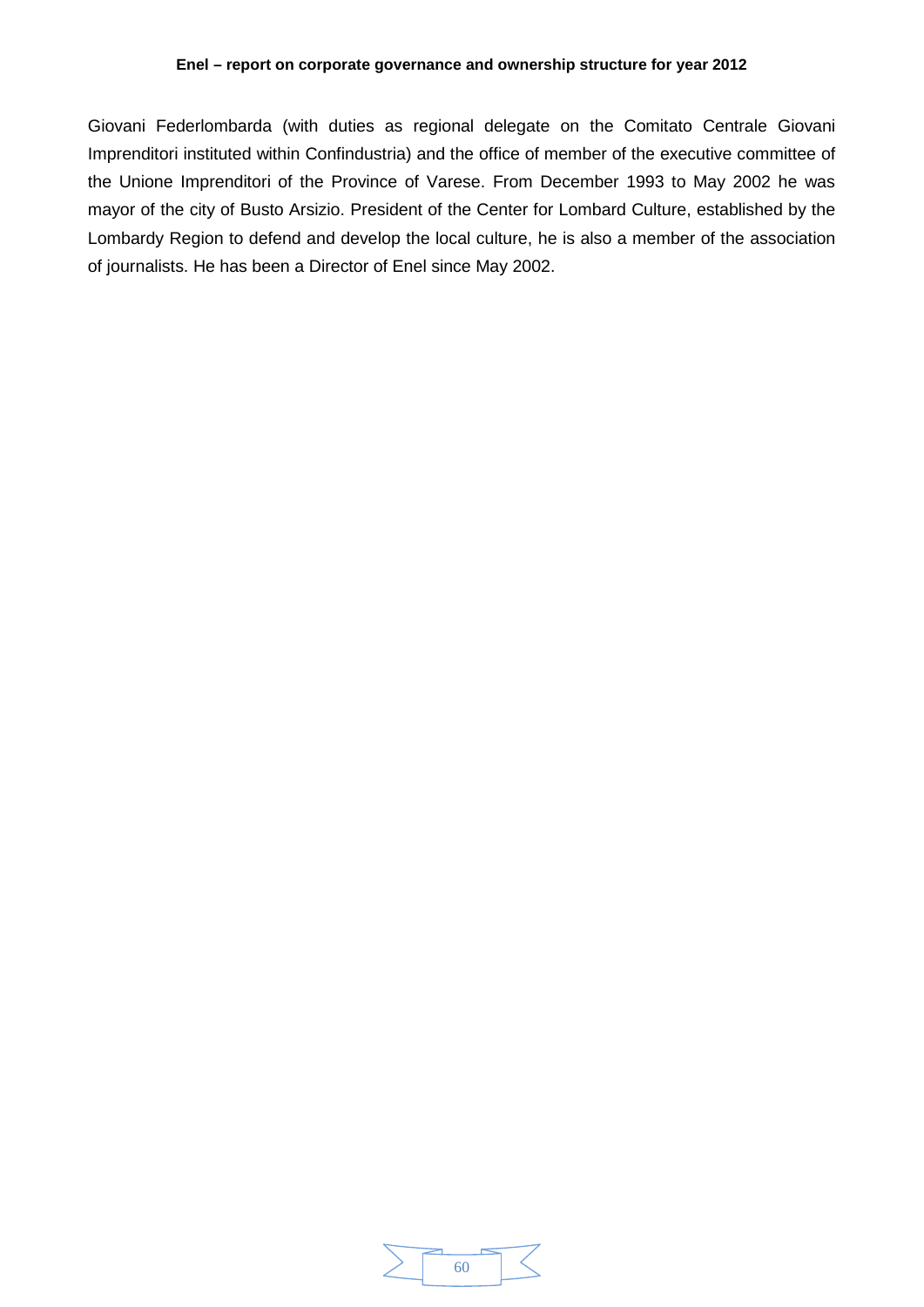### **SCHEDULE2: Biography of the members of the Board of Statutory Auditors**

<span id="page-60-0"></span>• Sergio Duca, 65, Chairman (designated in the slate presented by institutional investors).

Sergio Duca graduated with honors in Economics and Business from the "Bocconi" University in Milan. A certified chartered accountant and auditor, as well as auditor authorized by the U.K. Department of Trade and Industry, he acquired broad experience through the PricewaterhouseCoopers network as the external auditor of important Italian listed companies, including Fiat, Telecom Italia, and Sanpaolo IMI. He was the chairman of PricewaterhouseCoopers S.p.A. from 1997 until July 2007, when he resigned from his office and ceased to be a shareholder of that firm because he had reached the age limit provided for by the bylaws. After serving as, among other things, member of the Edison Foundation's advisory board and the Bocconi University's development committee, as well as chairman of the Bocconi Alumni Association's board of auditors and a member of the board of auditors of the ANDAF (Italian Association of Chief Financial Officers), he was chairman of the board of statutory auditors of Tosetti Value SIM and an independent director of Sella Gestione SGR until April 2010. Member of the Ned Community, an association of non-executive directors, he currently holds high offices on the boards of directors and the boards of statutory auditors of important Italian companies, associations, and foundations, serving as chairman of the board of statutory auditors of Exor the Lottomatica Group, chairman of the board of directors of Orizzonte SGR, an independent director of Autostrada Torino-Milano, and chairman of the board of auditors of the Silvio Tronchetti Provera Foundation and the Compagnia di San Paolo, as well as a member of the boards of auditors of the Intesa San Paolo Foundation Onlus, and the ISPI (Institute for the Study of International Politics), and the supervisory body of Exor established pursuant to Legislative Decree No. 231/2001. He has been Chairman of Enel's Board of Statutory Auditors since April 2010.

• Carlo Conte, 65, Acting Auditor (designated in the slate presented by the Ministry of the Economy and Finance).

After graduating with a degree in Economics and Commerce from "La Sapienza" University in Rome, he remained active in the academic world, teaching at the University of Chieti (1988-1989) and the LUISS Guido Carli in Rome (1989-1995). He currently teaches planning, budgets and controls Civil Service School, and the Economy and Finance School. A certified public accountant, he is also the author of a number of publications. In 1967 he started his career in the Civil Service at the Government Accounting Office, becoming a General Manager in 2002, which position he left in June 2012 due to age-related limitations. He has represented the Civil Service on a number of commissions and committees and in various research and working groups, has represented Italy on several committees of the OECD and was Chairman of the board of statutory auditors of INPS (from 2002 until 2011) and of INAIL (from 2011 until 2012). A statutory auditor of Enel since 2004, he has also performed and continues to l perform the same duties in a number of other bodies, institutions, and companies.

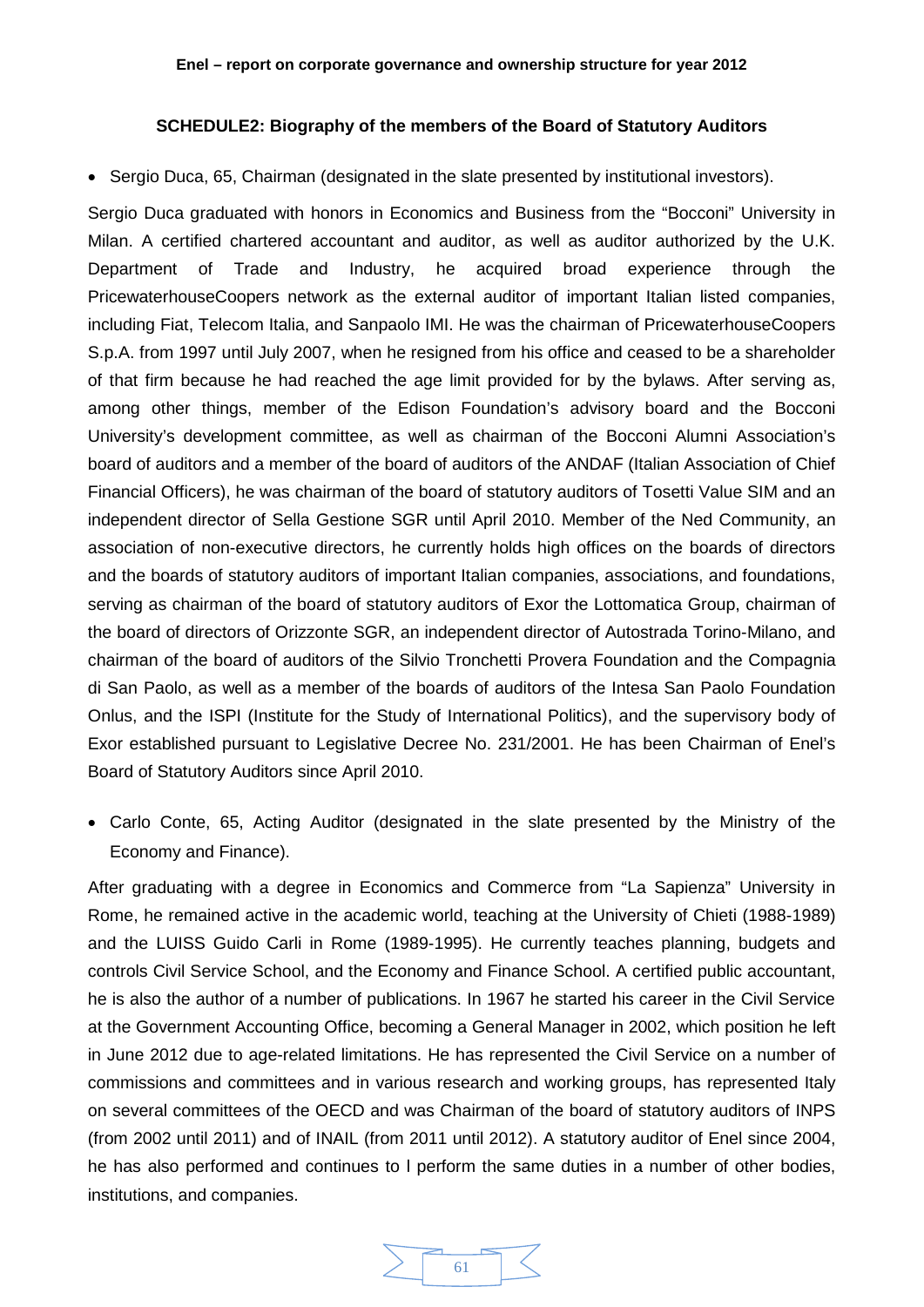• Gennaro Mariconda, 70, Acting Auditor (designated in the slate presented by the Ministry of the Economy and Finance).

He has been a notary public since 1970 and a notary public in Rome since 1977. From 1995 to 2001 he was a member of the National Council of Notaries, of which he was President from 1998 to 2001. As part of his activity as a notary, he has taken part in the most important reorganizations, transformations, and mergers of banks and other Italian companies, such as Banca di Roma, Medio Credito Centrale, Capitalia, IMI-San Paolo, Beni Stabili, and Autostrade. Since 1966 he has taught at a number of Italian universities and is a past professor of civil law at the University of Cassino's School of Law. He has served as a director of RCS Editori, Beni Stabili, as well as of the Istituto Regionale di Studi Giuridici Arturo Carlo Jemolo. He is currently auditor of Salini Costruttori S.p.A. and a member of the editorial board of the journals "Notariato" and "Rivista dell'esecuzione forzata". A statutory auditor of Enel since 2007, he is the author of numerous technical legal studies – mainly on civil and commercial law – and he has also published articles, interviews, and essays in the most important Italian newspapers and magazines.

| 67 |  |
|----|--|
|    |  |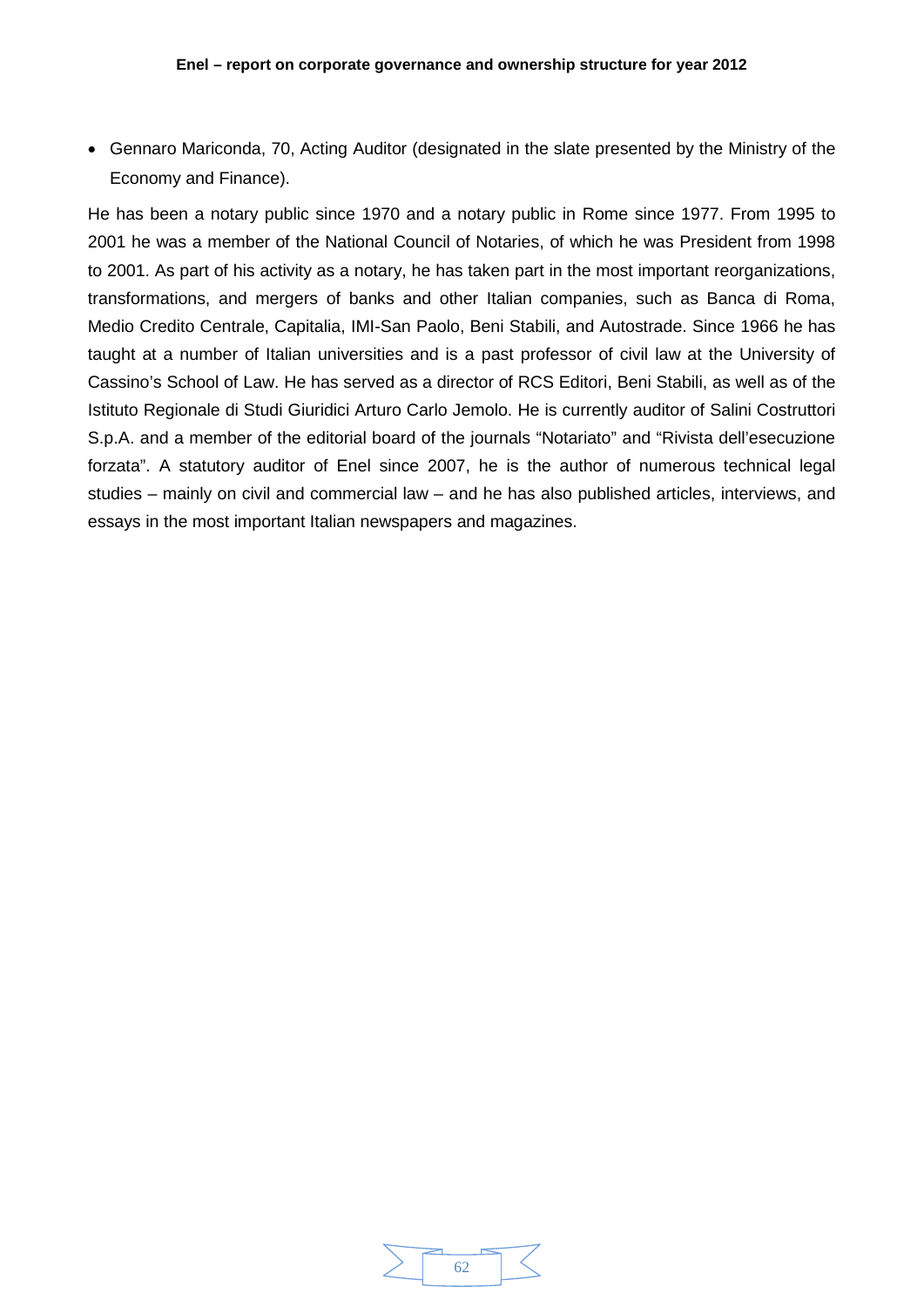<span id="page-62-0"></span>

| <b>Board of Directors</b>                                                                                                        |                            |                        |                                          |                                 |               |                              | Control and<br><b>Risk</b><br>Committee   |                                               |                 | Compensati<br><sub>on</sub><br>Committee |                                             | Related<br>Parties<br>Committee |       | Corporate<br>Governance<br>Committee | Executive<br>Committee<br>(if any) |              |       |              |          |
|----------------------------------------------------------------------------------------------------------------------------------|----------------------------|------------------------|------------------------------------------|---------------------------------|---------------|------------------------------|-------------------------------------------|-----------------------------------------------|-----------------|------------------------------------------|---------------------------------------------|---------------------------------|-------|--------------------------------------|------------------------------------|--------------|-------|--------------|----------|
| Office                                                                                                                           | <b>Members</b>             | In.<br>office<br>since | In.<br>office<br>until                   | Slate<br>(M/m)<br>$(\check{c})$ | Execu<br>tive | Non<br>Execu<br>tive         | Indep.<br>pursu<br>ant<br>S.C.<br>/*****\ | Indep.<br>pursu<br>ant<br>U.F.A.<br>$(*****)$ | *****<br>$(\%)$ | Other<br>offices<br>$(^{**})$            | (***)                                       | <b>/****\</b>                   | (***) | *****                                | (***)                              | <b>/****</b> | (***) | <b>/****</b> |          |
| Chairman                                                                                                                         | Colombo<br>Paolo<br>Andrea | 1/2012                 | 12/2012                                  | M                               | Χ             |                              |                                           |                                               | 100%            | $\mathfrak{Z}$                           |                                             |                                 |       |                                      |                                    |              | X     | 100%         |          |
| C.E.0.7<br>General<br>Manager                                                                                                    | Conti Fulvio               | 1/2012                 | 12/2012                                  | M                               | χ             |                              |                                           |                                               | 100%            | $\overline{2}$                           |                                             |                                 |       |                                      |                                    |              |       |              | Non--    |
| Director                                                                                                                         | Banchi<br>Alessandro       | 1/2012                 | 12/2012                                  | m                               |               | X                            | Χ                                         | χ                                             | 86%             | $\overline{\phantom{a}}$                 |                                             |                                 | Χ     | 100%                                 | Χ                                  | 100%         |       |              | existent |
| Director                                                                                                                         | Codogno<br>Lorenzo         | 1/2012                 | 12/2012                                  | M                               |               | X                            |                                           |                                               | 93%             |                                          | X                                           | 80%                             |       |                                      |                                    |              | X     | 71%          |          |
| Director                                                                                                                         | Miccio<br>Mauro            | 1/<br>2012             | 12/2012                                  | M                               |               | X                            | χ                                         | X                                             | 100%            |                                          | X                                           | 100%                            |       |                                      |                                    |              | X     | 100%         |          |
| <b>Director</b>                                                                                                                  | Napolitano<br>Fernando     | 1/2012                 | 12/2012                                  | M                               |               | X                            |                                           |                                               | 100%            | $\overline{\phantom{a}}$                 |                                             |                                 | Χ     | 100%                                 |                                    |              | X     | 86%          |          |
| Director                                                                                                                         | Solbes Mira<br>Pedro       | 1/2012                 | 12/2012                                  | m                               |               | $\mathsf X$                  | Χ                                         | $\sf X$                                       | 100%            | $\mathbf{1}$                             |                                             |                                 | Χ     | 100%                                 | $\sf X$                            | 100%         |       |              |          |
| Director                                                                                                                         | Taraborrelli<br>Mario      | 1/2012                 | 12/2012                                  | m                               |               | X                            | X                                         | Χ                                             | 100%            | ÷.                                       | X                                           | 100%                            |       |                                      | χ                                  | 100%         |       |              |          |
| Director                                                                                                                         | Tosi<br>Gianfranco         | 1/2012                 | 12/2012                                  | M                               |               | $\sf X$                      | X                                         | $\mathsf X$                                   | 100%            |                                          | Χ                                           | 100%                            |       |                                      | $\mathsf X$                        | 100%         |       |              |          |
| Quorum required for the presentation of slates for the appointment of the Board of Directors: 0.5% of the share capital. (*****) |                            |                        |                                          |                                 |               |                              |                                           |                                               |                 |                                          |                                             |                                 |       |                                      |                                    |              |       |              |          |
|                                                                                                                                  |                            |                        |                                          |                                 |               | <b>BoD: 14</b>               |                                           |                                               |                 |                                          |                                             |                                 |       |                                      |                                    |              |       |              |          |
| Number of Meetings held during the fiscal year 2012                                                                              |                            |                        | <b>Control and Risk</b><br>Committee: 15 |                                 |               | Compensation<br>Committee: 6 |                                           | <b>Related Parties</b><br>Committee: 1        |                 |                                          | <b>Corporate Governance</b><br>Committee: 7 |                                 |       |                                      |                                    |              |       |              |          |

**TABLE 1: Structure of Enel's Board of Directors and Committees**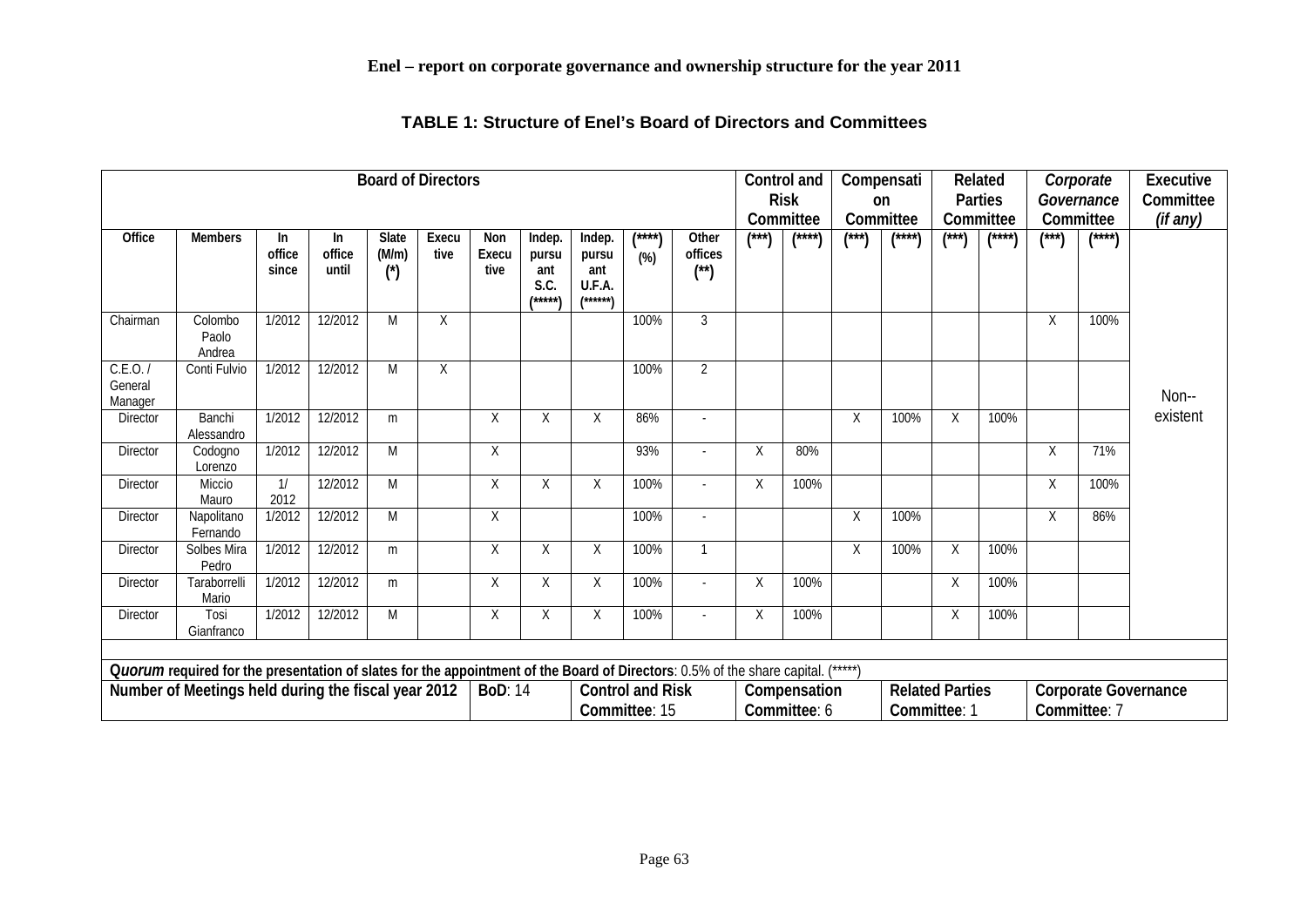# <span id="page-63-0"></span>**NOTES**

**(\*)** This column shows M/m depending on whether the Director has been drawn from the slate voted by the majority (M) or by the minority (m) of the shareholders who attended the Meeting.

**(\*\*)** This column shows the number of offices held by the interested person in the management and control bodies (offices) of other relevant companies, identified through the policy adopted in this respect by the Board of Directors. In this regard, it should be noted that, at the date of the present report, the current directors of Enel hold the following offices which importance shall be considered to this purpose:

- 1) Alessandro Banchi: Chairman of the supervisory board of Biotest A.G.;
- 2) Paolo Andrea Colombo: director of Mediaset S.p.A.; Chairman of the board of statutory auditors of GE Capital Interbanca S.p.A.;
- 3) Fulvio Conti: director of AON Corporation, Barclays Plc. and RCS Mediagroup S.p.A.;
- 4) Pedro Solbes Mira: director of Barclays Espana S.A..

**(\*\*\*)** In these columns, an "X" indicates the committee(s) of which each Director is a member.

**(\*\*\*\*)** These columns show the percentage of the meetings of, respectively, the Board of Directors and the committee(s) attended by each Director. All absences were appropriately explained.

**(\*\*\*\*\*)** In this column, an "X" indicates the possess of the requisite of independence provided by Article 3 of the Corporate Governance Code. Specifically, according to applicative criterion 3.C.1 of the Corporate Governance Code, a director should normally be considered lacking the requisites of independence in the following cases:

- a) if, directly or indirectly including through subsidiaries, fiduciaries, or third parties, he or she controls the issuer or is able to exercise considerable influence on it or has entered into a shareholders' agreement through which one or more persons can exercise control or considerable influence on the issuer;
- b) if he or she is, or during the three preceding accounting periods has been, an important representative <sup>([2](#page-63-0))</sup> of the issuer, a strategically important subsidiary, or a company under common control along with the issuer or of a company or an organization that, even together with others through a shareholders' agreement, controls the issuer or is able to exercise considerable influence on it;
- c) if, directly or indirectly (for example, through subsidiaries or companies of which he or she is an important representative or as a partner in a professional firm or consultancy) he or she has, or had in the preceding accounting period, a significant commercial, financial, or professional relationship:
	- with the issuer, a subsidiary of it, or any of the related important representatives;
	- with a party who, even together with others through a shareholders' agreement, controls the issuer or if it is a company or an organization with the related important representatives;

or is, or during the three preceding accounting periods was, an employee of one of the aforesaid entities.

In this regard, in February 2010 the Company's Board of Directors established the following quantitative criteria applicable to the aforesaid commercial, financial, or professional relations:

 $(2)$  It should be noted that, according to applicative criterion 3.C.2 of the Corporate Governance Code, the following are to be considered "important representatives" of a company or an organization (including for the purposes of the provisions of the other letters of applicative criterion 3.C.1): the president of the organization, the Chairman of the Board of Directors, the executive directors, and the key executives of the company or organization under consideration.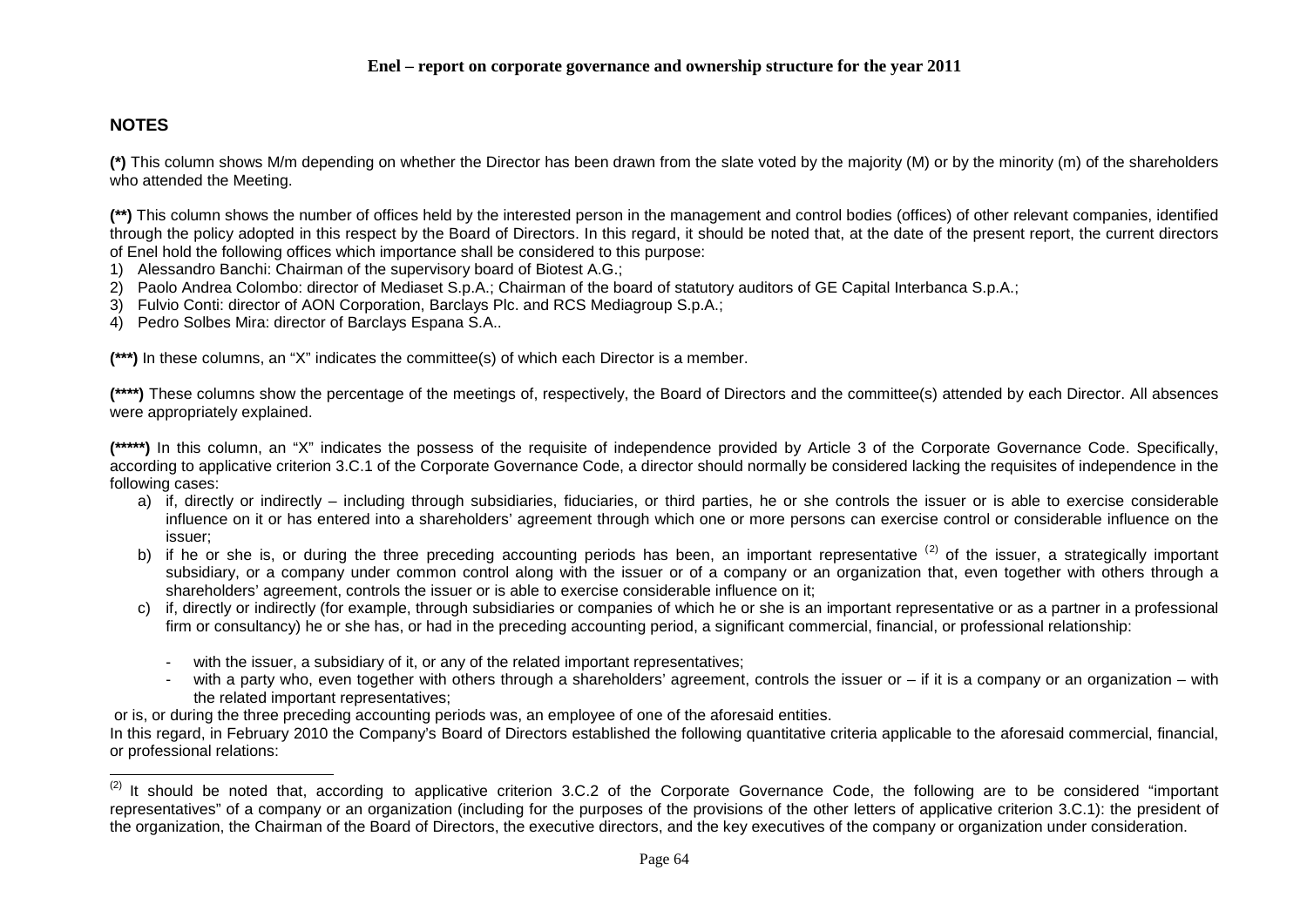# <span id="page-64-0"></span>**Enel – report on corporate governance and ownership structure for the year 2011**

- $\triangleright$  commercial or financial relations: (i) 5% of the annual turnover of the company or organization of which the Director has control or is an important representative, or of the professional or consulting firm of which he is a partner, and/or (ii) 5% of the annual costs incurred by the Enel Group through the same kind of contractual relations;
- $\triangleright$  professional services: (i) 5% of the annual turnover of the company or organization of which the Director has the control or is an important representative or of the professional or consulting firm of which he is a partner, and/or (ii) 2.5% of the annual costs incurred by the Enel Group through similar assignments.

In principle, unless there are specific circumstances that should be concretely examined, exceeding these limits should mean that the non-executive director to whom they apply does not possess the requisites of independence provided for by the Corporate Governance Code;

- d) if he or she receives, or has received in the three preceding accounting periods, from the issuer or from a subsidiary or controlling company significant additional compensation with respect to his or her "fixed" pay as a non-executive director of the issuer and compensation for participation on the committees with consultative and proposing functions established within the Board of Directors, also in the form of participation in incentive plans connected with the company's performance, including those involving stock based plans;
- e) if he or she has been a director of the issuer for more than nine years in the last twelve years;
- f) if he holds the office of chief executive officer in another company in which an executive director of the issuer holds a directorship:
- g) if he or she is a shareholder or a director of a company or an organization belonging to the network of the firm entrusted with the external audit of the issuer;
- h) if he or she is a close family member <sup>([3](#page-64-0))</sup> of a person who is in one of the conditions referred to in the preceding items.

**(\*\*\*\*\*\*)** In this column, an "X" indicates the possess of the requisite of independence provided for the statutory auditors of listed companies by Article 148, Subsection 3, of the Consolidated Financial Act, applicable to the directors pursuant to Article 147-*ter,* Subsection 4, of the Consolidated Financial Act. Pursuant to the provisions of Article 148, paragraph 3, of the Consolidated Financial Act, the following do not qualify as independent:

- a) persons who are in the situation s provided for by Article 2382 of the Civil Code (that is, in the state of incapacitation, disqualification, or bankruptcy or who have been sentenced to a punishment that entails debarment, even temporary, from public offices or incapacitation from performing executive functions);
- b) the spouse, relatives, and in-laws within the fourth degree of the directors of the company, as well as the directors, spouse, relatives, and in-laws of its subsidiaries, the companies of which it is a subsidiary, and those under common control;
- c) persons who are connected with the company. its subsidiaries, the companies of which it is a subsidiary, or those under common control, or with the directors of the company or the parties referred to under the preceding letter b) by relations as an employee or a self-employed person or other economic or professional relations that could compromise their independence.

<sup>&</sup>lt;sup>(3)</sup> The comment on Article 3 of the Corporate Governance Code states in this regard that, "in principle, the following should be considered not independent: the parents, the spouse (unless legally separated), life partner *more uxorio,* and co-habitant family members of a person who could not be considered an independent director."